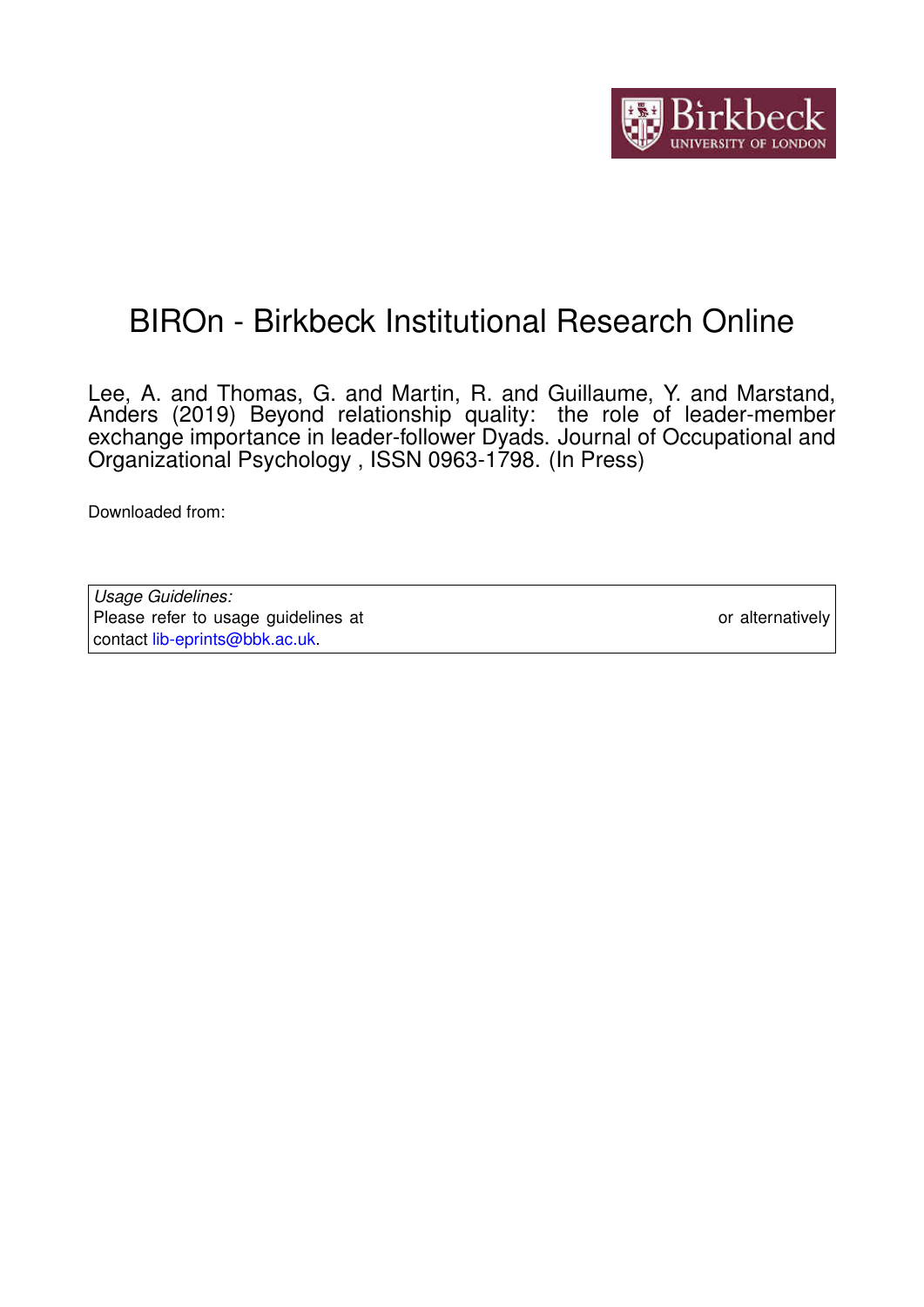#### Abstract

In this paper we introduce a novel construct, Leader-Member Exchange (LMX) importance, which we position as a meta-perception indicating whether followers view their LMX relationship as personally important or valuable to them. Based on social exchange theory, we examine the extent to which the obligation followers feel towards their leader depends jointly on the quality and the importance of the LMX relationship. We examine how LMX importance influences the process through which LMX quality affects employees' level of organizational citizenship behaviour (OCB) by focusing on felt obligation (a measure of followers' reciprocity obligation in the social exchange process) as a mediating variable. Across two studies, we found that high levels of both LMX quality and LMX importance interacted to engender a greater feeling of obligation in followers to repay the perceived favourable exchanges with their leader. Felt obligation predicted leader-rated OCB, demonstrating support for our hypothesised moderated mediation model. However, psychological empowerment, when included alongside felt obligation (in Study 2) did not mediate the LMX-OCB relationship. Overall, our findings extend the focus of LMX theory beyond the confines of LMX quality to incorporate the importance of the LMX relationship.

Keywords: Leader-Member Exchange (LMX); LMX Importance; Felt Obligation; Psychological Empowerment; Organisational Citizenship Behaviour (OCB)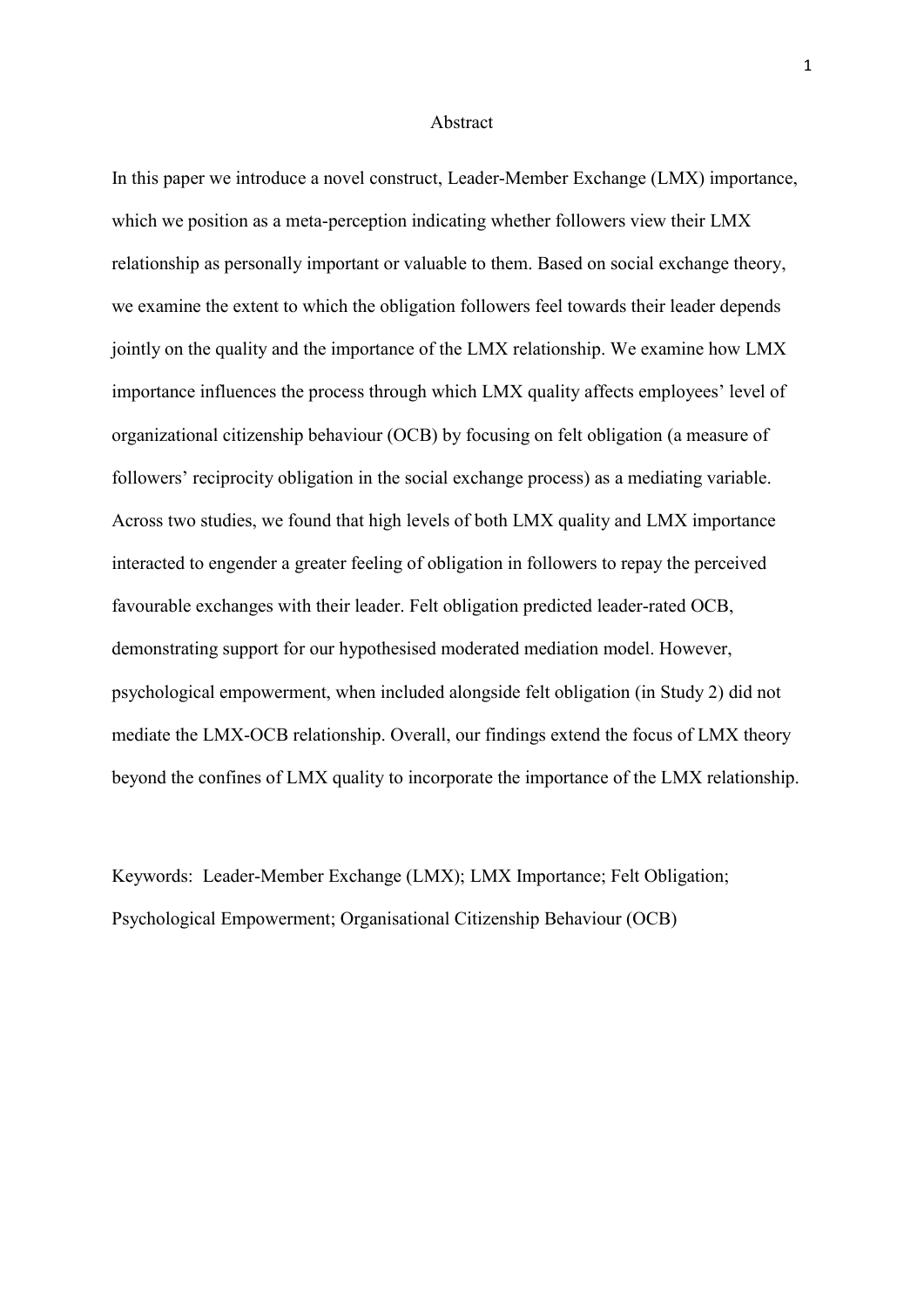#### Practitioner points

- Leaders should be aware that followers vary in the extent to which they perceive the leader-follower relationship to be personally important. As such, they may decide to invest heavily in helping followers understand that the relationship is instrumental for their success at work.
- Leaders should invest not only in trying to build positive relationships, but also in establishing the importance of these relationships. Doing so will maximise the benefits of developing a high-quality relationship.
- Followers appear to be more willing to reciprocate when they perceive a high-quality relationship with the leader *and* one when they perceive the relationship to be important. Thus, managers should be aware that the norm of reciprocity may vary depending on how important followers perceive the relationship to be and leaders may need to find other ways to motivate employees who don't see the relationship as important.
- When followers do not see the leader-follower relationship as important, managers should avoid trying to engage in reciprocity contingent influence tactics and/or try to change followers' perceptions of the importance of the relationship.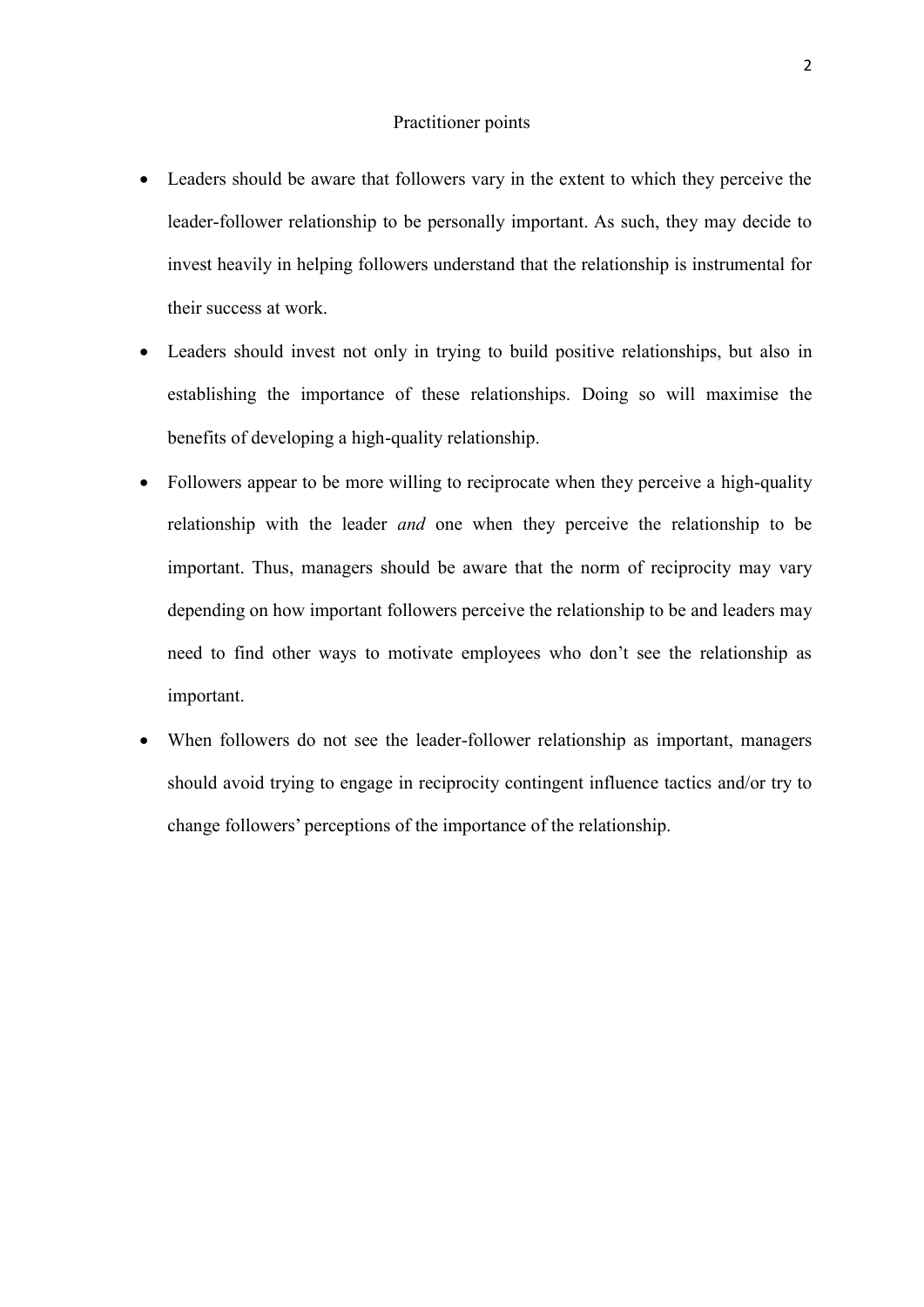## Beyond Relationship Quality: The Role of Leader-Member Exchange Importance in Leader-Follower Dyads

Leader-member exchange (LMX) theory, the most popular approach to understanding relational leadership (Martin, Epitropaki, Thomas & Topaka, 2010), asserts that leaders develop unique relationships with each of their followers and that the quality of this relationship affects followers' work attitudes and behaviour (Graen & Uhl-Bien, 1995). The link between LMX quality and beneficial outcomes is typically explained utilisng social exchange theory (Blau, 1964), and the mutual reciprocation that develops in high-LMX relationships (e.g., Liden, Sparrowe, & Wayne, 1997). The better the perceived quality of the LMX relationship, the more motivated followers are to invest in the social exchange relationship with the leader to continue to receive tangible (e.g., information) and intangible (e.g., leader trust) benefits (Erdogan & Enders, 2007). This motivation is theorised to flow from a norm of reciprocity that dictates that benefits received should be repaid in kind (Gouldner, 1960). Scholars have argued, for instance, that to reciprocate high-quality LMX relationships, it is especially likely that followers will go beyond required in-role behaviour (i.e., in-role job performance) and engage in organisational citizenship behaviour (OCB) to maintain a balanced social exchange (e.g., Ilies, Nahrgang, & Morgeson, 2007).

Contrary to this core principle, however, there is good evidence to suggest that this cycle of social exchange is stronger in some LMX relationships than others. For example, meta-analytic results (Martin, Guillaume, Thomas, Lee, & Epitropaki, 2016; Ilies et al., 2007) show that there is significant unexplained variation in the LMX quality-OCB relationship, ranging from negative  $(r = -14, T$ ejeda, 2006) to strong positive associations  $(r = .62, T)$ Ouyang, 2011). The inconsistency in followers' responses to high-quality LMX relationships begs the question: what explains this variability?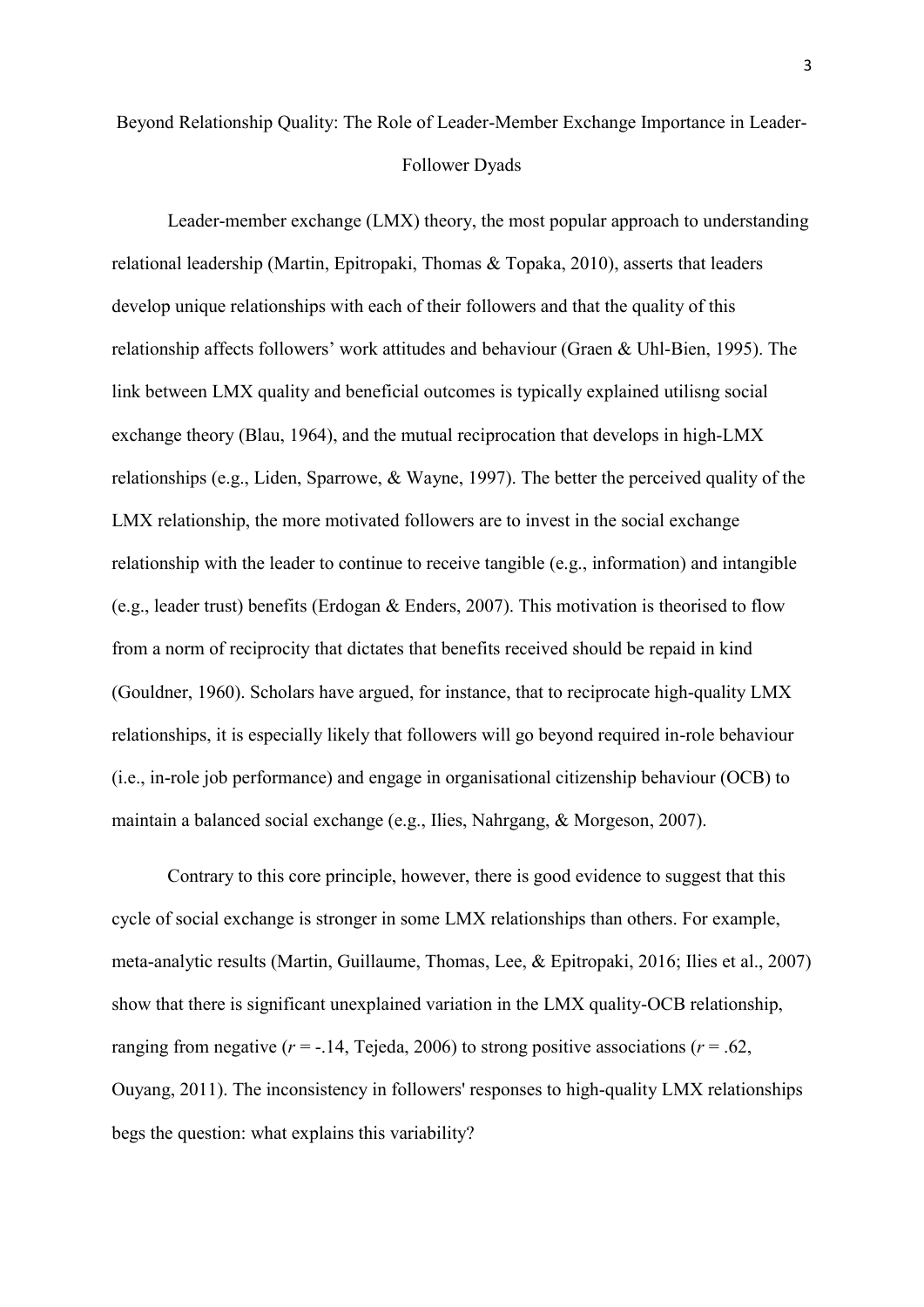A promising starting point for understanding when followers will feel a greater sense of obligation to their leader is to more closely examine the exchange dynamics at the heart of social exchange theory (Blau, 1964; Homans, 1958). As argued by Cropanzano and colleagues, many critical aspects of social exchange theory have been underdeveloped, and thus, new ideas can emanate from a closer examination of the foundational literature (Cropanzano, Anthony, Daniels & Hall, 2017; Cropanzano & Mitchell, 2005). A central tenet of the norm of reciprocity is that obligations of repayment are contingent upon the imputed value of the benefit received (Gouldner, 1960). In other words, the perceived value of the exchange with another party will determine the extent to which one feels obliged to repay. The value of the exchange and the subsequent feeling of obligation are argued to vary based on variables such as the intensity of the recipient's need at the time the benefit was given and the status of the participants (Gouldner, 1960). While previous research has suggested that the social exchanges that take place within the LMX relationship are subject to moderating factors (e.g., Erdogan & Enders, 2007; Hofmann, Morgeson, & Gerras, 2003), there remains a paucity of research examining boundary conditions between LMX and the social-exchange based mediators. As such, it remains unclear when LMX is likely to lead to greater feelings of obligation to their leader, and consequently OCB.

To further understand the conditional nature of LMX reciprocity, in the current research we expand upon this important, yet overlooked, principle of instrumentality in social exchange theory (Cropanzano, Rupp & Schminke, 2001) and its application to LMX theory. As noted by Molm, Peterson and Takahashi (2001) the fact "… that exchange partners vary in the *value* of the resources they control, and that this variation in value can have powerful effects on exchange patterns and power dynamics, has been relatively neglected" (pg. 159). Therefore, as Meeker (1971) asserts "…the assumption that all behaviour is reciprocating is a reminder to examine the value of what is gotten in return" (pg. 487). However, a close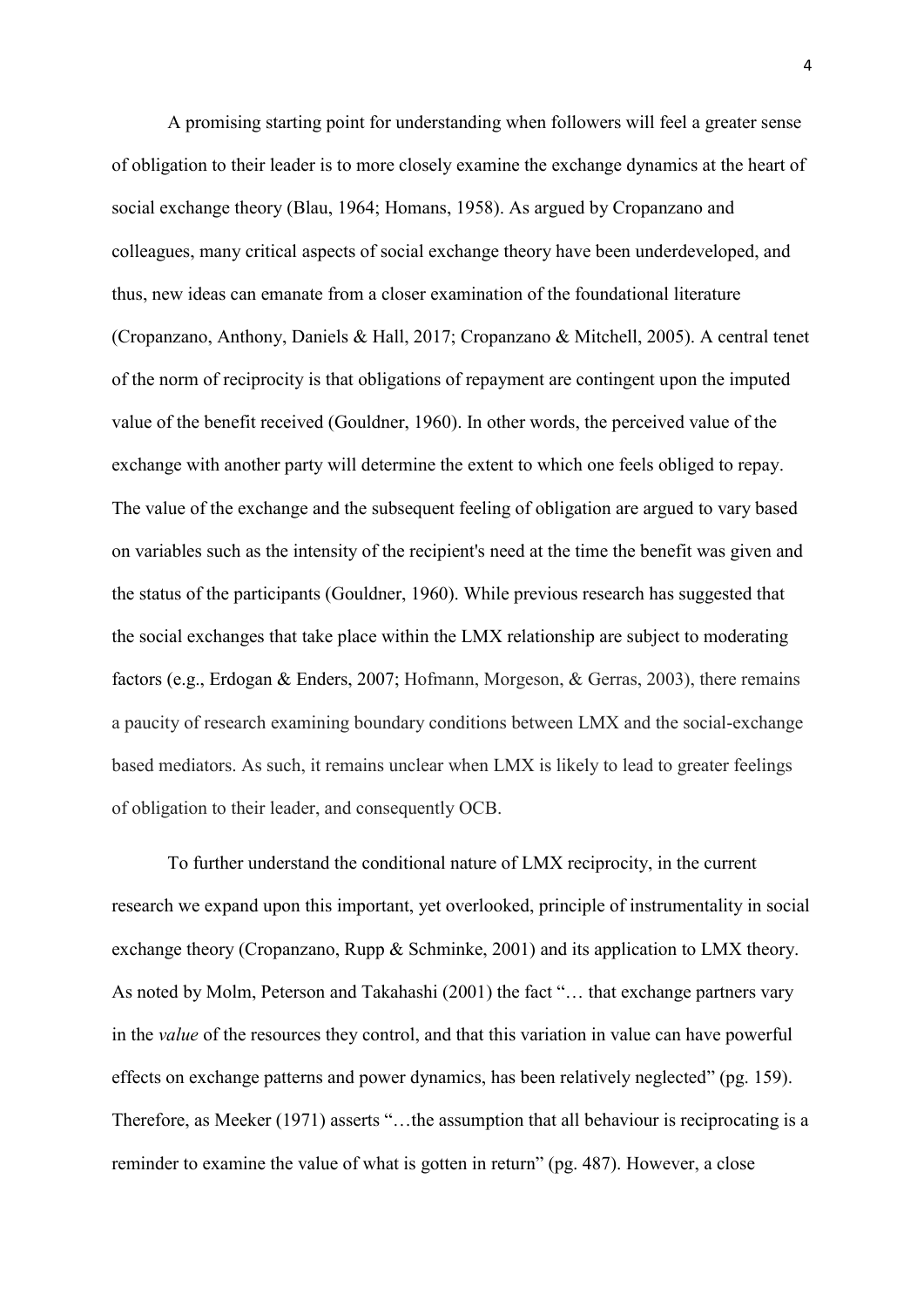appreciation of the instrumental value of resources exchanged between leaders and followers is largely absent from LMX theorising, especially in high quality LMX relationships (cf. Liden et al., 1997), In essence, the LMX literature, like many contemporary applications of social exchange theory, has tended to focus on the moral obligation to reciprocate, rather than the instrumental nature of reciprocity and social exchange (Cropanzano & Mitchell, 2005; Cropanzano et al., 2001).

In order to address this gap in the literature we aim to assess *both* the quality of exchanges between a leader and follower (i.e., LMX quality) and the value or importance of those exchanges from the follower's perspective (i.e., LMX importance). We argue that these two constructs are distinct. For instance, a follower could enjoy a high-quality relationship with their leader but not see the relationship as particularly important. Similarly, a leader and follower might have developed a low-quality LMX relationship despite the follower seeing great importance in that relationship. Thus, in the current research we examine, in addition to LMX quality, the extent to which followers view the LMX relationship as important (i.e., personally valuable to them). Leaders may, for example, have limited upward influence (Zhou, Wang, Chen, & Shi, 2012) or organisational support (Erdogan & Enders, 2007) rendering such relationships less important to the follower. Followers may have either certain personality characteristics (e.g., Bauer et al., 2006) or develop the competence to succeed without help from their leaders. Similarly, a follower who may have initially valued the benefit of the leader's sponsorship may over time become less dependent on the leader because they develop their own informal network that acts as alternative sources for these valued resources (Liden et al.,1997). In such situations, followers may ascribe little importance to the LMX relationship and therefore feel less obligation to their leader. Therefore, it seems theoretically important to consider the 'importance' of the LMX relationship to the follower as a lens through which to understand the provisional nature of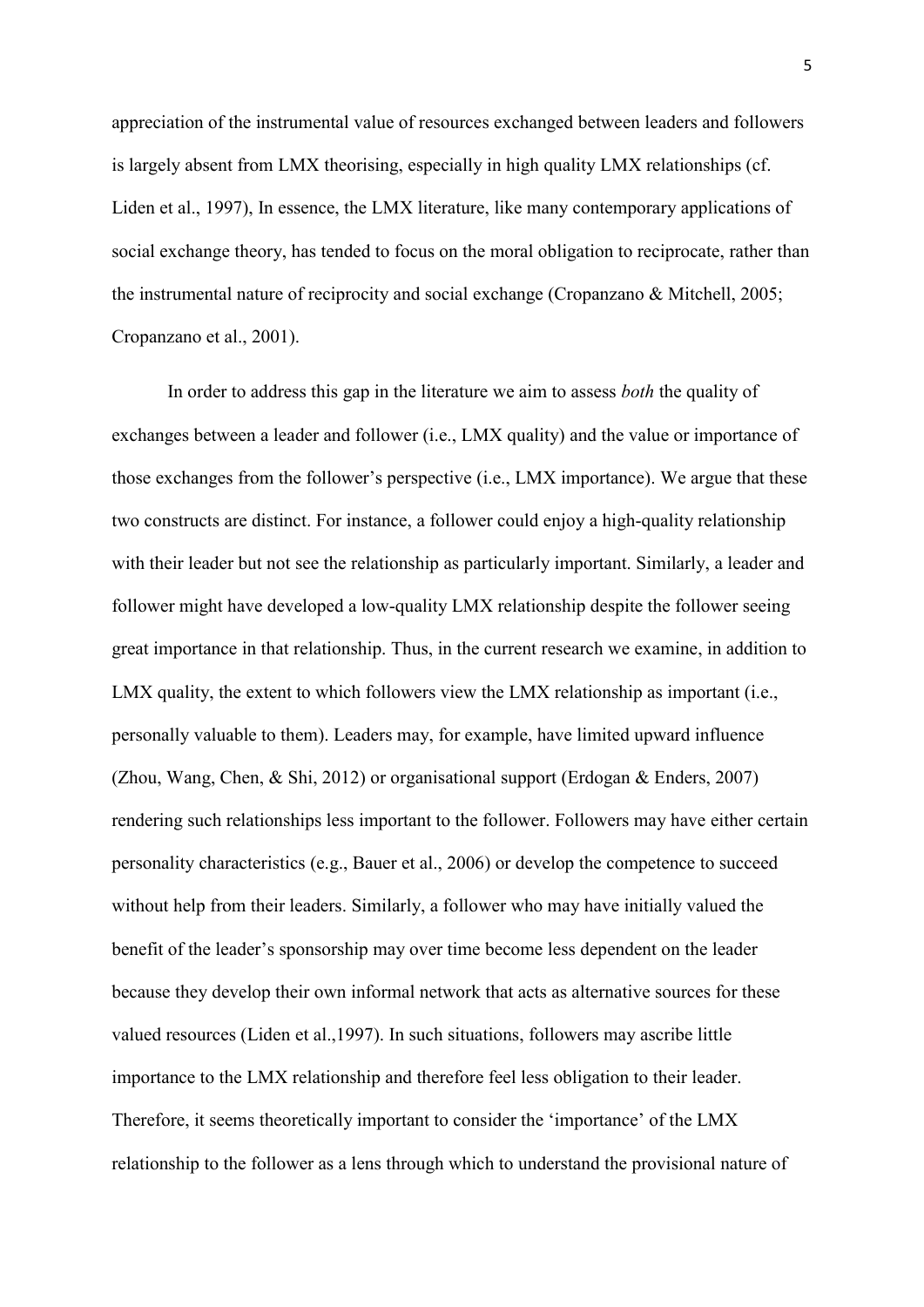LMX reciprocity. To the best of our knowledge, this is the first empirical research to focus on this aspect of LMX.

Over two studies, we develop and test a moderated mediation model which examines followers' felt obligation to their leader as the mediating mechanism and LMX importance as the moderator on the relation between LMX quality and OCB. We aim to make three notable contributions to the LMX literature. First, we draw on a foundational principle of social exchange theory (Blau, 1964; Emerson, 1976; Gouldner, 1960) that has not been fully developed in the LMX literature to introduce a novel construct − *LMX importance.* We conceptualise LMX importance as a meta-perception indicating whether followers view their LMX relationship as personally important or valuable to them. We contend that this perception is distinct from one's overall evaluation of the relationship (i.e., LMX quality), and that it constitutes an important condition for attaining balanced reciprocity in LMX relationships. As such, we extend the focus of LMX theory beyond the confines of LMX quality to incorporate the importance of the LMX relationship. In doing so, we address the call to return LMX research to its historical roots in social exchange theory to investigate lesser understood aspects of the exchange process (Cropanzano & Mitchell, 2005; Sparrowe & Liden, 1997).

Second, by positing LMX importance as a theoretically substantive moderator that can explain significant variation in the strength of the LMX quality-OCB relationship, we address calls to shift the emphasis of LMX theory and research from a universalistic to a contingency perspective (Bauer et al., 2006; Schreisheim et al., 2000). We contend that LMX researchers have underplayed the role of instrumentality as a neutraliser of the obligation to their leader (Cropanzano & Mitchell, 2005). This is an important limitation because individuals care about self-interest and thus "…researchers who ignore egocentric biases do so at our theoretical peril" (Cropanzano et al., 2001, pg. 13). Therefore, we address this gap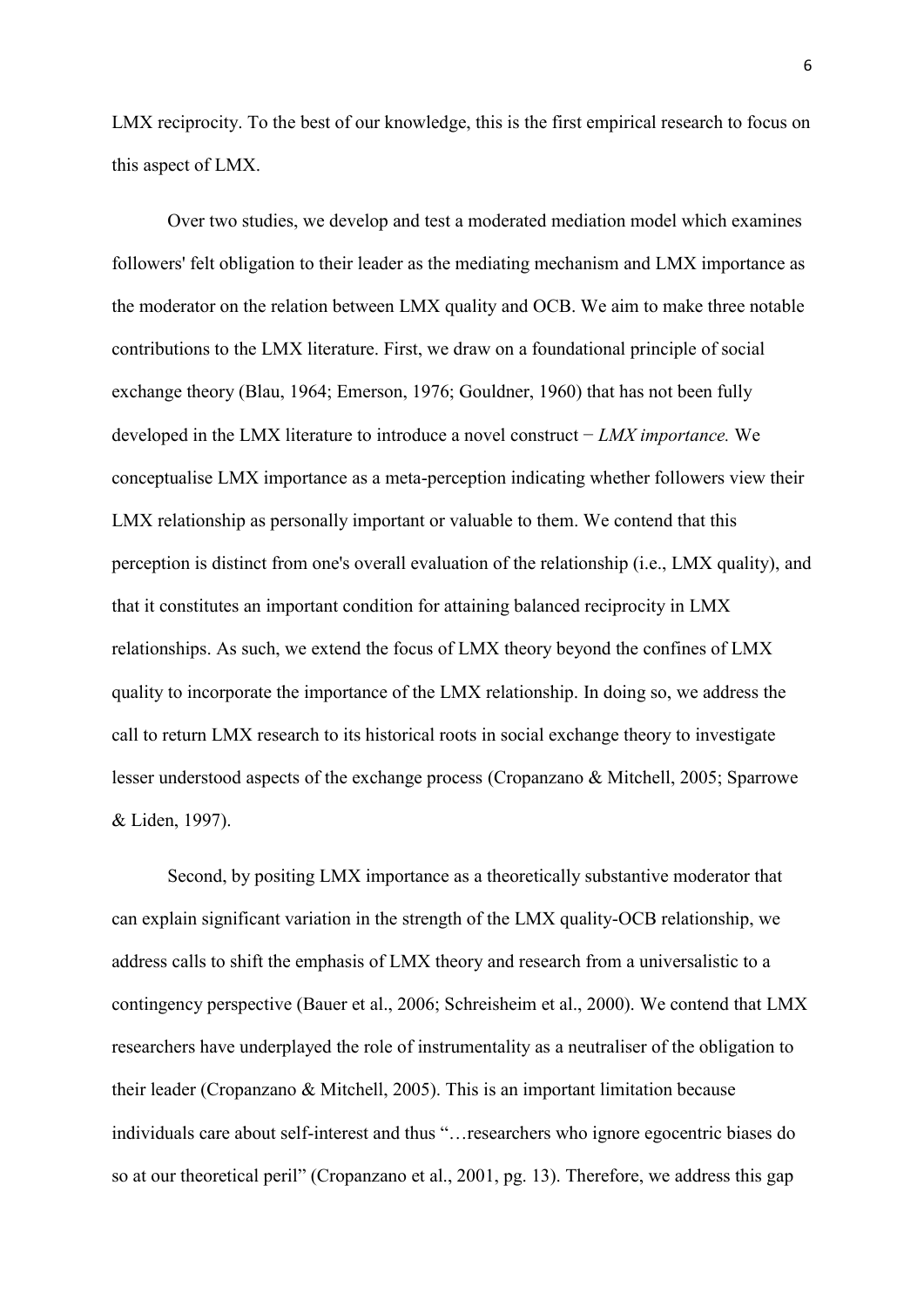in the literature, and locate this critical boundary condition at the core of LMX theory – the importance of the LMX relationship itself.

Finally, we advance extant knowledge of when and how the LMX relationship impacts follower citizenship behaviour. We seek to qualify the standard universalistic social exchange explanation from LMX theory by showing that in high quality relationships followers only feel obliged to reciprocate favourable treatment, and in turn enact OCB, under conditions of high (but not low) LMX importance, and therefore reveal the contingent nature of LMX reciprocity (Studies 1 and 2). Moreover, we go beyond previous research on LMX by providing a more stringent test of the proposed exchange-based mechanism (i.e., felt obligation) by pitting it against an alternative motivation-based mechanism (i.e., psychological empowerment) (Study 2). Further, in Study 2, we explore whether these alternative mediators differentially influence OCB. As such, we address recent calls for leadership researchers to simultaneously examine multiple mediators to tease apart the relative effects of competing theoretical explanations (e.g., Fischer, Dietz, & Antonakis, 2017), and thus advance our theoretical understanding of the LMX process.

## **Leader-Member Exchange, Felt Obligation and Organizational Citizenship Behaviour**

Based on the norm of reciprocity (Gouldner, 1960), researchers have argued that the favourable treatment resulting from high-quality LMX relationships creates obligations in followers, who then reciprocate through higher levels of effort, motivation and positive behaviour (Maslyn & Uhl-Bien, 2001; Settoon, Bennett, & Liden, 1996). LMX theory emphasises that high-quality LMX relationships are characterised by follower inclination to go beyond the employment contract (Graen, 1976; Liden et al., 1997). In high-quality LMX relationships, obligations are believed to be diffuse and unspecified (Blau, 1964). A positive relationship is thus expected between LMX quality and OCB because OCB helps fulfil the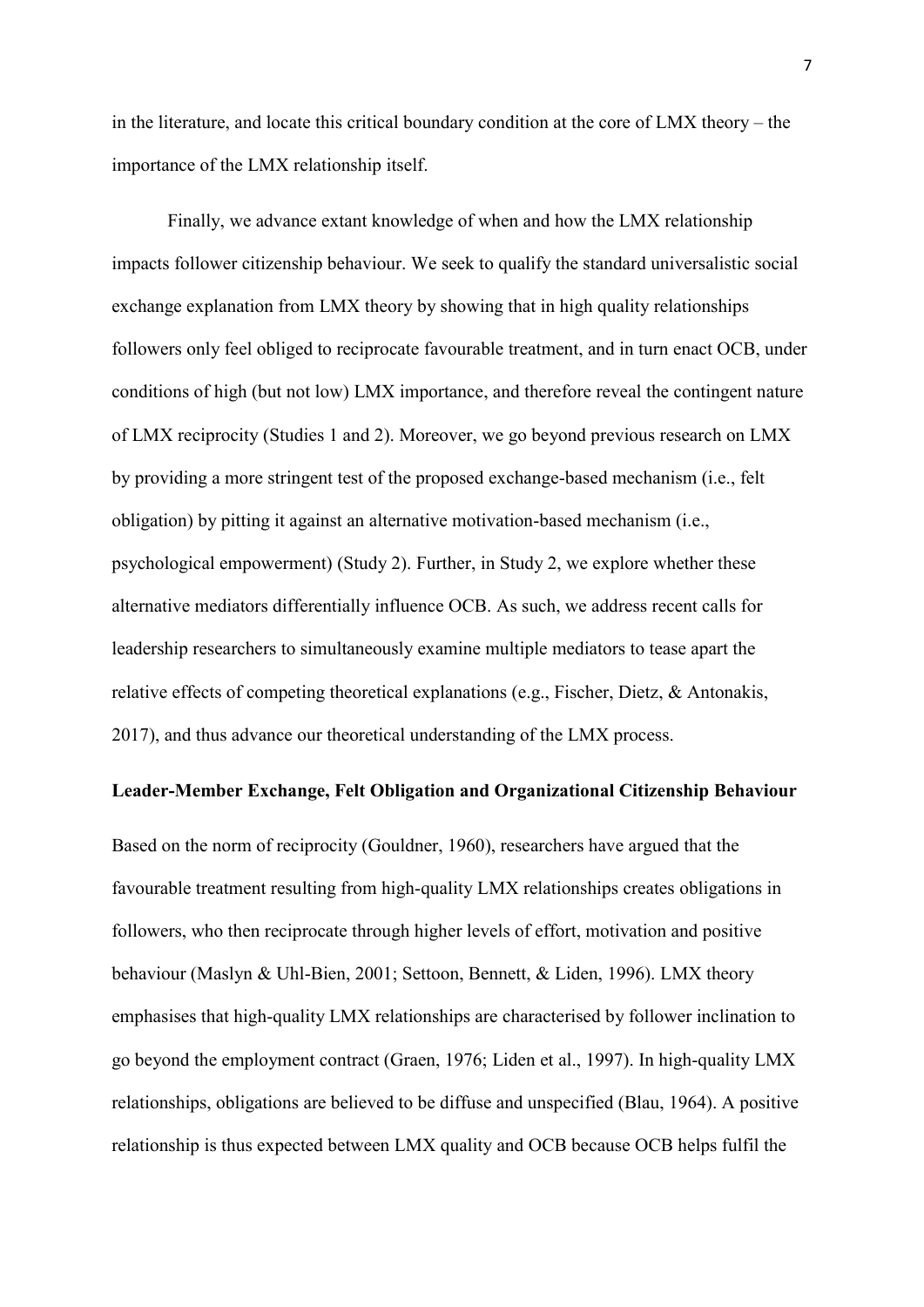reciprocity obligations of followers and represents an exchange currency.

Unlike task performance, OCB represents behaviour that is likely to be outside of job descriptions, discretionary in nature and therefore less likely to be formally rewarded by the organisation (e.g., Organ, 1997). This makes it especially likely that followers will engage in OCB to maintain a balanced social exchange (e.g., Ilies et al., 2007). Unlike OCB, in-role performance is a requirement of one's position and therefore is perhaps less of a social exchange currency. Leaders might expect in-role performance as a bare minimum rather than as a valuable exchange (e.g., Meyer, Stanley, Herscovitch, & Topolnytsky, 2002). Indeed, OCB may reflect members' efforts to maintain exchange relationships that are more social than economic (Organ, 1990). Supporting the assertion that OCB represents a way in which followers can meet the obligations that result from a high-quality LMX relationship, previous research demonstrates that felt obligation generated from high-quality LMX relationships mediates the relationship between LMX quality and OCB (Lemmon, & Wayne, 2015).

Hypothesis 1: *Felt obligation toward the leader will mediate the relationship between LMX quality and OCB.*

### **LMX Importance, LMX and Felt Obligation: The moderating role of LMX importance**

In line with social exchange theory and the norm of reciprocity, researchers have argued that in a high-quality LMX relationship, leaders provide intangible and/or tangible resources to their followers (e.g., Liden et al., 1997), and in return, followers repay these benefits via positive behaviours such as OCB (e.g., Masterson, Lewis, Goldman, & Taylor, 2000). High-quality LMX is therefore theorized to engender a high degree of mutual obligation between exchange partners (Blau, 1964). LMX theorists have also argued that the greater the perceived value of the tangible and intangible resources exchanged, the higher the quality of the LMX relationship (e.g., Wayne, Shore, & Liden, 1997). This suggestion is in line with one of the most central arguments of social exchange theory – that the resources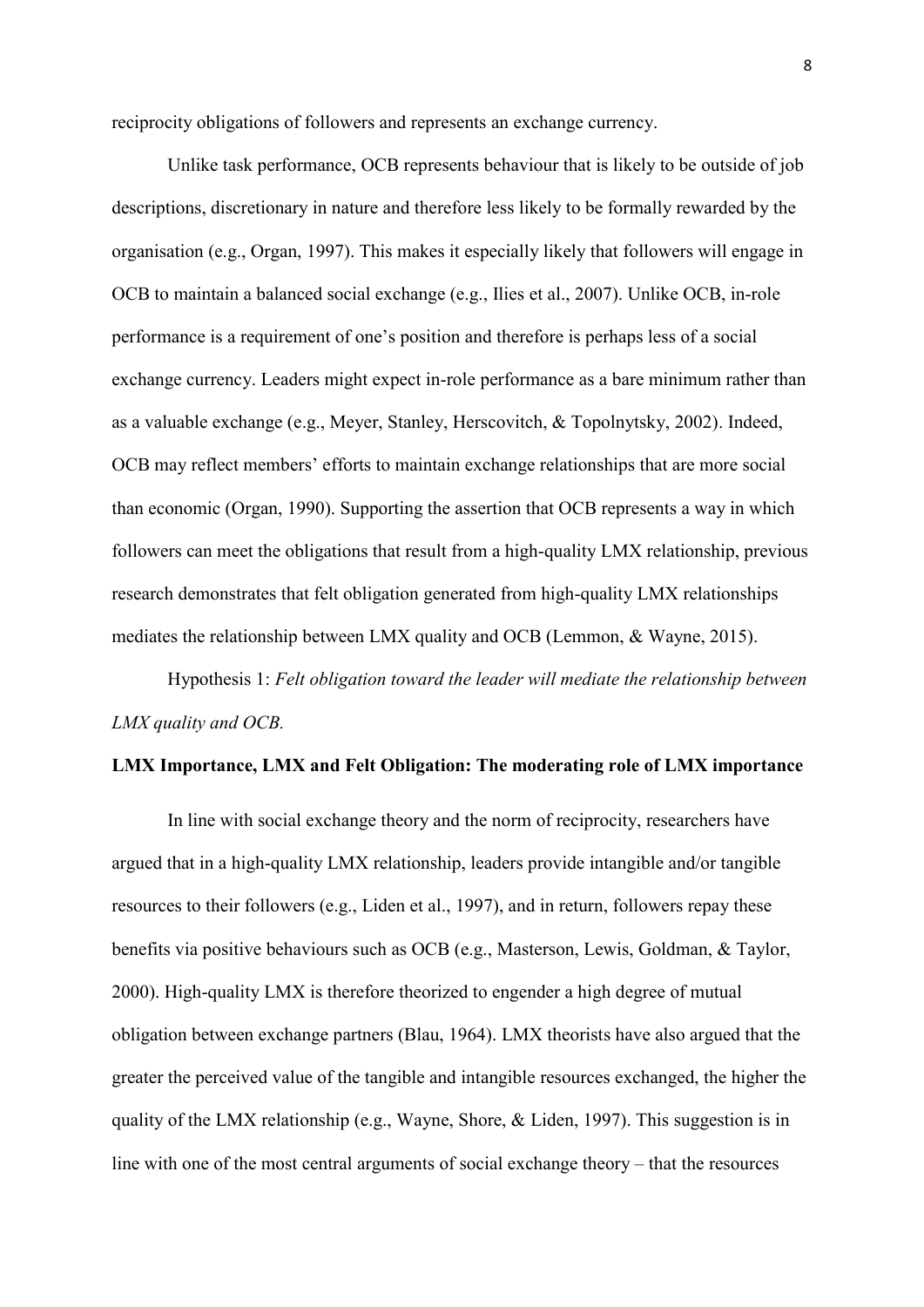exchanged between individuals vary in perceived value, and that these variations in value have a powerful influence on the exchange process (Molm et al., 2001). Indeed, some of the earliest theorising related to social exchange highlighted that the value of a partner's exchange resources is a vital determinate of reciprocity (Blau, 1964, Emerson, l976; Homans, 1958). Similarly, Gouldner's (1960) norm of reciprocity places emphasis on the value of the investment, which suggests that reciprocation may depend on the perceived value of the exchange offered by the other member of the dyad. Social exchange theory therefore posits that to determine the degree of their obligation to others, individuals assess the value of the resources received from a giver. But what captures the perceived value that followers place on the resources received from a leader? In the current research we suggest that LMX importance is a construct that can help to elucidate when followers will be more likely to value exchanges from their leader.

Consider an example in which there are two leaders, both of whom give frequent advice to their followers. The advice from one of the leaders is pivotal for his/her followers to complete their assignments, whereas the advice from another has limited use. The exchanges would likely contribute to high-quality relationships between both sets of followers and each leader, but these exchanges have differential value. In the first instance, the advice is more valuable and, according to social exchange theory, should therefore lead to a greater need to reciprocate. This basic proposition was supported by a study in which the value of exchanges between two actors was manipulated experimentally, with more valuable exchanges producing increased rates of exchange (Cook, Emerson, Gillmore, & Yamagishi, 1983). Alternatively, perceptions of LMX importance might also vary as a function of the characteristics of the follower. For example, followers high in self-belief or even narcissism may see less value in their leaders. This would not preclude them from developing a good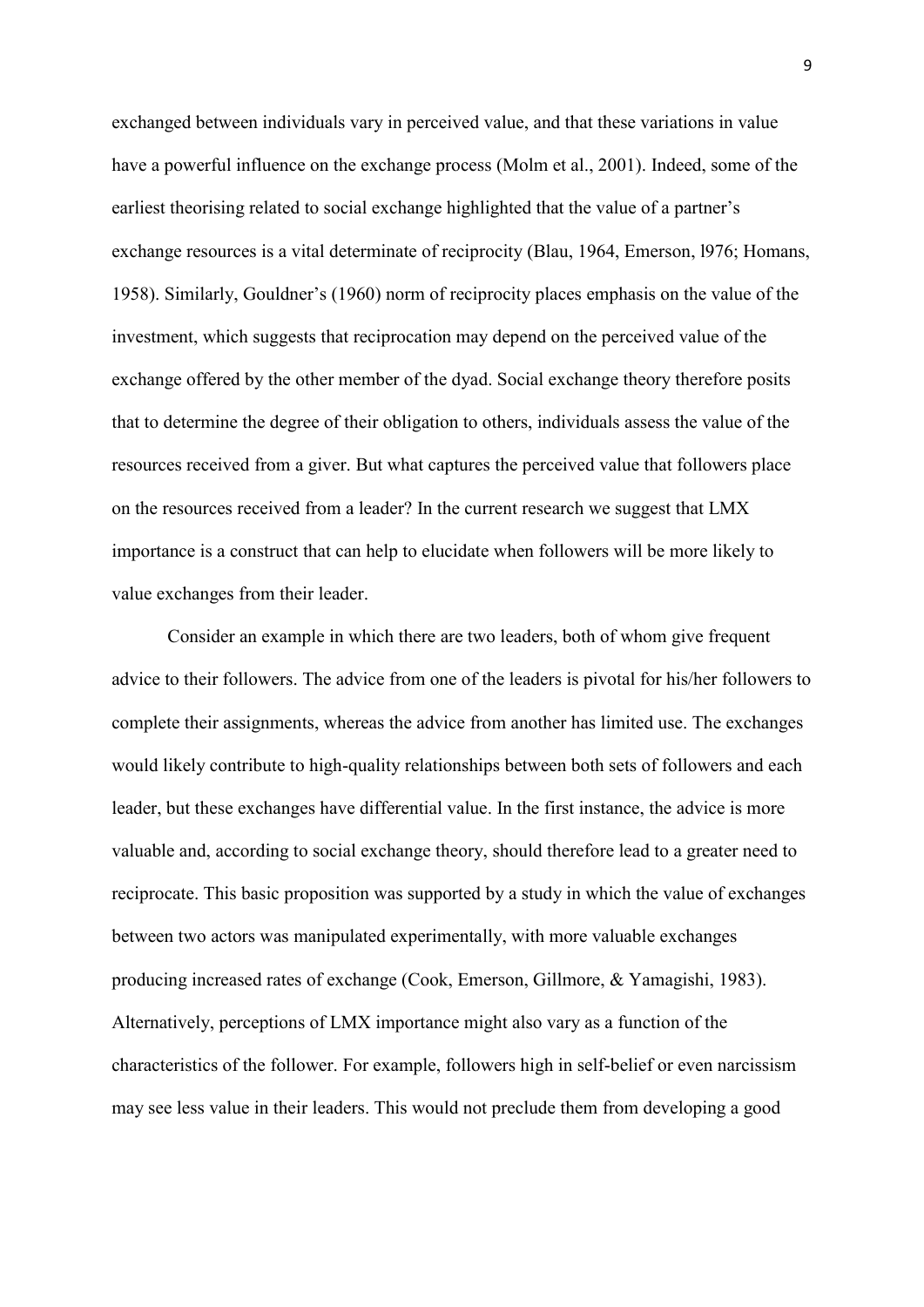relationship with their leader, but they may see less need for the relationship (Nübold, Muck & Maier, 2013).

In support of the above, when leaders have limited upward influence (Zhou et al., 2012) or organisational support (Erdogan & Enders, 2007), or when followers have certain personality traits (e.g., Bauer et al., 2006), or ability to succeed without help from their leaders, the impact of even high-quality LMX was reduced. Based on the tenets of socialexchange theory, a pertinent step forward for LMX theory is to pay closer attention to the value of the relationship in addition to its quality. The value of an LMX relationship is highly subjective. Some followers, for example, will place greater emphasis on praise and feedback, whereas others may focus on tangible resources such as bonuses and promotions. According to Gouldner (1960), the value of a resource depends on the degree to which it symbolises the donor's positive valuation of the recipient. Further, the value of any resource is based on the nature of constraints, motives, the availability of resources and time by which exchanges are made (see Mitchell, Cropanzano, & Quisenberry, 2012). Molm et al. (2001) also highlight that the value of a given resource is influenced by the resources available from alternative exchange partners. Thus, the value of a leader's exchange may partially depend on whether the resource is available from an alternative source (e.g., a co-worker or mentor). Given the highly subjective nature of value within social exchanges, we suggest that a good starting point is to focus on whether followers perceive the LMX relationship to be personally important. The degree to which followers perceive their LMX relationship to be important should indicate that they value the relationship and that it influences the degree to which they feel an obligation to their leader. Specifically, if followers ascribe little importance to their dyadic relationship, they may equally assess less socio-emotional or economic value in the exchange of resources and therefore may feel less obliged to repay favourable treatment. Thus, based on the logic of social exchange theory we predict: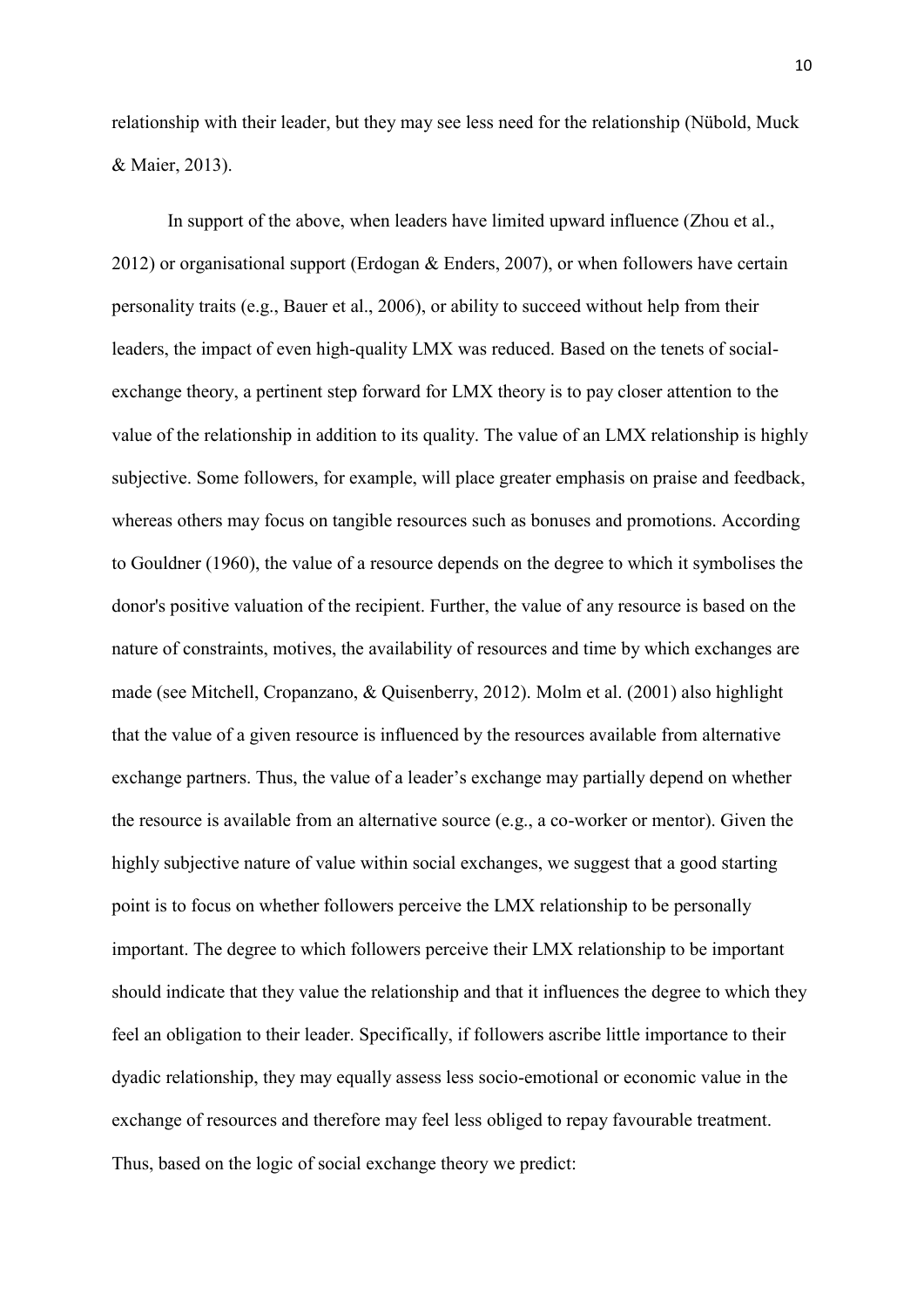*Hypothesis 2:* LMX Importance will moderate the strength of the relationship between LMX quality and felt obligation to the leader, such that the relationship is stronger when LMX importance is high than when LMX importance is low.

*Hypothesis 3:* LMX importance will moderate the indirect effect of LMX quality on OCB via felt obligation, such that the indirect effect will be stronger when LMX importance is high than when LMX importance is low.

#### **STUDY 1**

The aims of this field study are twofold. First, we aim to demonstrate the discriminant validity of our measure of LMX importance as a dimension of leader-follower relationship that is distinct from the overall evaluation of the relationship (i.e., LMX quality). Second, we aim to examine our moderated mediation model (see Figure 1) by exploring the relationship between LMX quality and follower OCB, mediated by felt obligation toward the leader and moderated by LMX importance.

#### Insert Figure 1 About Here

#### **Method**

#### **Sample**

Participants were undergraduate students studying for a business-related degree at a UK business school. Students worked together in teams of 4-5 members as part of a twosemester long business simulation module. The module was a major component of the students' qualification and performance during the simulation contributed to their mark on the course. The average age of the participants was 20 years and 46% were female.

## **Procedure**

The business simulation module involved teams working interdependently in a simulated business environment for the duration of the module. The simulation was designed to model an organisational context and each team was required to appoint a formal team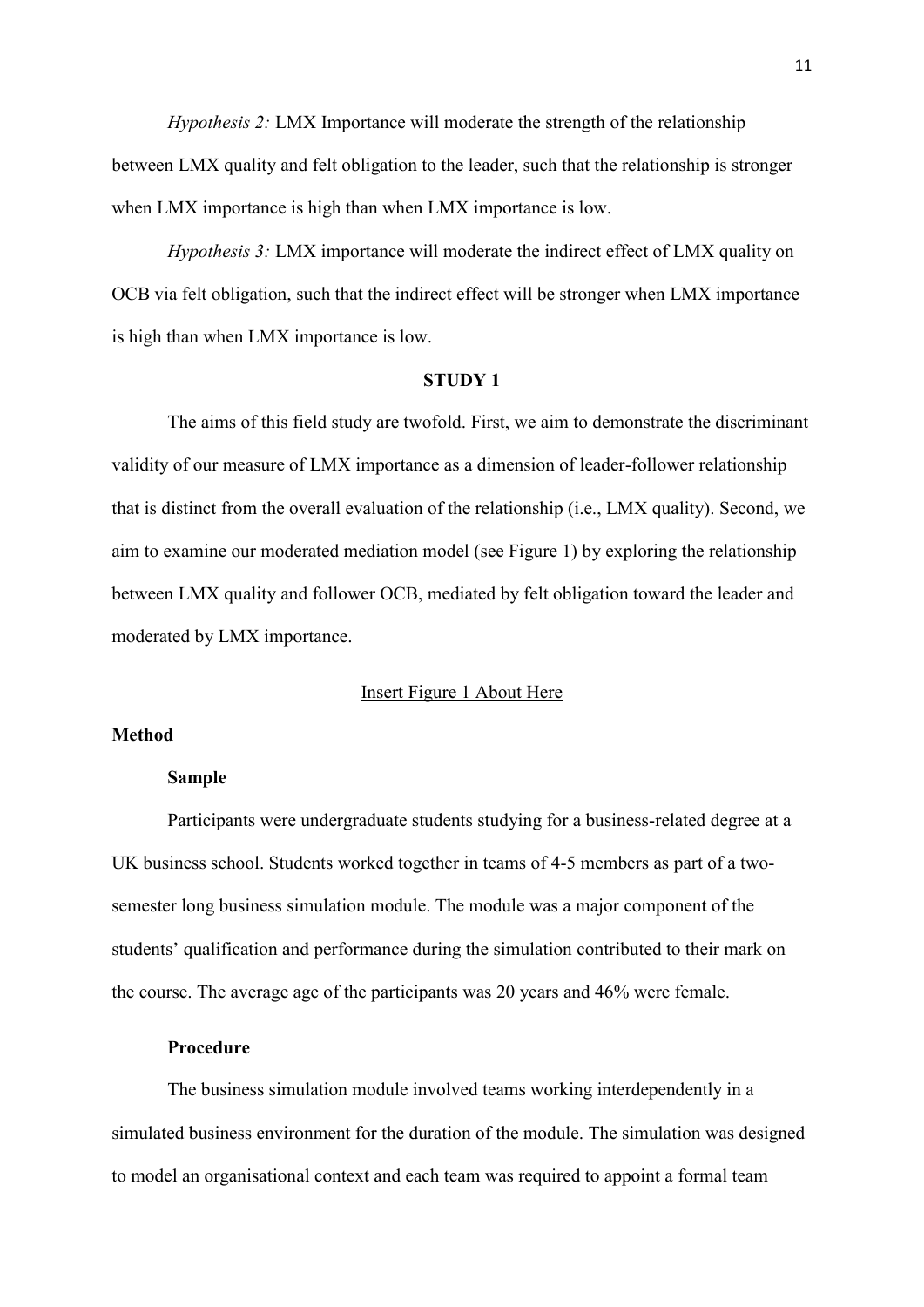leader in the form of an MD. The MD was responsible for development and performance of the team across the duration of the module and was accountable for scheduling and conducting team meetings and ensuring the team met their deadlines. Similar team- and computer-based simulations are common within organisational research (e.g., Nahrgang, Morgeson, & Ilies, 2009) and scholars have utilised similar samples to examine propositions related to leadership and other organisational processes (e.g., Lee, Thomas, Martin, & Guillaume, in press; Mathieu and Rapp, 2009; Palanski & Yammarino 2011; Yeow & Martin, 2013).

We collected data at three timepoints: Time 1 (three weeks into the team's life cycle), Time 2 (three months later), and time 3 (three months after Time 2). A time lag of three months is consistent with prior longitudinal research (e.g., Lin & Leung, 2010), including research on LMX (e.g., Nahrgang et al., 2009). At Time 1, team members completed measures of LMX quality and LMX importance, as well as demographic details (i.e., age and gender). At Time 2, team members rated their feelings of obligation towards their MD. At Time 3 the MDs were asked to rate the level of OCB enacted by each of their team members. In total we received matched data from 292 participants and 95 teams. This represents an average of three respondents per team and an overall response rate of 62% across the three timepoints.

#### **Measures**

The participants responded to items on a 5-point Likert-type scale  $(1 = \text{strongly})$ disagree to 5 = strongly agree). Higher scores indicated higher levels of the underlying construct.

*LMX quality.* LMX quality was measured with a seven-item measure (LMX7) developed by Graen and Uhl-Bien (1995). An example item is "My working relationship with my manager is effective" (alpha  $= .83$ ).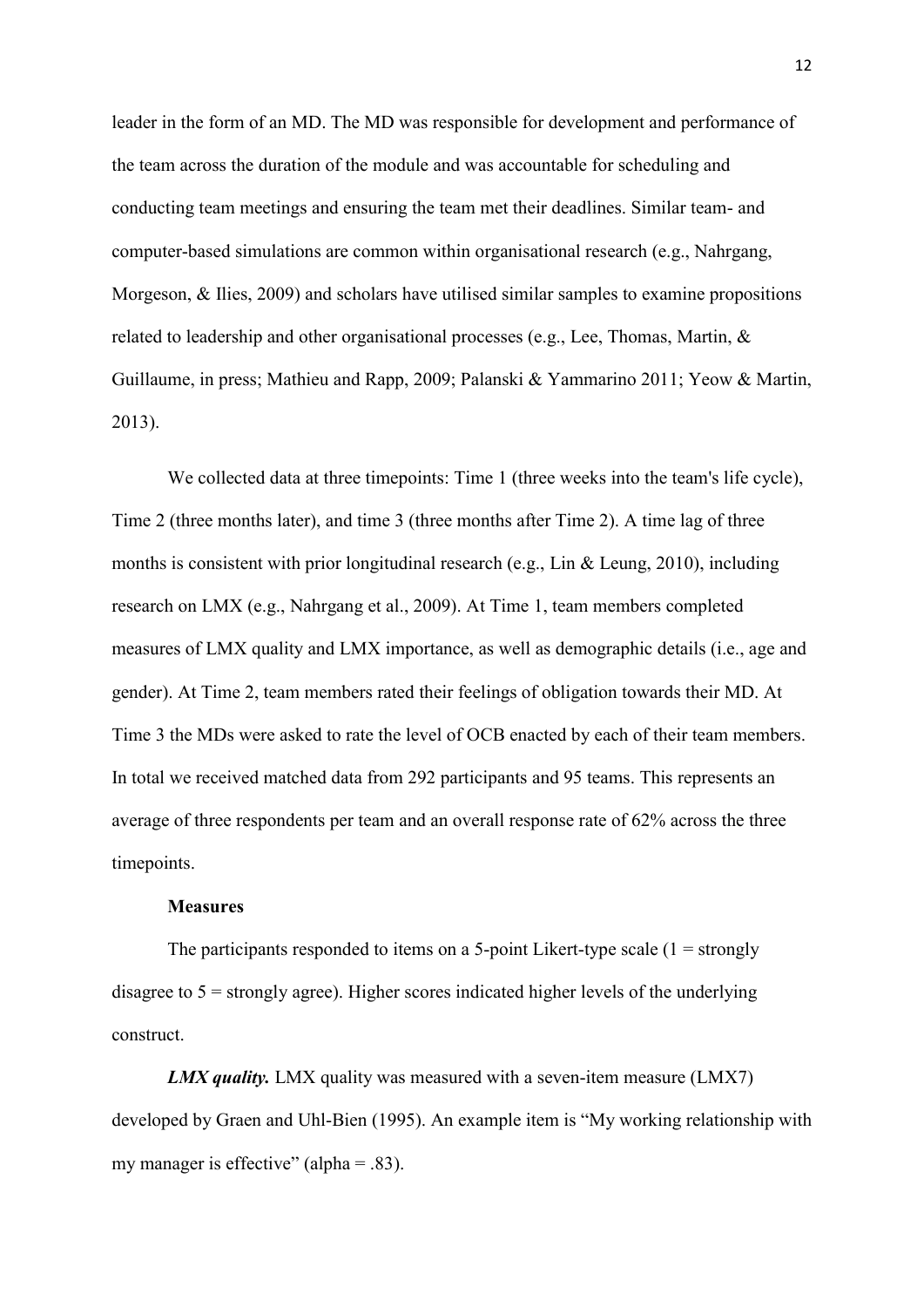*LMX importance.* We conceptualise LMX importance as a follower's perception of whether the LMX relationship is personally important to them. LMX relationships that are highly important are those to which followers attach personal importance and care deeply about. In order to operationalise followers' perceptions of LMX importance we drew on literature related to social cognition, which measures the importance that individuals ascribe to various entities. Such meta-perceptual measures entail asking respondents how important issues such as global warming (e.g., Visser, Krosnick, & Simmons, 2003) are to them, or how important organisations like Greenpeace are to them (Holland, Verplanken, & van Knippenberg, 2002). More recently, Ziegler and Schlett (2016) measured how important employees' jobs were to them – finding that the relationship between job satisfaction and OCB was stronger when employees report that their jobs were highly important to them. Following this approach, we adapted the LMX7 instrument to focus on how important each aspect was to them. For example, the LMX7 item "My working relationship with my manager is effective", was changed to "It is important to me that my working relationship with my manager is effective". This was done for all LMX7 items; giving a seven-item LMX importance scale (alpha = .83). As LMX importance represents a property of one's evaluation of the LMX relationship, it is essential to demonstrate the distinctiveness of this construct from overall LMX quality.

To provide an initial test of the discriminant validity of our LMX importance scale, we ran a pilot study. Using Qualtrics we collected data from 523 full-time working adults who were paid for their participation. This sample was 50% female, had an average age of 41 years and lived and worked in the USA. LMX importance was moderately correlated with LMX quality (.48,  $p < .01$ ). To determine the distinctiveness of LMX importance from LMX quality, we used confirmatory factor analysis using Mplus (version 7). Corroborating the scale's discriminant validity, the results of the CFA showed that a model in which LMX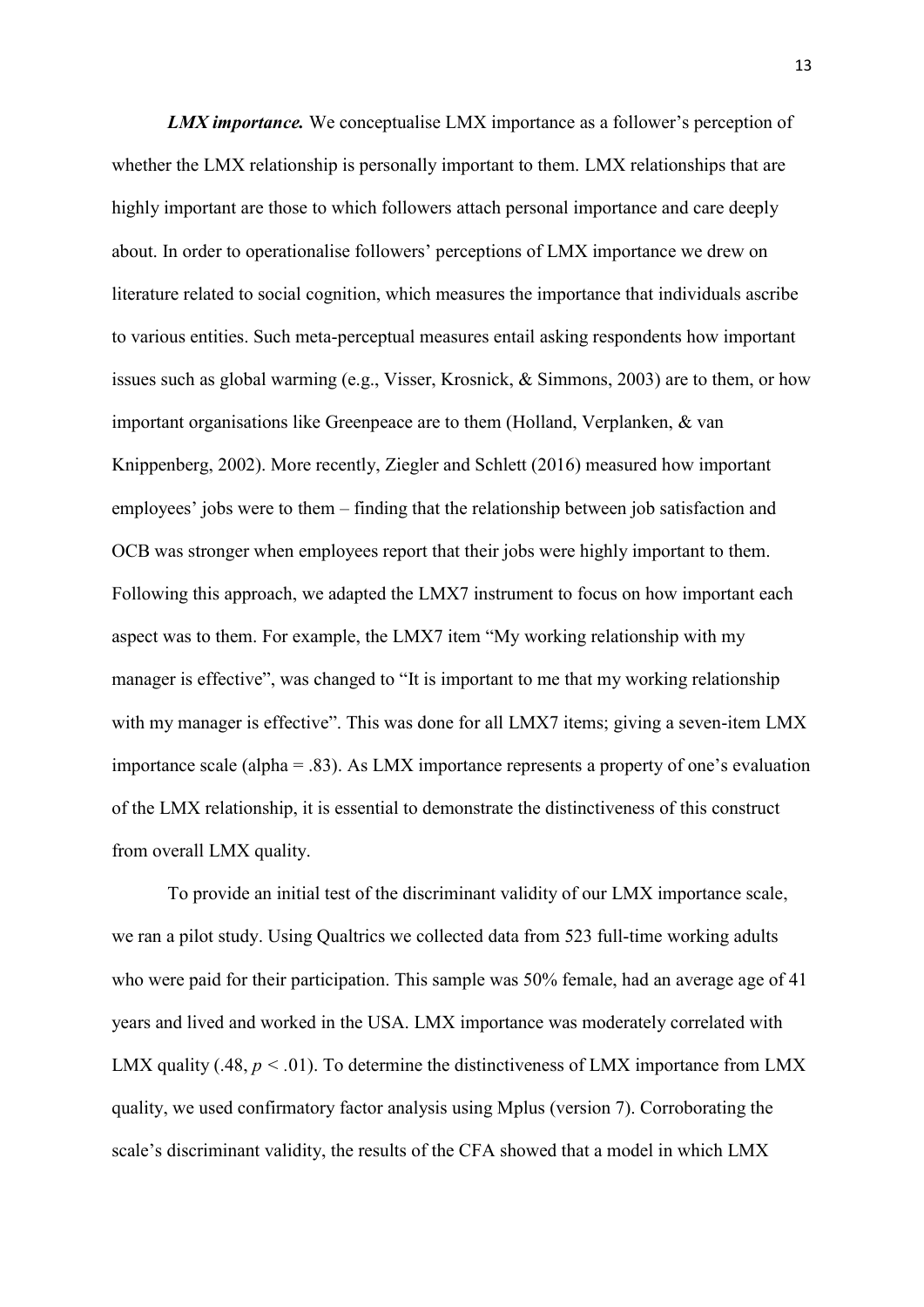importance and LMX quality loaded on two separate factors ( $\chi^2$  = 400.68 [76], *p* < .01, CFI = .91, RMSEA = .09) had a better fit than one in which these items loaded onto one factor ( $\chi^2$  = 1099.43 [77],  $p < 0.01$ , CFI = .72, RMSEA = .16). A chi-squared difference test revealed that the two-factor model fitted significantly better than the one-factor model where LMX importance and LMX quality were combined ( $\Delta x^2$  = 698.75,  $\Delta df$  = 1, p < 01). Finally, to test the incremental validity of our LMX importance scale, we conducted multiple regression analysis using SPSS (version 24). The results showed support for the incremental validity of our measure of LMX importance by showing a significant positive association with felt obligation ( $b = .31$ ,  $t(522) = 6.98$ ,  $p < .01$ ) when included in the regression analysis with LMX quality, which also had a significant association with felt obligation ( $b = .26$ ,  $t(522) =$ 8.61,  $p < 0.01$ ). Further, a significant interaction effect was found between LMX quality and LMX importance on felt obligation  $(b = .08, t(519) = 2.11, p < .05)$ . In support of Hypothesis 2 the effect of LMX on felt obligation was larger at higher levels of LMX importance (one SD above the mean;  $b = .30$ ,  $t(519) = 8.16$ ,  $p < .01$ ) compared to lower levels (one SD below the mean;  $b = .21$ ,  $t(519) = 5.13$ ,  $p < .01$ ).

*Felt obligation towards leader.* Felt obligation to one's leader was measured using seven items developed by Eisenberger, Armeli, Rexwinkel, Lynch and Rhoades (2001), designed to measure employees' felt obligation to care about the organisation and to help it reach its goals. To measure felt obligations towards the supervisor the referent was changed consistent with previous research (e.g., Lemmon & Wayne, 2015). An example item was: "I feel a personal obligation to do whatever I can to help my leader achieve his/her goals" (alpha  $= 88$ ).

*Leader-rated OCB.* Seven items from Williams and Anderson (1991) were used to operationalise OCB. Specifically, this referred to citizenship behaviours targeted at individuals within the team. Thus, team leaders reported the extent to which their team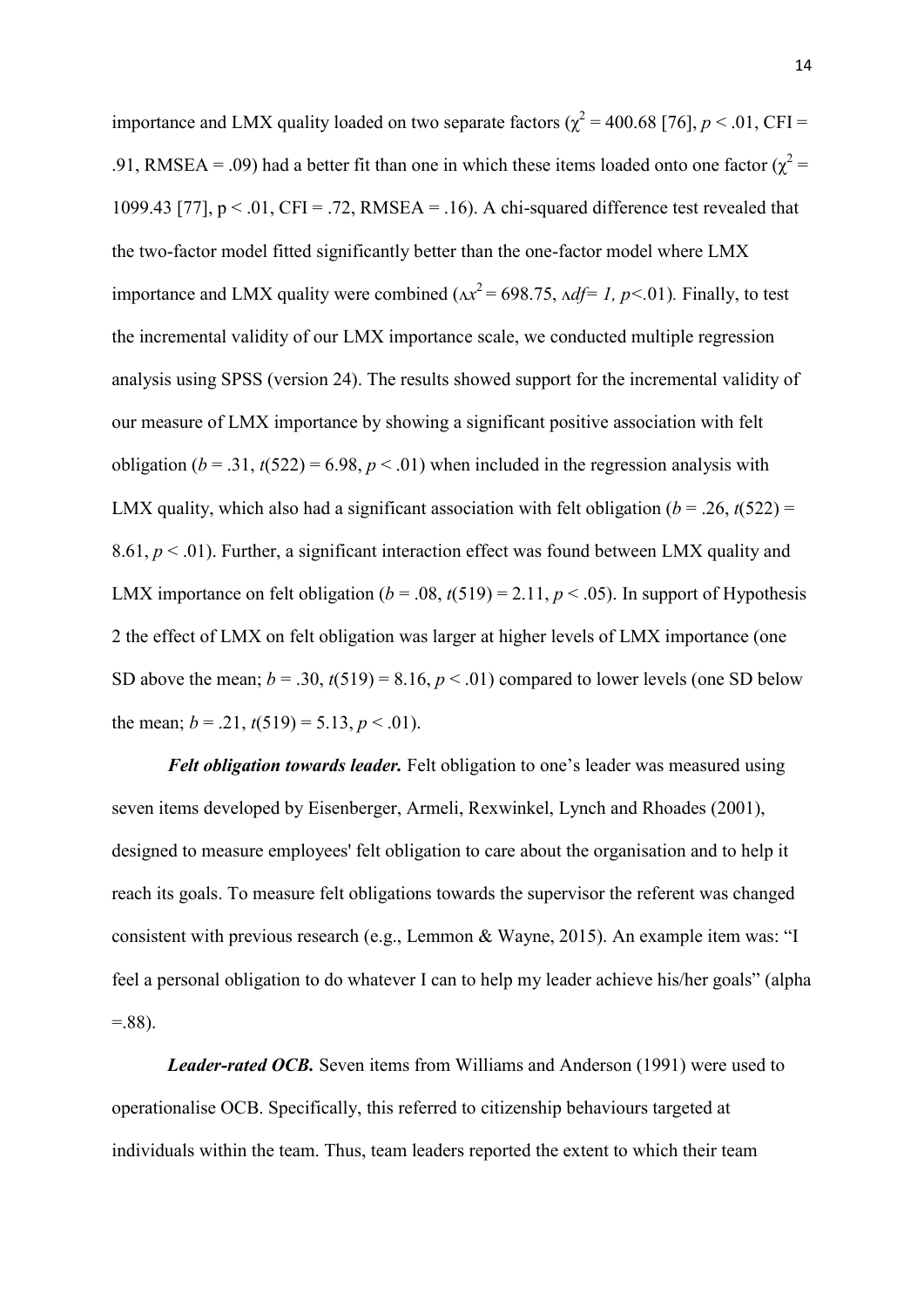members engaged in OCBs; a sample item is "Helps others who have heavy workloads"  $\text{(alpha} = .90)$ .

## **Results**

Table 1 displays the means, standard deviations, reliabilities and zero-order correlations among the study variables.

#### Insert Table 1 About Here

#### **Discriminant validity**

Looking at Table 1, the correlation between LMX quality and LMX importance is significant and positive  $(r = .45)$ . To further explore the discriminant validity of LMX quality and LMX importance, we conducted a series of confirmatory factor analyses (CFA) using Mplus (version 7). Accordingly, we compared the model fit of the full measurement model, where LMX importance, LMX quality, felt obligation and OCB were included as separate factors, to a series of models where the scales were combined in various combinations. As can be seen in Table 2, the full model, which allowed the items to load onto each of these four respective factors produced a model fit ( $\chi^2$  =679.08,  $df$  = 344,  $p < .01$ ; CFI = .91;  $RMSEA = .06$ ) that was better than any model in which scales were combined. This was confirmed using chi squared difference tests, which were all significant (shown in Table 2).

#### Insert Table 2 About Here

We also conducted Fornell and Larcker's (1981) test for discriminant validity, finding that the square root of the average variance extracted (AVE) for LMX quality (.37) and LMX importance (.39) exceeded the maximum shared variance (MSV) (.20) between the latent factors. Taken together, both the CFAs and the Fornell and Larcker (1981) test provide support for the distinctiveness of LMX importance over LMX quality and other study variables.

## **Hypothesis testing**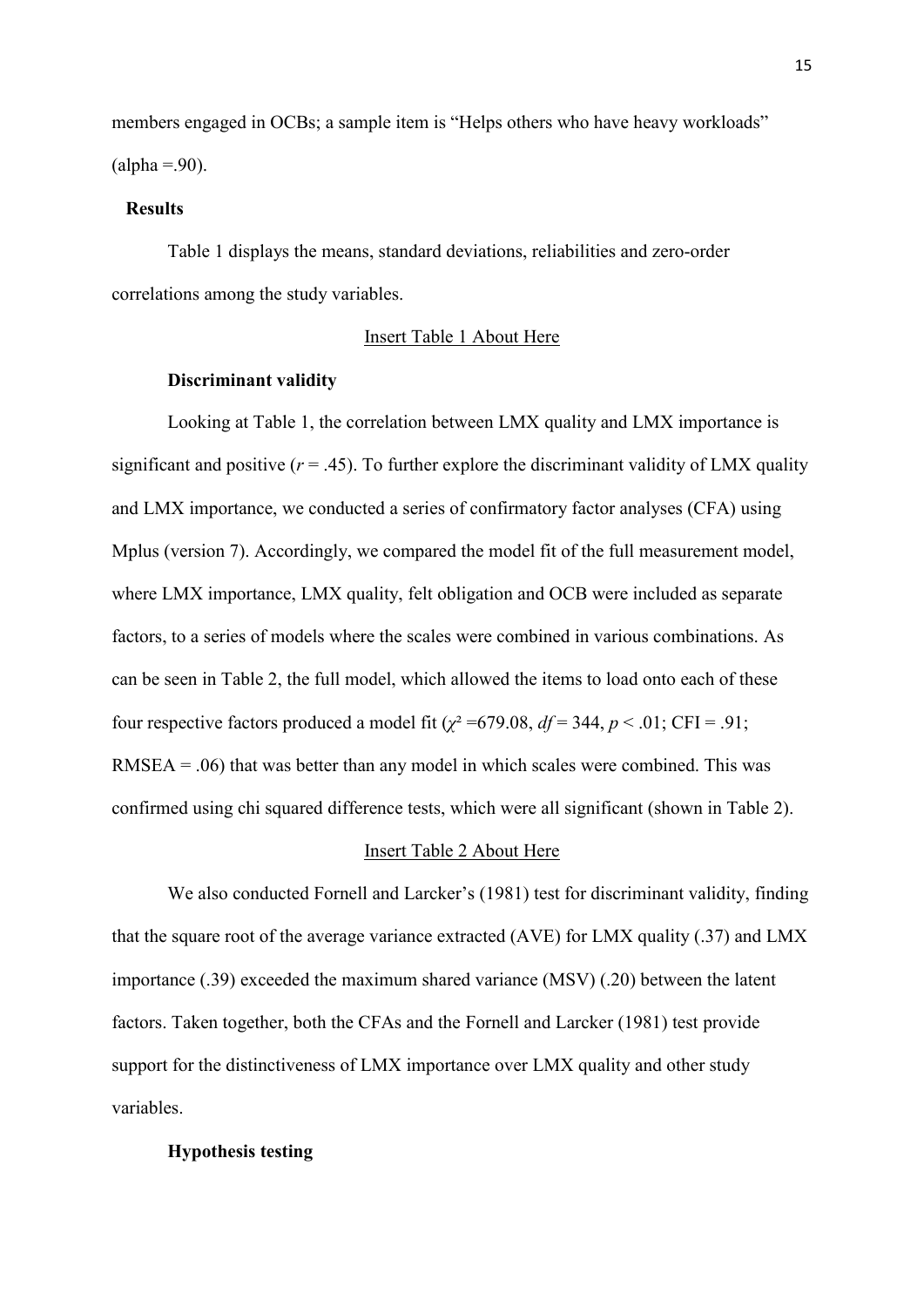The participants consisted of individuals who worked interdependently within teams. The nested nature of the data meant that uncorrected tests of individual-level relationships may have contained team-level effects (e.g., Bauer, Preacher, & Gil, 2006). To determine whether this was the case, we calculated the ICC(1), which calculates the variance in a given variable that can be ascribed to team membership. The ICC(1) value of .35 for OCB suggested that a significant amount of the variance in the ratings of OCB was determined by team membership (Bliese 1998). Therefore, we tested our hypotheses using a multilevel model. Our analyses did not use aggregated variables but instead focused on individual-level and used a method that simultaneously took account of the variation between individuals and between teams.

Our analysis involved three steps. First, we tested a model which included only control variables (i.e., follower age and gender). Next, we ran a mediation model which examined whether the relationship between LMX quality  $(X)$  and OCB  $(Y)$  was mediated by felt obligation (M) (Hypothesis 1) while controlling for LMX importance (Z). Finally, we tested a moderated mediation model (Hayes & Preacher, 2010) in which the relationship between LMX quality and felt obligation was moderated by LMX importance (Z). In this third step, in the equation predicting M, we included the interaction term between LMX quality and LMX importance  $(X^*Z)$  to test Hypothesis 3. Before creating this interaction term, the scales for both LMX quality and LMX importance were mean-centered. Both equations also included a separate intercept that could vary within each equation across individuals and teams as well as between each equation.

The steps described above were conducted using mixed method analysis in SPSS (version 24). The results, shown in Table 3, showed support for Hypothesis 1. LMX quality had a significant positive relationship with felt obligation ( $y = .14$ ,  $t(308) = 1.98$ ,  $p < .05$ ) and felt obligation was significantly and positively related to OCB ( $v = .18$ ,  $t(260) = 2.71$ ,  $p <$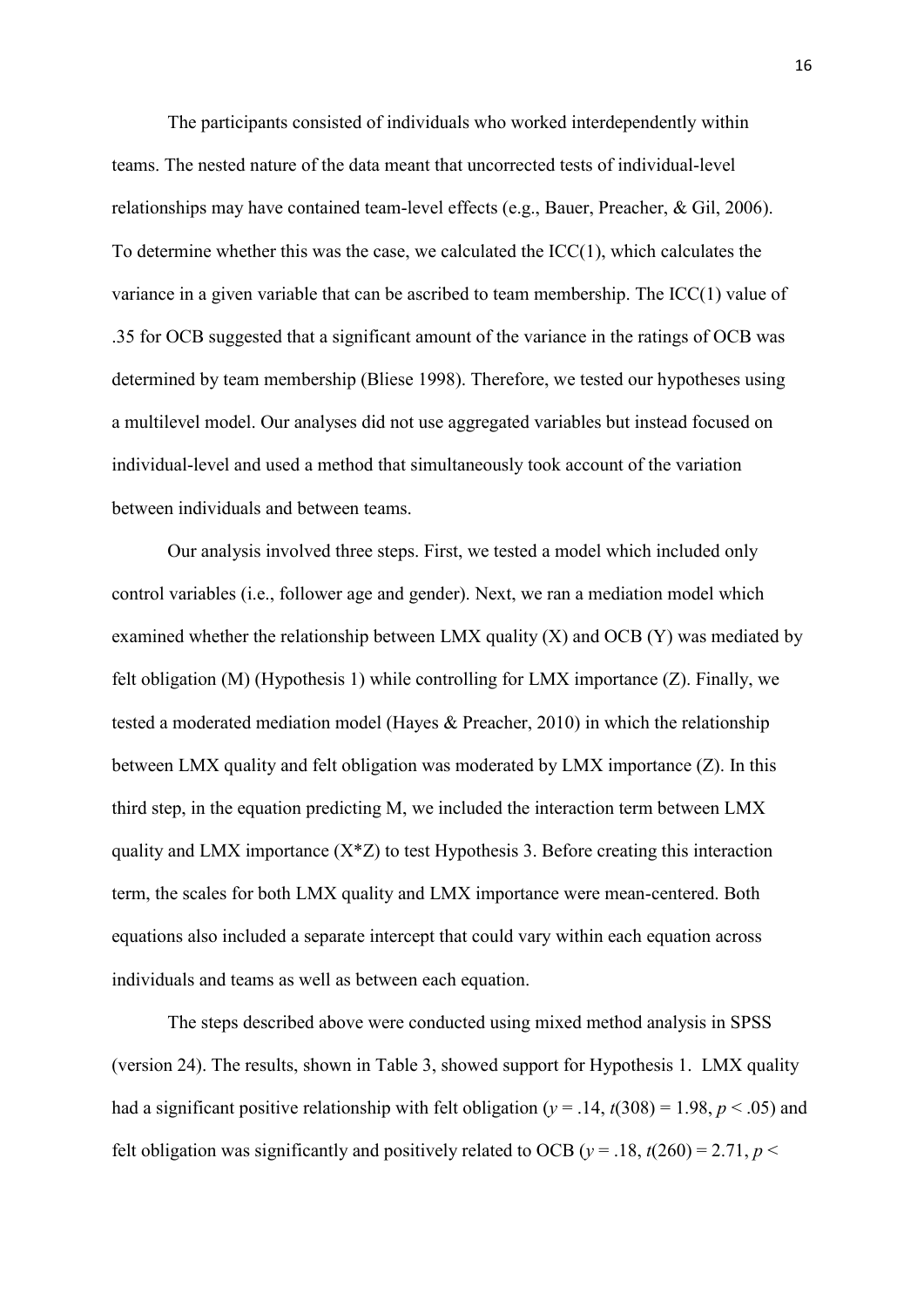.01). To test the significance of the mediated pathway, we calculated 95% Monte Carlo confidence intervals with 20,000 iterations (Bauer et al., 2006). Evidence for a significant mediation effect was found as these  $95\%$  confidence intervals did not include zero (LL = .002,  $UL = .059$ , with an indirect effect of .03.

#### Insert Table 3 About Here

 Hypothesis 2 predicted that LMX importance would moderate the relationship between LMX quality and felt obligation. As can be seen in Table 3, the interactive effect of LMX quality and LMX importance on felt obligation was significant (*γ* = .16, *t*(299) = 1.98, *p <* .05). To facilitate interpretation, we probed the simple slopes for low levels (-1 SD) and high levels (+1 SD) of LMX importance (Bauer et al., 2006). As predicted, Figure 2 shows a positive and significant slope at higher levels of LMX importance (*γ* = .24, *t*(301) = 2.81, *p* < .01) but the slope was not significant at lower levels of LMX importance ( $\gamma$  = .06,  $t(301)$  = .70, *n.s.*). Thus, we found support for a moderation effect of LMX importance - the positive effects of LMX quality on felt obligation were present when LMX importance was high but not when it was low.

## Insert Figure 2 About Here

Furthermore, we found a significant mediation effect at high levels of LMX importance only as the 95% confidence intervals did not include zero ( $LL = .005$ ,  $UL = .097$ ), with an indirect effect of .04. At low levels of LMX importance, we did not find support for mediation ( $LL = -0.018$ ,  $UL = 0.044$ ). This supported Hypothesis 3 as we found that LMX quality influenced OCB via felt obligation at higher but not at lower levels of LMX importance.

## **Discussion**

In Study 1 (as well as our pilot study), we found that while LMX importance and LMX quality were positively correlated, they were distinct constructs. Furthermore, we found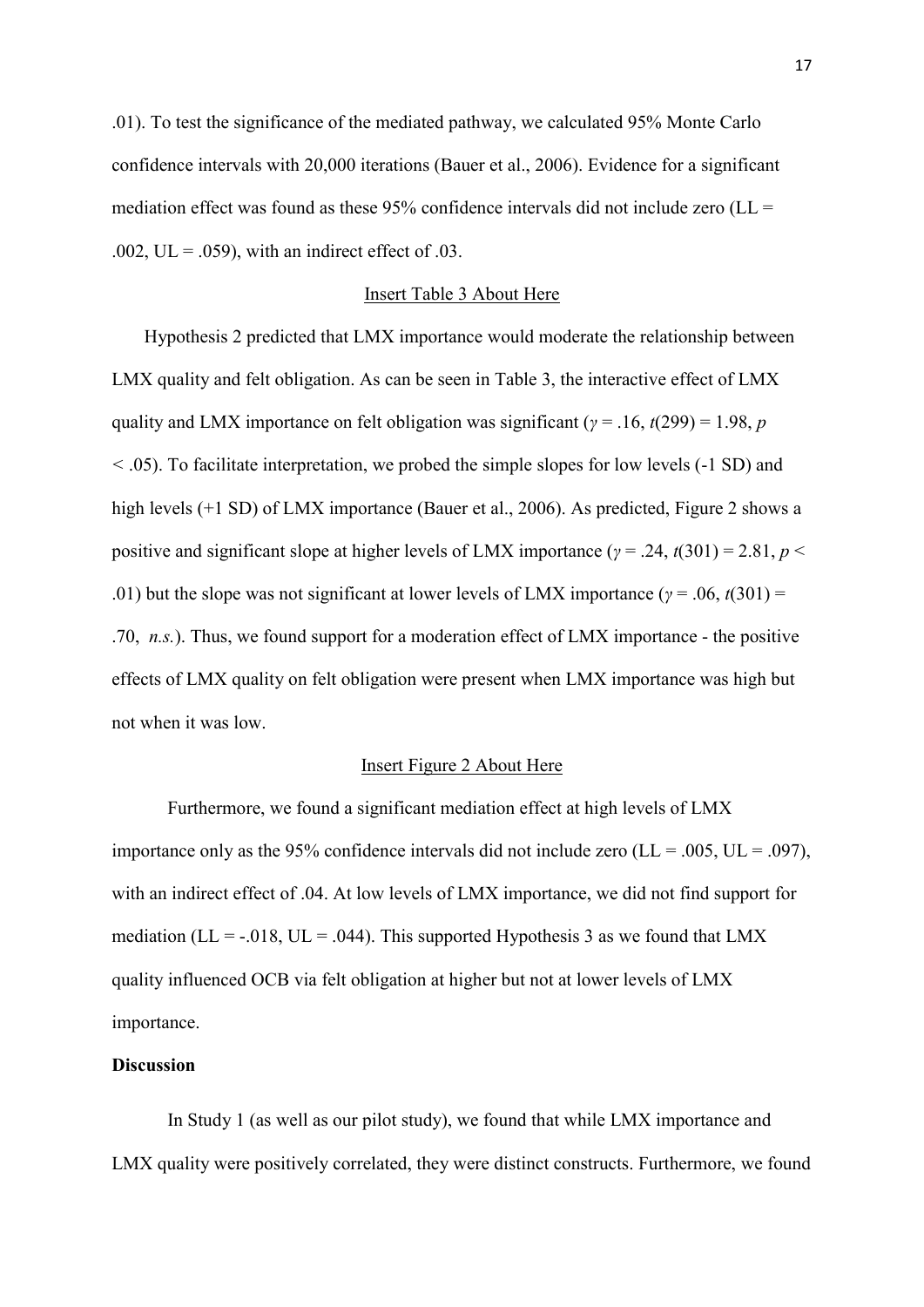evidence that the perception of personal importance ascribed to the leader-follower relationship was a significant moderator of the effect of LMX quality on feelings of obligation to the leader. Felt obligation mediated the interactive effects of LMX quality on follower OCB when LMX importance was high but not when it was low.

Despite the support for our hypotheses, Study 1 had several potential limitations that should be addressed to provide greater confidence and understanding regarding the moderating effects of LMX importance. First, Study 1 relied on a student sample. While these student teams were designed to mimic organizational teams, the external validity of any student sample can be questioned. Therefore, Study 2 builds on Study 1 by exploring the relationships with an organizational sample. Second, in Study 1 we investigated felt obligation as one potential mediator of the interaction between LMX quality and LMX importance. While, felt obligation represents a good measure of the social exchange process theorized to be at the heart of LMX, other theoretical explanations for the effects of LMX quality have been posited (e.g., Aryee & Chen , 2006). Thus, in Study 2 we examine an additional mediator - psychological empowerment - to explain the effects of LMX quality. (See Figure 1).

## **STUDY 2**

#### **LMX, Psychological Empowerment and OCB**

Scholars have often argued that social exchange theory may not fully account for the effects of LMX and have posited additional explanations as to why LMX quality is associated with improved employee outcomes. For instance, it is argued that high-quality LMX relationships should be positively related to followers' motivation and sense of empowerment (e.g., Liden, Wayne, & Sparrowe, 2000). A main premise of LMX theory is that high-quality LMX relationships involve an exchange of resources that extends beyond the formal contract (Liden & Graen, 1980). Indeed, it is argued that what differentiates high- and low-quality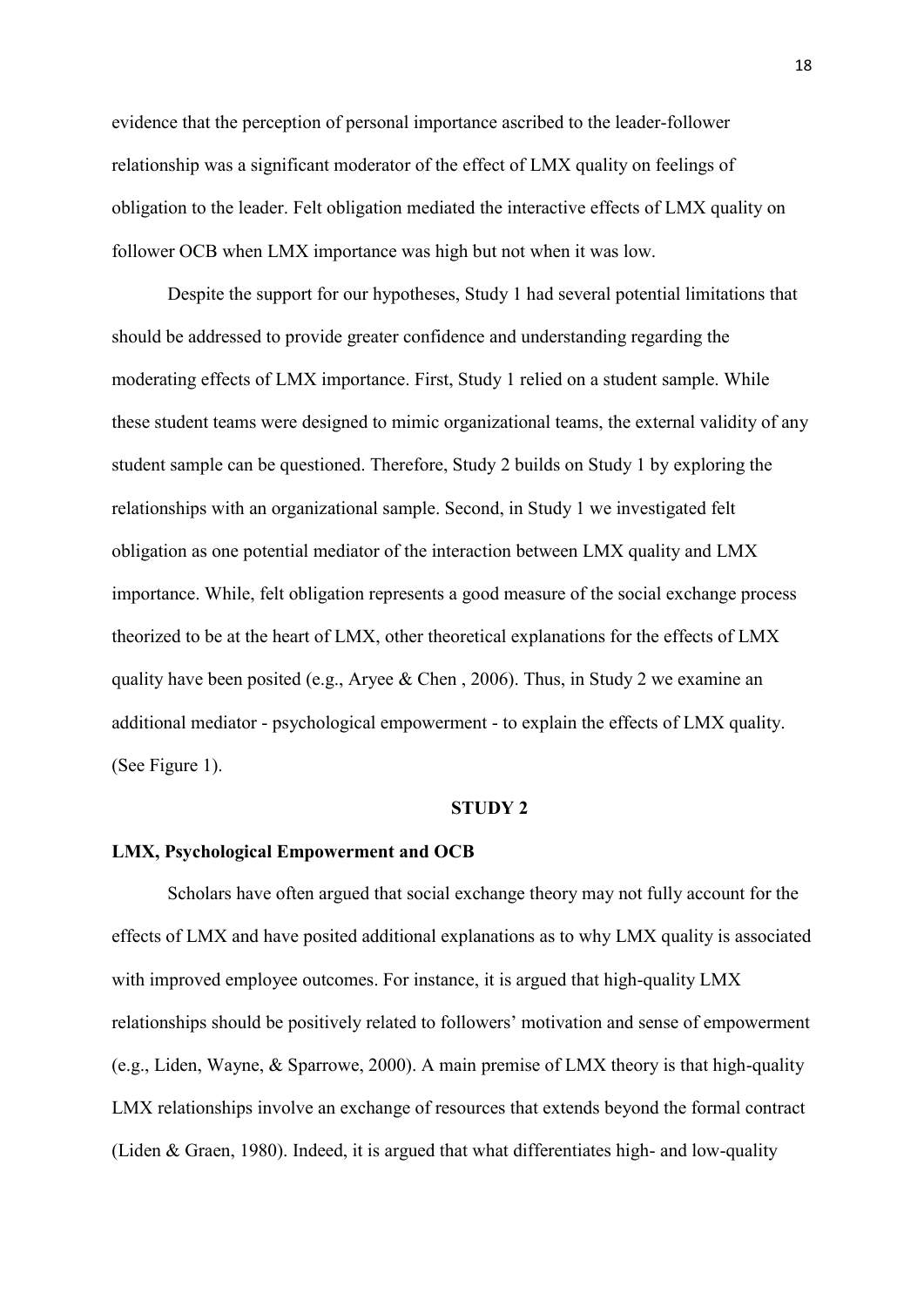leader member relationships is the degree of emotional support, decision-making responsibility, and task challenge provided to the follower (e.g., Liden et al., 2000). In line with this argument is research showing a positive association between LMX quality and psychological empowerment (e.g., Aryee, & Chen, 2006; Kim & George, 2005). Further, employees with a strong sense of empowerment are likely to take an active orientation toward their work and perform "above and beyond" what is expected (Spreitzer, 2008). Research has found positive associations between psychological empowerment and OCB (e.g., Seibert, Wang, & Courtright, 2011). Psychological empowerment has also been found to mediate the relationship between LMX quality and employee extra-role performance (e.g., Kim, Liu, & Diefendorff, 2015; Wang, Gan, & Wu, 2016).

*Hypothesis 4:* Psychological empowerment will mediate the relationship between LMX quality and OCB.

## **LMX Importance and Psychological Empowerment**

Despite the positive relationship that exists between LMX quality and psychological empowerment (e.g., Martin et al., 2016), research has demonstrated that the link between the two is influenced by moderating variables (e.g., Hill, Kang, & Seo, 2014; Wang et al., 2016). Building on this work, we posit that LMX quality will be more strongly linked to psychological empowerment when followers perceive the relationship to be important. When followers ascribed greater significance to the LMX relationship (i.e., high LMX importance) the resources they receive from the leader should hold greater value, and thus have greater potential to be empowering.

For instance, when a follower receives recognition and praise from a leader it should be more impactful on their feelings of competence when they value the LMX relationship more highly. Followers will also perceive feedback from their leader as valuable when LMX importance is high. Such feedback is more likely to allow followers control and mastery of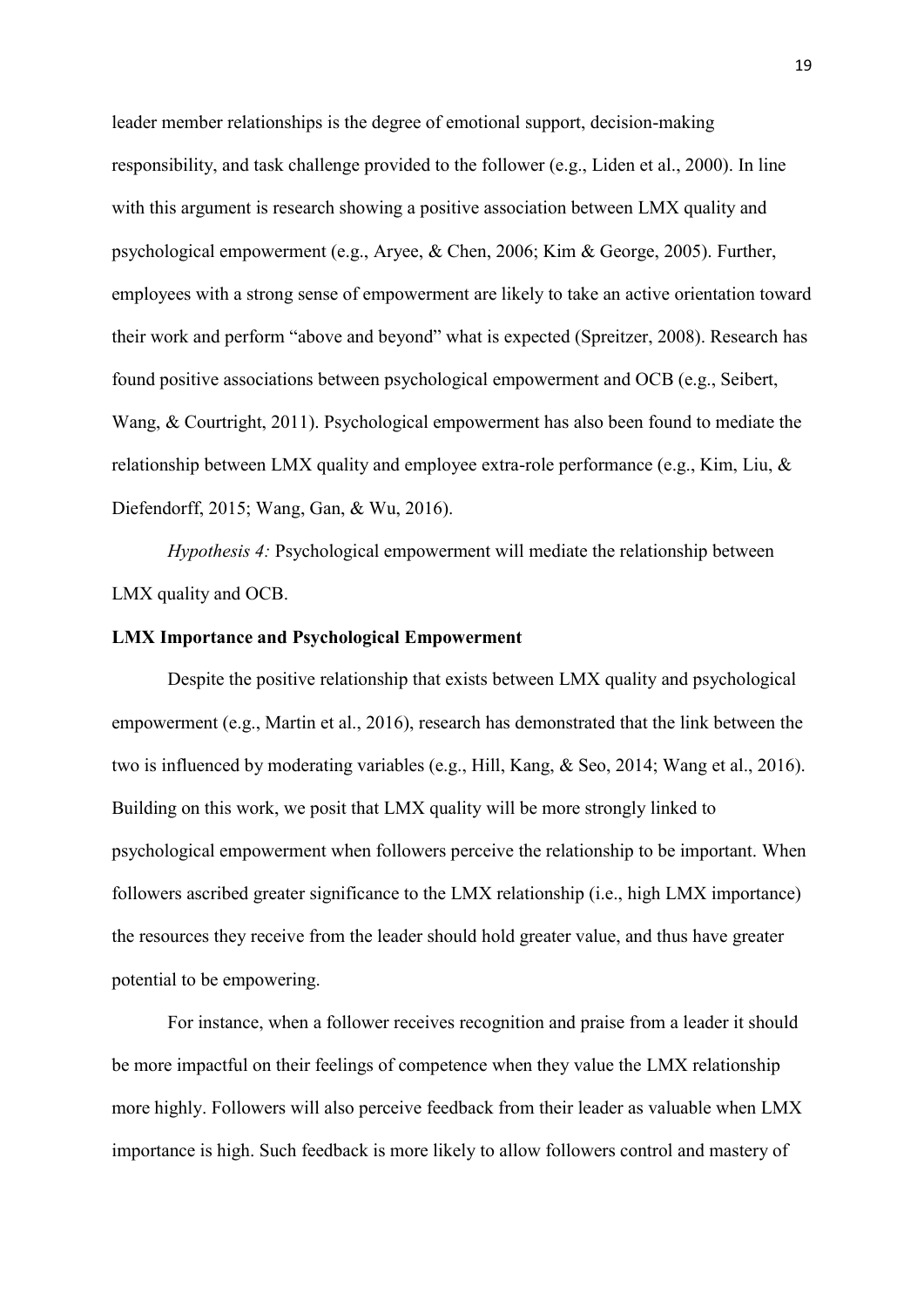their environment when it is seen as instrumental (Ashford, Blatt, & Van de Walle, 2003; Ashford & Tsui, 1991). Conversely, a lack of LMX importance is likely to limit the effect of LMX quality on psychological empowerment.

*Hypothesis 5:* LMX Importance will moderate the strength of the relationship between LMX quality and psychological empowerment, such that the relationship is stronger when LMX importance is high compared to when LMX importance is low.

H*ypothesis 6:* Psychological empowerment will mediate the moderated relationship between LMX quality, LMX Importance and OCB.

#### **Psychological Empowerment and Felt Obligation**

An ancillary aim of the current study is to compare two distinct mediational pathways that may explain the LMX-OCB relationship. Specifically, we seek to compare the indirect effects of LMX quality through both felt obligation and psychological empowerment. Previous LMX literature has typically explored mediators independently of one another. For instance, research has examined psychological empowerment as a single mechanism to explain the effects of LMX quality on employee outcomes (e.g., Harris, Wheeler, & Kacmar, 2009; Zhou et al., 2012). Studies comparing multiple pathways, concurrently are rare (e.g., Walumbwa, Cropanzano, & Goodman, 2011). This is an issue in the wider leadership literature, which tends to assess a single leader variable and a single mediator (e.g., Fischer et al., 2017; Hughes, Lee, Tian, Newman, & Legood, 2018). Such designs make it impossible to assess whether leadership produces effects via multiple paths or whether certain mediators are redundant when included alongside competing mediating variables. The current study aims to help address this limitation by utilising an integrated theoretical framework to explain the unique and independent mechanisms that may explain the relationship between LMX quality and OCB. Specifically, we seek to determine whether LMX quality influences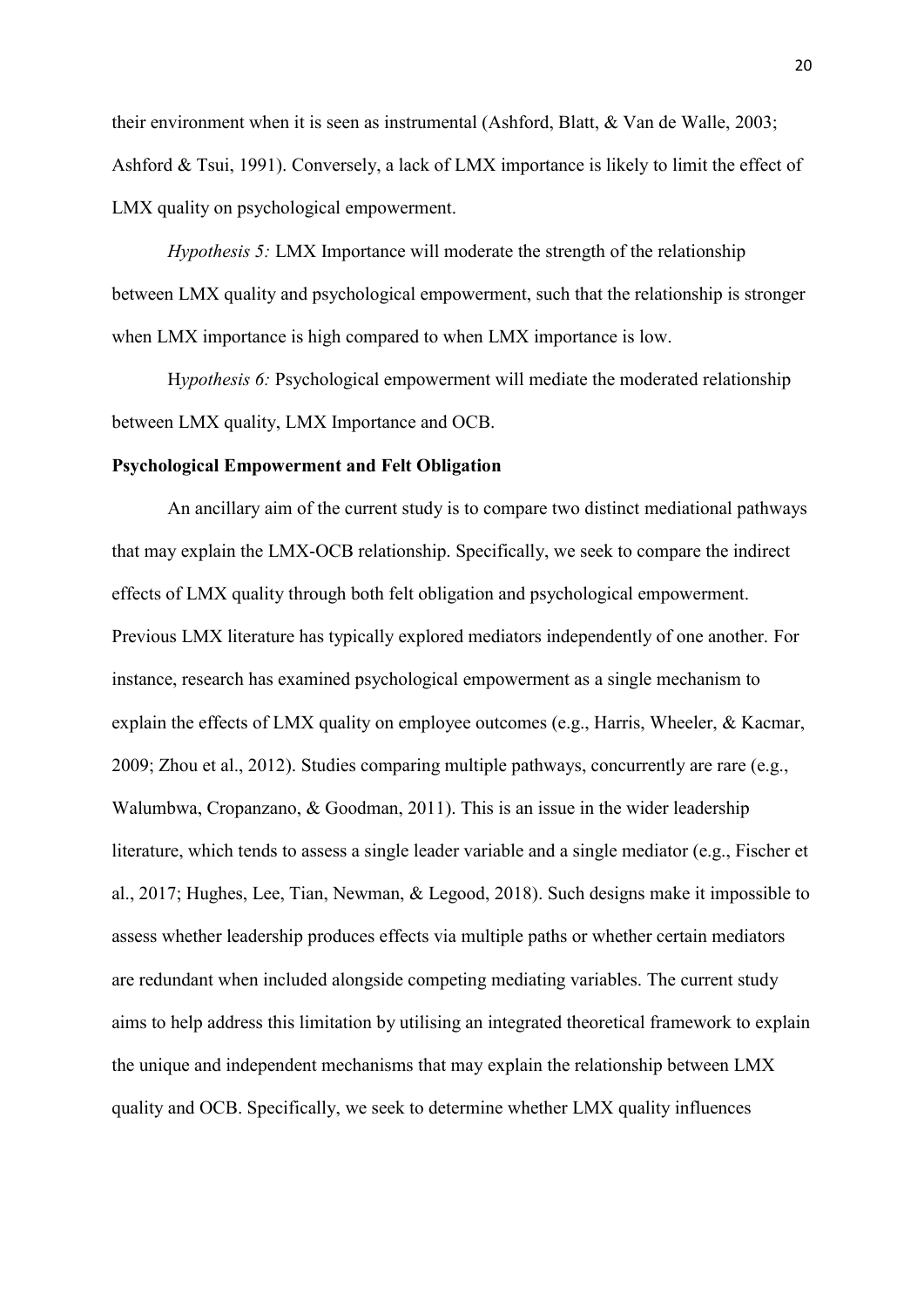follower OCB through motivation-oriented psychological empowerment, social exchange– oriented felt obligation, both, or neither.

#### **Method**

## **Sample and Procedure**

Data was collected from a UK-owned organisation based in Chennai, India. The organisation is a Business Process Outsourcer, providing a range of services. The Chennai based office comprises around 250 employees and 40 supervisors. Matched data was available for 196 dyads. Followers were 65% men; 73% Asian, 8% White, 7% Mixed, and 12% Other. Average age was 28 years (*SD=6.78*); and their average organisational tenure was 25 (*SD=24.05*) months. An email was sent to all employees informing them of the general purpose of the study, that participation was voluntary, that only the researchers would see individual responses, any feedback to the organisation would be anonymous and that the results would be kept confidential. A subsequent email was sent shortly after with a link to the online version of the survey. This survey was in English as all staff are fluent English speakers and spoke English on a daily basis when at work. Each employee was required to provide their name to match their responses to that of their supervisor. At the same time, each employee's direct supervisor was asked to provide OCB ratings for each of their followers, again via an online survey link.

#### **Measures**

We used the same items and response scale to measure follower ratings of LMX quality (alpha = .77), LMX importance (alpha = .85), felt obligation towards leader (alpha = .86) and leader-rated OCB (alpha = .86). Due to an error, one of the items in the felt obligation scale was not included in the questionnaire. Thus, felt obligation was measured using six items rather than seven.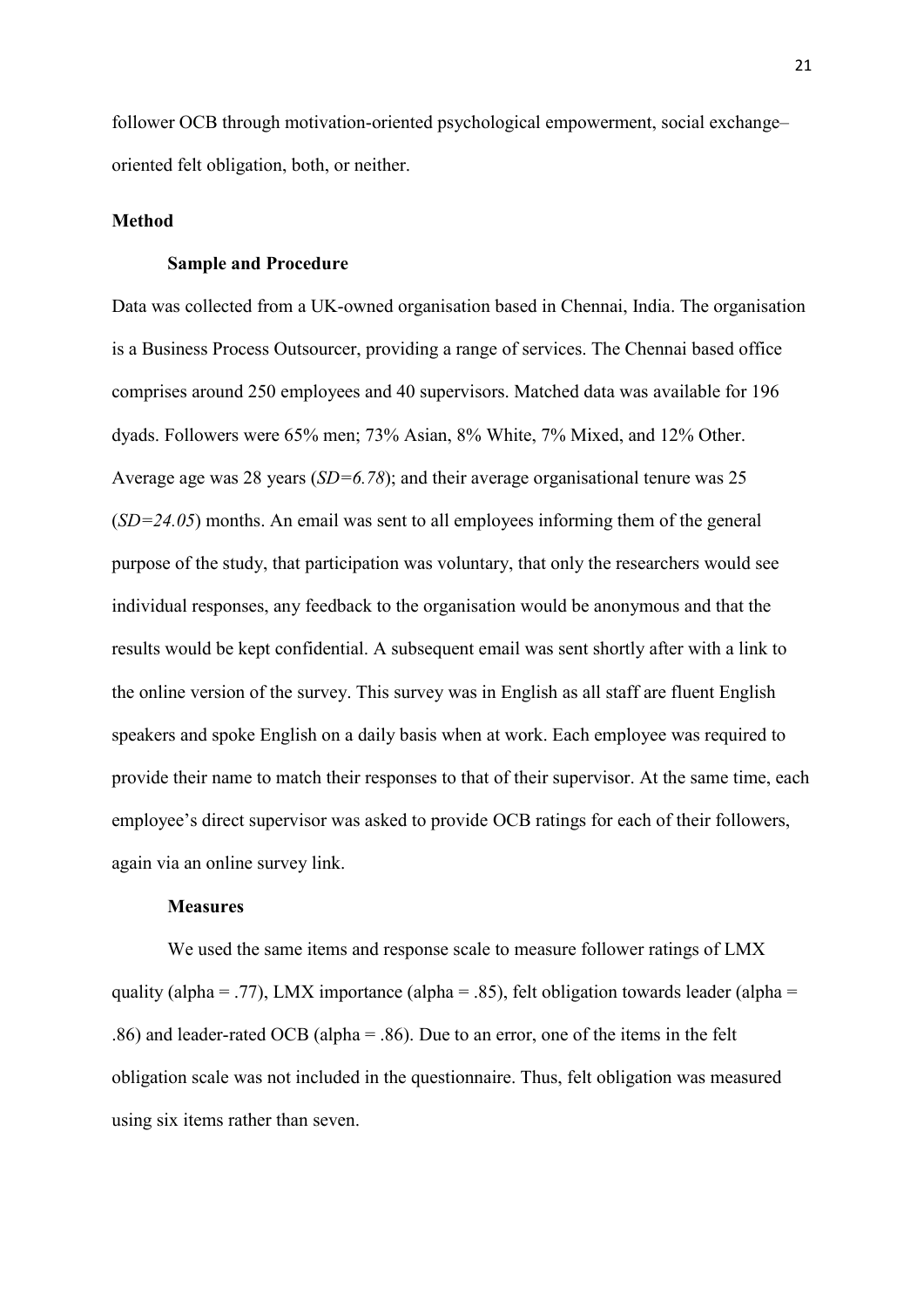*Psychological empowerment.* Psychological empowerment was measured by the twelve-item scale developed by Spreitzer (1995). An example item is "I am confident about my ability to do my job" (alpha  $= 83$ ).

## **Results**

Table 4 shows the means, standard deviations, reliabilities and zero-order correlations among the variables used in Study 2.

#### Insert Table 4 About Here

#### **Discriminant validity**

Table 4 shows that the correlation between LMX quality and LMX importance is significant and positive  $(r = .32)$ . As in Study 1, we conducted analysis to explore the discriminant validity of LMX quality and LMX importance. Specifically, we conducted a series of CFAs using MPLUS (version 7). We compared the model fit of the full measurement model, where LMX importance, LMX quality, felt obligation to the leader, psychological empowerment and OCB were included as distinct latent factors, to a series of models where the scales were combined in various combinations.

As shown in Table 5, the full model produced a better model fit ( $\chi^2$ =1062.69, *df* = 692,  $p < 0.01$ ; CFI = .87; RMSEA = .05) than any model in which scales were combined.

#### Insert Table 5 About Here

While the full, six-factor, model produced the best model fit for our data, the CFI (.87) value was outside the acceptable range (Hu & Bentler, 1999). Therefore, as in Study 1, we further explored the discriminant validity of our scales using Fornell and Larcker's (1981) test. The results of this test showed that the square root of the average variance extracted (AVE) for LMX quality (.32) and LMX importance (.42) exceeded the maximum shared variance (MSV) (.10) between the latent factors. Taken together, the CFAs and the Fornell and Larcker (1981) test provide support for the distinctiveness of LMX importance over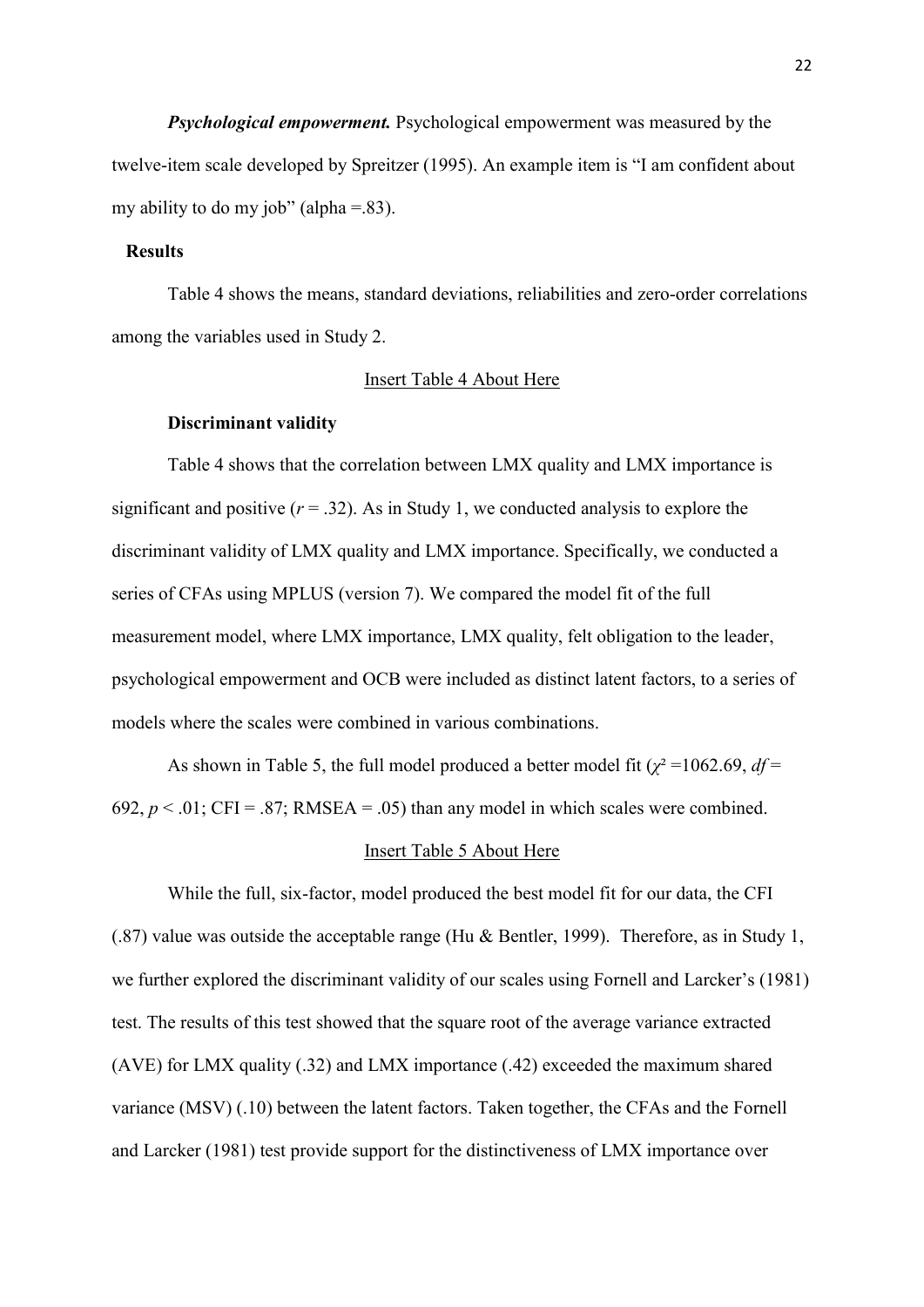LMX quality.

## **Hypothesis testing**

Unlike participants in Study 1, respondents in the current study did not work in teams, but rather worked independently. However, as leaders rated multiple followers, the data violated the assumption of independence. The ICC(1) value of .02 for OCB indicated that a small and non-significant portion of the variance in the ratings of employees' OCB could be accounted for by sharing a leader with other followers (Bliese 1998). As such, we conducted our analysis at the individual-level. First, to test our mediation hypotheses we used Hayes's (2013) PROCESS macro (Version 3; Model 4) for SPSS (Version 24) to obtain biascorrected bootstrapped confidence intervals (using 20,000 bootstrap samples) for the indirect effects. The results of this analysis can be seen in Table 6. As in Study 1, we found support for Hypothesis 1, which predicted the mediating effect of felt obligation, with an indirect effect of .06 (95% confidence intervals  $LL = .008$  UL = .135) between LMX and OCB via felt obligation. This indirect effect was found when felt obligation was included in the same model as psychological empowerment. Conversely, in the same model, we did not find support for Hypothesis 4 as psychological empowerment did not mediate the link between LMX quality and OCB. Specifially, we found an non-significant indirect effect as indicated by 95% confidence intervals that included zero ( $LL = -0.078$  UL = 0.066). Thus, when included alongside felt obligation, psychological empowerment did not help explain the effects of LMX quality on OCB.

#### Insert Table 6 About Here

In the next step of our analysis we tested our moderation and moderated mediation hypotheses (i.e., 2, 3, 5 and 6) using the PROCESS macro (Model 8). Before this analysis was conducted, LMX and LMX importance were both grand mean centred. As shown in Table 6, support was also found for the moderating effect of LMX importance in the link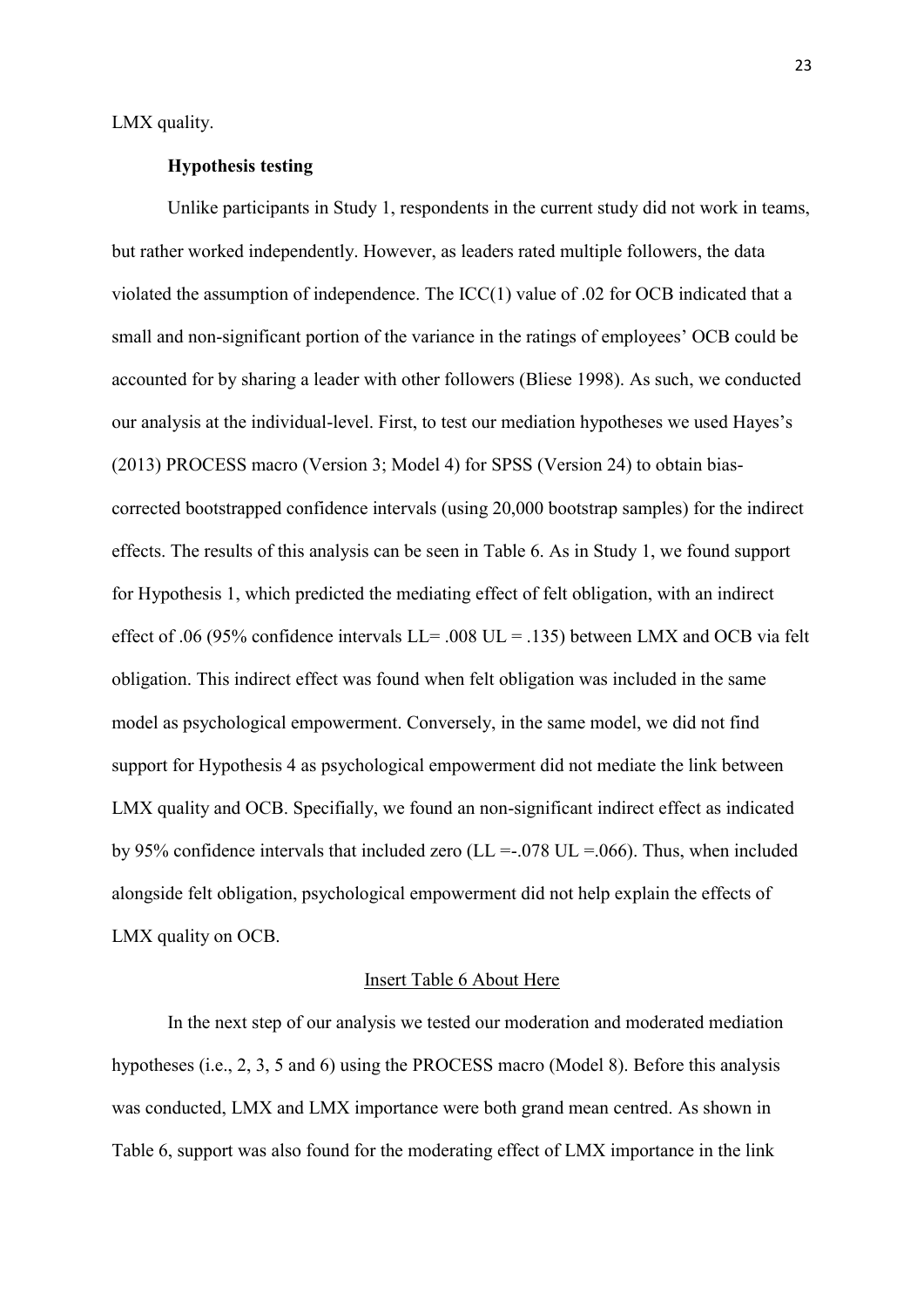between LMX quality and both felt obligation ( $\beta$  = .34,  $t(188)$  = 2.32,  $p < .05$ ) and psychological empowerment ( $\beta$  = .30,  $t(188)$  = 2.99,  $p < .01$ ). In both cases the conditional effects indicated a larger effect at higher levels of the moderator. To facilitate interpretation, we probed the simple slopes for low levels (-1 SD) and high levels (+1 SD) of LMX importance (Bauer et al., 2006). As predicted, Figures 3 shows that the relationship between LMX quality and felt obligation was positive and significant at higher levels of LMX importance  $(\beta = .43, t(188) = 3.84, p < .01)$  and not significant at lower levels of LMX importance  $(\beta = .10, t(188) = .87, n.s.)$ . Similarly, the relationship between LMX quality and psychological empowerment was positive and significant at higher levels of LMX importance  $(β = .42, t(188) = 5.37, p < .01)$  and not significant at lower levels of LMX importance  $(β = )$  $.11, t(188) = 1.53, n.s.$ ), as shown in Figure 4. Thus, for both mediators, we found support for a moderation effect of LMX importance - the positive effects of LMX quality were not present when LMX importance was low and were accentuated when LMX importance was high.

Our final hypothesis testing concerned our moderated mediation hypotheses (Hypotheses 3 and 6). As shown in Table 6, psychological empowerment had a nonsignificant effect on OCB ( $\beta$  = .01,  $t(188)$  = .05, *n.s*) and thus, no evidence of moderated mediation was found. In support of Hypothesis 3, felt obligation mediated the moderated relationship between LMX quality and OCB. The conditional indirect effects indicated a larger indirect effect at higher (.10) compared to lower (.02) levels of LMX importance. At lower levels of LMX importance, felt obligation did not mediate the effects of LMX quality on OCB as the 95% confidence intervals include zero. However a significant indirect effect was found at high levels of LMX importance as indicated by 95% confidence intervals that didn't include zero ( $LL = .015$  UL = .209). The index of moderated mediation was .07 and was significant as the 95% confidence intervals did not include zero ( $LL = .001$  UL = .196).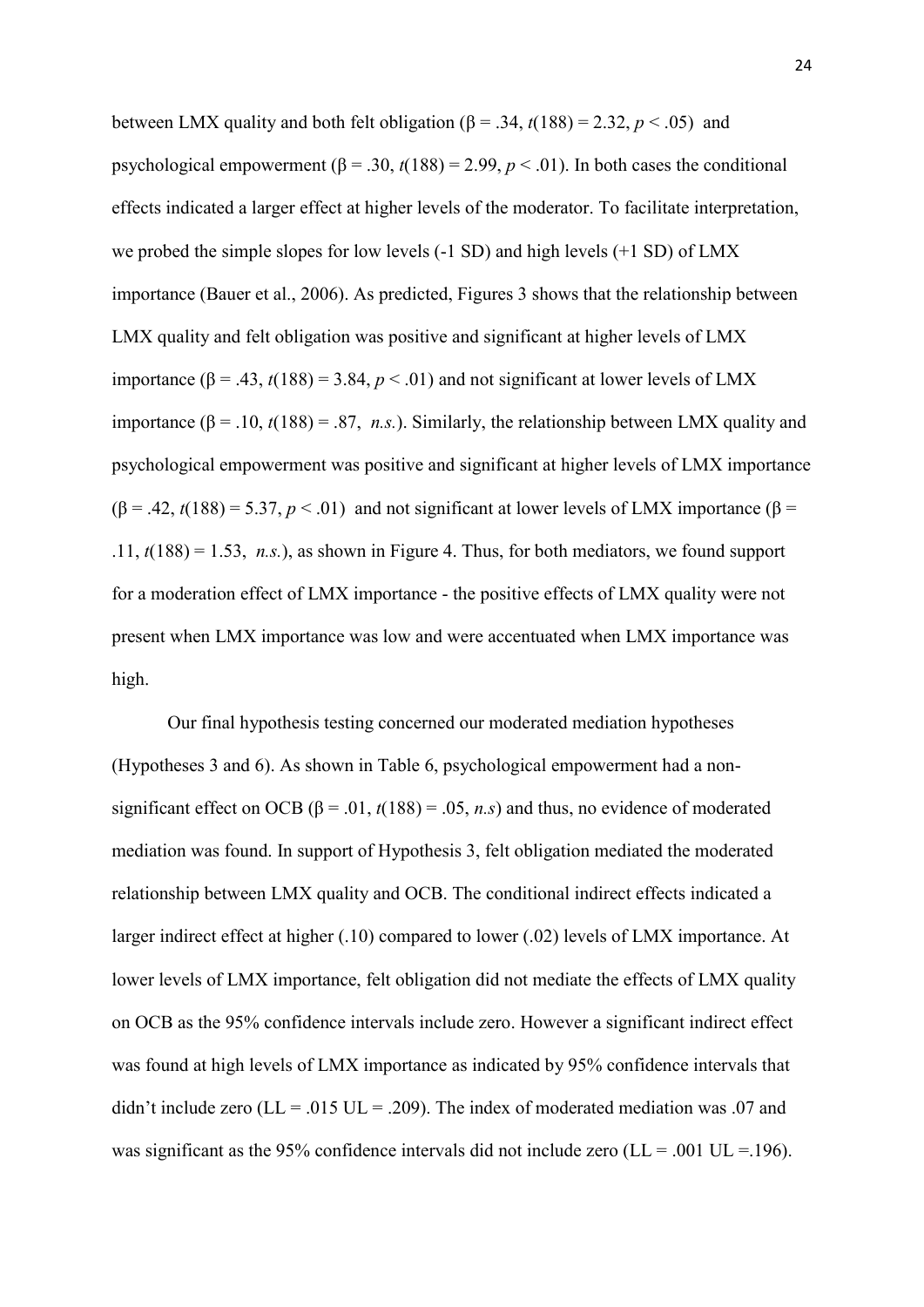#### **Discussion**

The results of Study 2 provided further support for our model. Specifically, we found that LMX importance moderated the association between LMX quality and both felt obligation and psychological empowerment. Thus, across two studies we have found evidence that LMX importance significantly influences the impact of the LMX relationship. Interestingly, the combined effect of LMX quality and LMX importance on OCB was found to be mediated by felt obligation to the leader rather than psychological empowerment. Therefore, of the two underlying mechanisms tested in Study 2, social exchange theory seems more relevant for explaining the effects of LMX quality on OCB.

## **General Discussion**

The current research aimed to investigate whether reciprocity within LMX relationship is conditional on the value of the relationship. We argued that, for example, a high quality LMX relationship might not lead to feelings of obligation in followers when they view the LMX relationship as low in importance. In testing the conditional nature of LMX reciprocity we sought to determine whether the obligation followers feel towards their leader depends jointly on the quality and the importance of the LMX relationship. In doing so we introduced a novel concept, LMX importance, and hypothesised that this meta-perception of the LMX relationship would moderate the effect of overall LMX quality on follower OCB. Consistent with our predictions, we found evidence that LMX importance represents a distinct component of LMX quality referring to the perception of the importance of the relationship and was found to be statistically separate from the overall evaluation of LMX quality. For instance, one can have a high-quality LMX relationship that is low in importance or, conversely, a low-quality LMX relationship that is high in importance. Further, our findings demonstrated that high levels of both LMX quality and LMX importance interacted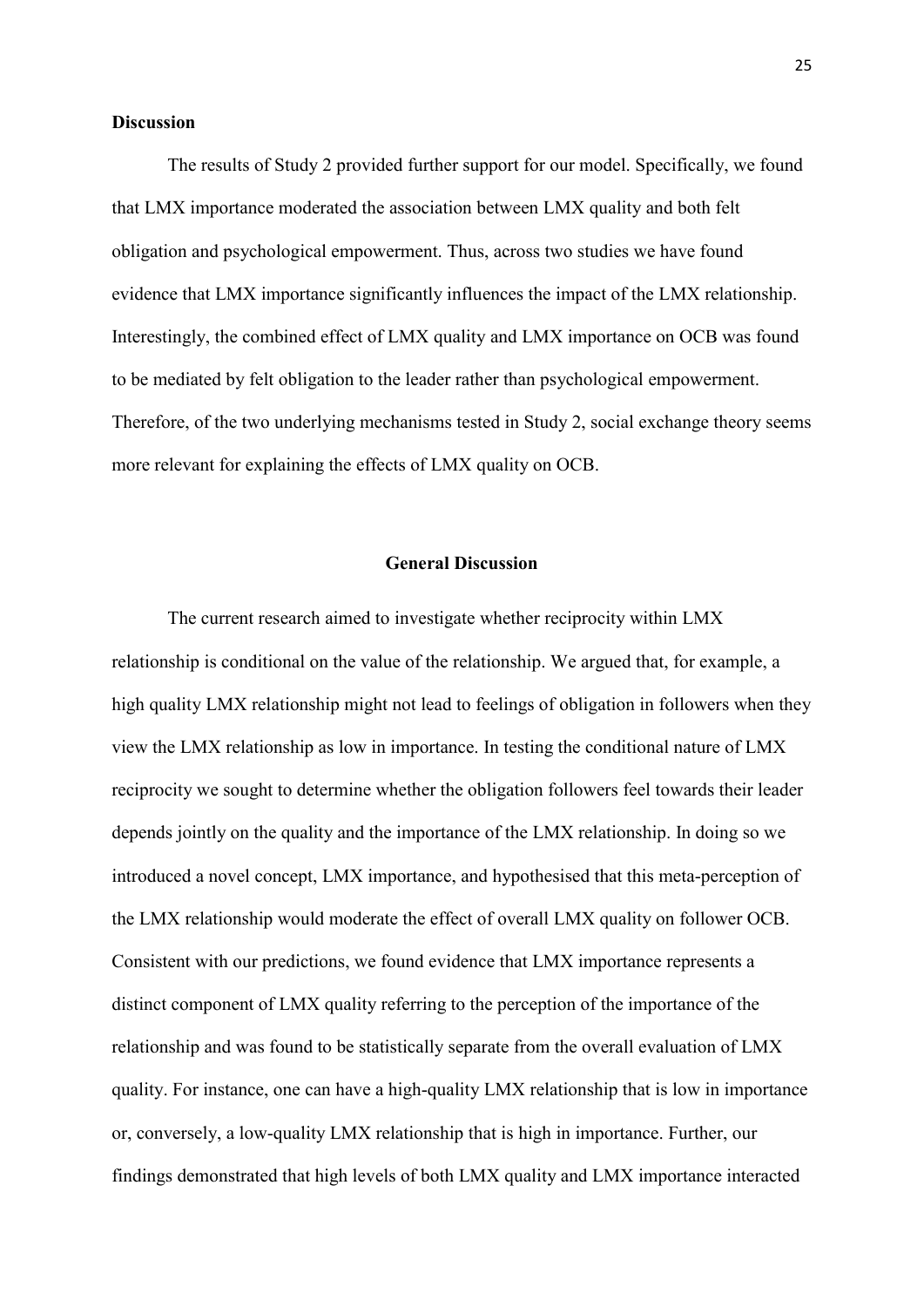to engender a greater feeling of obligation in follower to repay the perceived favourable exchanges with their leader. Additionally, we found support for the same interactive effect of LMX quality and LMX importance on followers' perceptions of psychological empowerment. Felt obligation predicted leader-rated OCB, demonstrating support for our hypothesised moderated mediation hypothesis. Interestingly, however, psychological empowerment, when included alongside felt obligation did not predict followers' OCB. The theoretical implications of these findings are discussed below.

#### **Theoretical Implications**

The findings of the current research have several important theoretical implications for LMX theory. First, we demonstrated that considering both LMX quality and LMX importance collectively provides a more complete picture of social exchange dynamics in leader-follower dyads than considering just LMX quality alone. By highlighting the moderating effect of LMX importance we have shown that the application of the perceived value of LMX to followers can extend our knowledge of both how and when LMX quality influences the social exchange relationship and OCB. Importantly, this highlights the value of considering the nuances of social exchange theory when applying it to LMX theory (Cropanzano & Mitchell, 2005; Cropanzano et al., 2001).

Second, our research provides, to the best of our knowledge, the first attempt to measure and examine LMX importance. In testing this new construct as a moderator of LMX quality we were able to provide one reason why the relationship between LMX quality and OCB has been variable across studies. This is important for LMX theory, as to date "… relatively little attention has been paid to contextual factors that attenuate or accentuate the effects of LMX" (Anand, Vidyarthi, & Rolnicki, 2018, p. 2). Further, meta-analytic findings have suggested that further research is needed to explain the significant amount of variability in the relationship between LMX and its outcomes (e.g., Martin et al., 2016). LMX scholars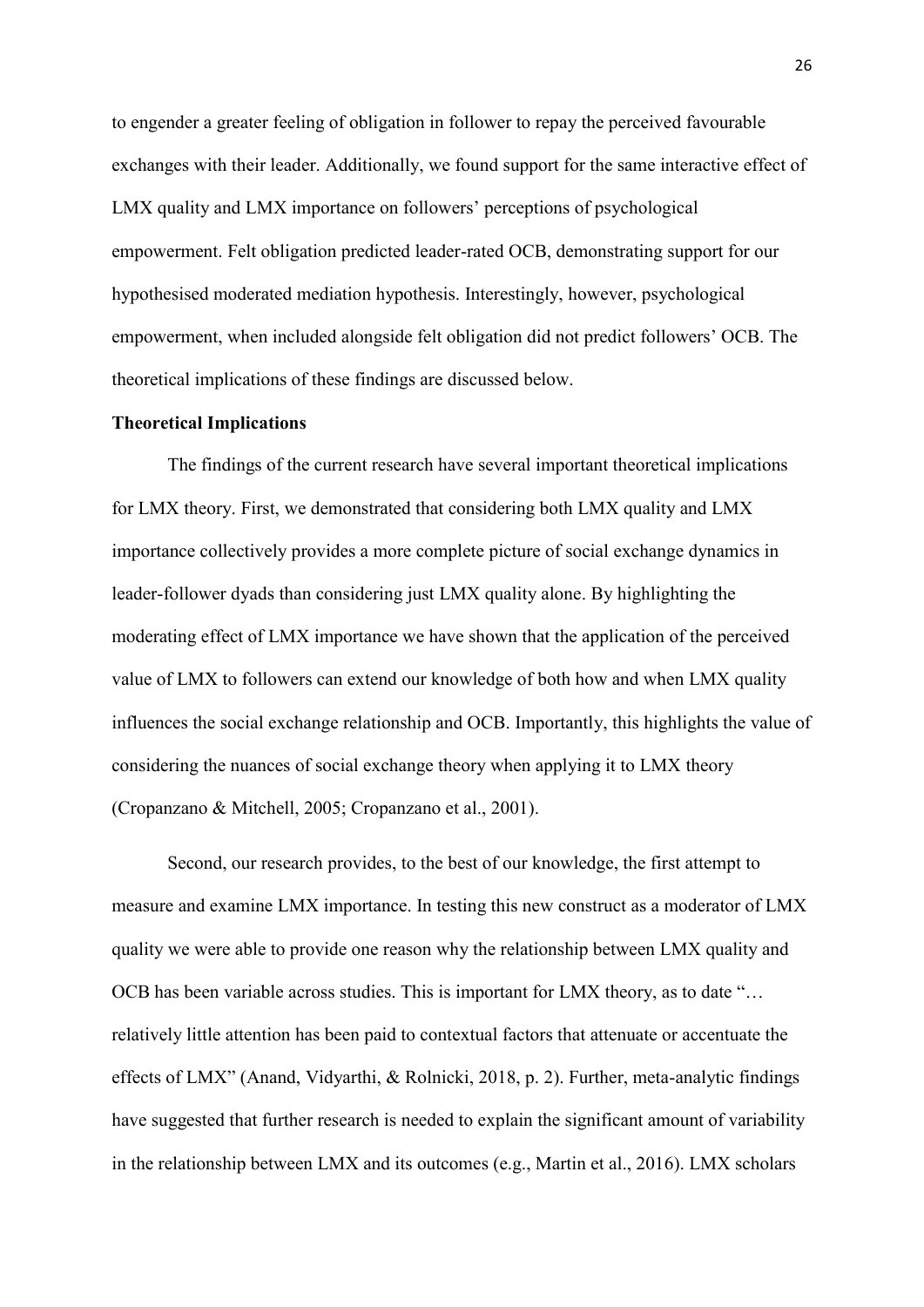have frequently argued that the relationship between LMX and OCB is rooted in the norm of reciprocity (Gouldner, 1960). In the current research we contended that feelings of obligation that arise from this norm of reciprocity are not unconditional and are weakened when LMX relationships are not perceived as important to followers. Thus, by examining the role of felt obligations and the moderating role of LMX importance, we extend our understanding of the social exchange process at the heart of LMX theory. In particular, we demonstrate the instrumental nature of LMX reciprocity in high quality relationships – an underdeveloped aspect of LMX theory (Cropanzano & Mitchell, 2005; Cropanzano et al., 2001).

Third, as well as informing our understanding of the social exchange process via the mediating variable felt obligation to the leader, the examination of LMX importance also furthers our understanding of the motivational effects of LMX. We demonstrated (in Study 2) that the positive relationship between LMX quality and psychological empowerment was accentuated when followers perceived the relationship to be important. We argue that when followers ascribed greater importance to the LMX relationship (i.e., high LMX importance) the resources they receive from the leader were perceived to be highly valuable, and thus were more empowering. Although, as discussed below, higher levels of empowerment did not lead to greater levels of OCB, above feelings of obligation to the leader, this finding furthers our understanding of when LMX is more likely to be empowering.

Fourth, our findings have important implication for our understanding of the mechanisms that can explain the relationship between LMX and follower OCB. While many scholars have drawn on social exchange theory to explain the effects of LMX quality, alternative explanations have also been posited. Specifically, motivation-based explanations are commonly used by scholars who suggest, for instance, that the emotional support, decision-making responsibility and task challenge granted to followers in high-quality LMX relationship enhance feelings of psychological empowerment and intrinsic motivation (e.g.,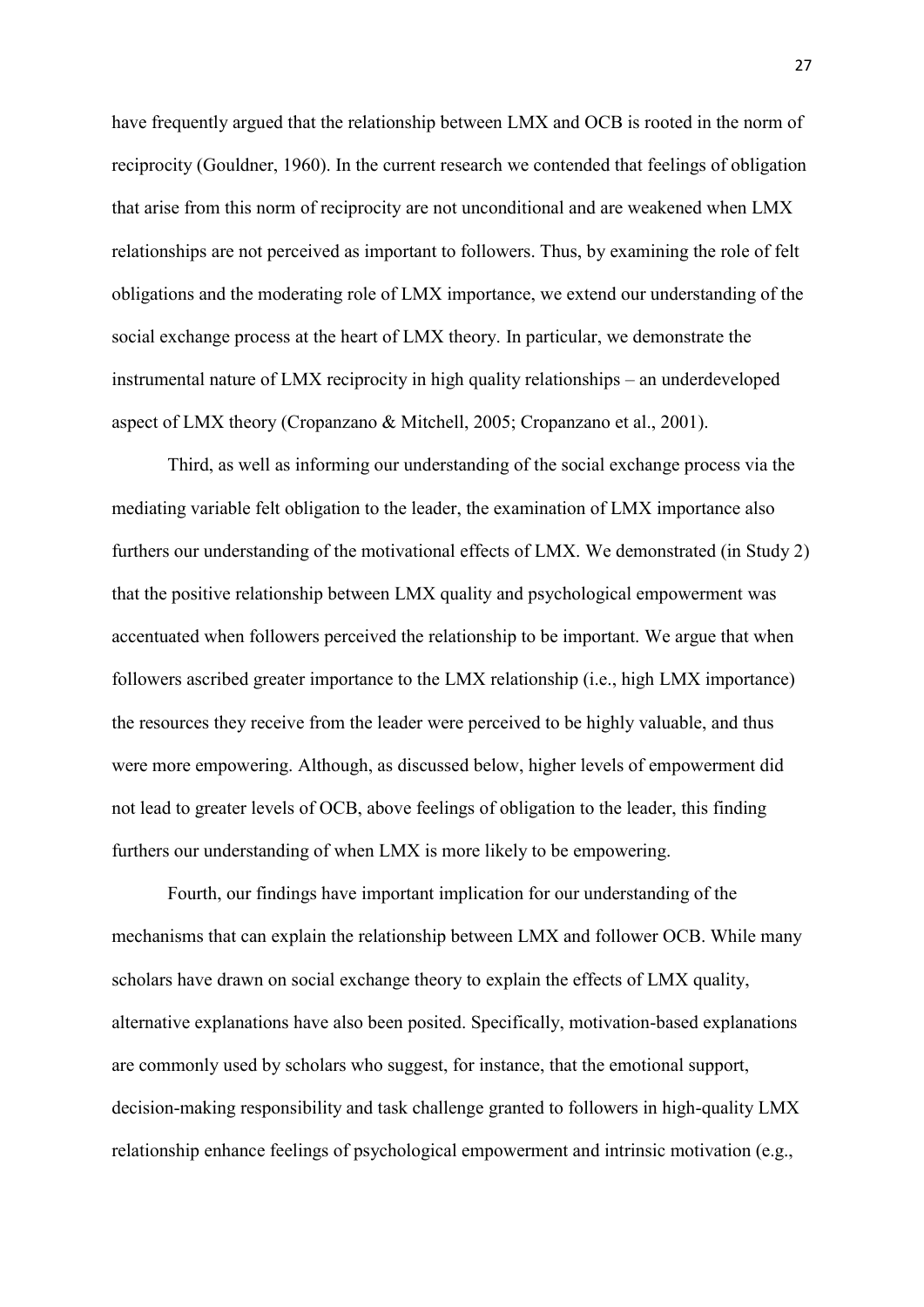Liden et al., 2000). The LMX literature has tended to explore such theoretical explanations in isolation from one another without testing social exchange-based and motivation-based explanations in parallel. In Study 2, we extended previous research on LMX by comparing an exchange-based mechanism (i.e., felt obligation) with an alternative motivation-based mechanism (i.e., psychological empowerment). The findings of Study 2 suggest that leaders who develop high-quality LMX relationships with their followers can engender both feelings of obligation and psychological empowerment. Interestingly, psychological empowerment did not mediate the relationship between LMX quality and OCB, whereas felt obligation did. While it would be premature to draw firm conclusions from a single study, this finding provides support for the relative power of social exchange theory over psychological empowerment theory in explaining the relationship between LMX quality and OCB. Future research should explore whether this pattern of results is the same for other employee outcomes. For example, a recent meta-analysis found a stronger indirect effect between empowering leadership and in-role performance via psychological empowerment compared with trust in the leader (Lee, Willis, & Tian, 2018). This might be taken to suggest that the predictive validity of social exchange and motivational theories might be contingent on the outcome under study; social exchange theory might be better able to explain the interactive effects of LMX quality and LMX importance, via felt obligation, on OCB and motivation the effects via empowerment on in-role performance. Our findings thus highlight the importance of future research aiming to compare distinct theoretical pathways within the same study. Doing so can start to address recent calls for leadership researchers to simultaneously examine multiple mediators to tease apart the relative effects of competing theoretical explanations (Fischer et al., 2017; Hughes et al., 2018).

Finally, it is interesting to consider the theoretical implications of the unbalanced pattern of social exchange enacted by followers in high quality-low importance LMX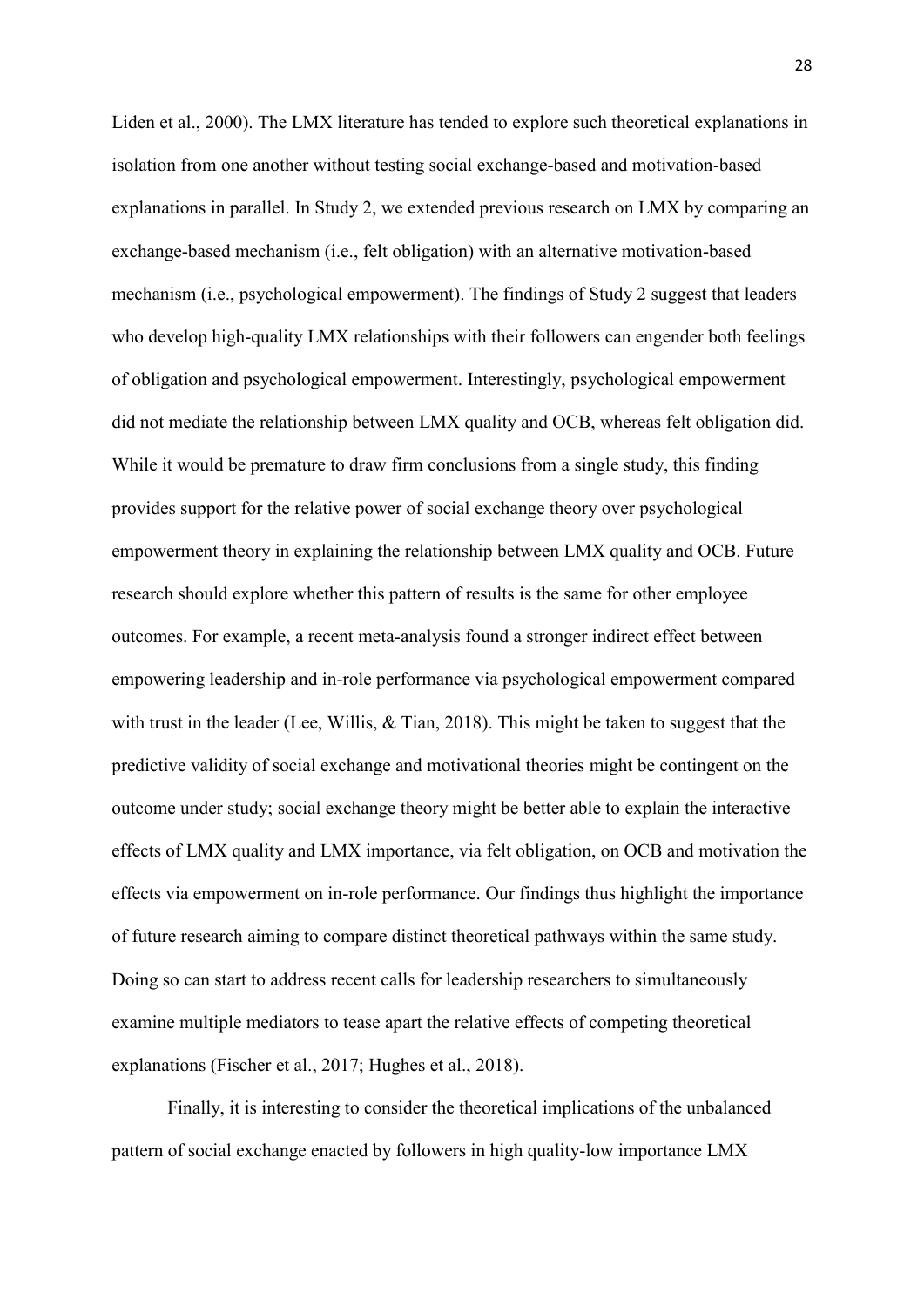relationships who felt less obligation to their leader and subsequently engaged in lower levels of OCB. Although LMX theory can explain the existence of unbalanced exchanges in low quality LMX relationships, such as when followers may reject an offer by the leader to develop a higher-quality relationship (e.g., Graen & Scandura, 1987), it is not well placed to account for unbalanced reciprocity in high quality LMX relationships. This is because LMX theory assumes that both parties in high quality LMX relationships must continue to view the exchange process as fair, and that this sense of fairness constitutes the foundation for stable relationships (Liden et al., 1997). Thus, by implication, unfairness should threaten the status of high-quality relationships and raise the risk of relationship decline. To address this issue, we believe that psychological contract theory (Rousseau, 1995) can shed some light on how individuals deal with the problem of unmet obligations in social exchange relationships. For example, Rousseau (1995) argues that people have a zone of acceptance in which they accommodate tolerable violations of the norm of reciprocity. In addition, unmet obligations may not lead to perceptions of unfairness if they are attributed to benign (e.g., misunderstandings) rather than harmful (e.g., deliberately reneging) causes (Morrison & Robinson, 1997). Intolerable variations, however, are likely to lead to a strong sense of unfairness, mistrust and a revision in the status of the social exchange relationship (Schalk  $\&$ Roe, 2007). Thus, the role of such relationship maintenance strategies (Thomas, Martin, Epitropaki, Guillaume, & Lee, 2013) in dealing with unbalanced LMX reciprocity merits further investigation.

#### **Strengths, Potential Limitations, and Future Directions**

The current research has some notable strengths. The inclusion of two studies provides support for our central arguments across multiple samples. The use of temporally ordered methods in Study 1 provided a stronger test of the directional links between LMX quality and OCB. Finally, in both studies, we collected data from leaders and followers, an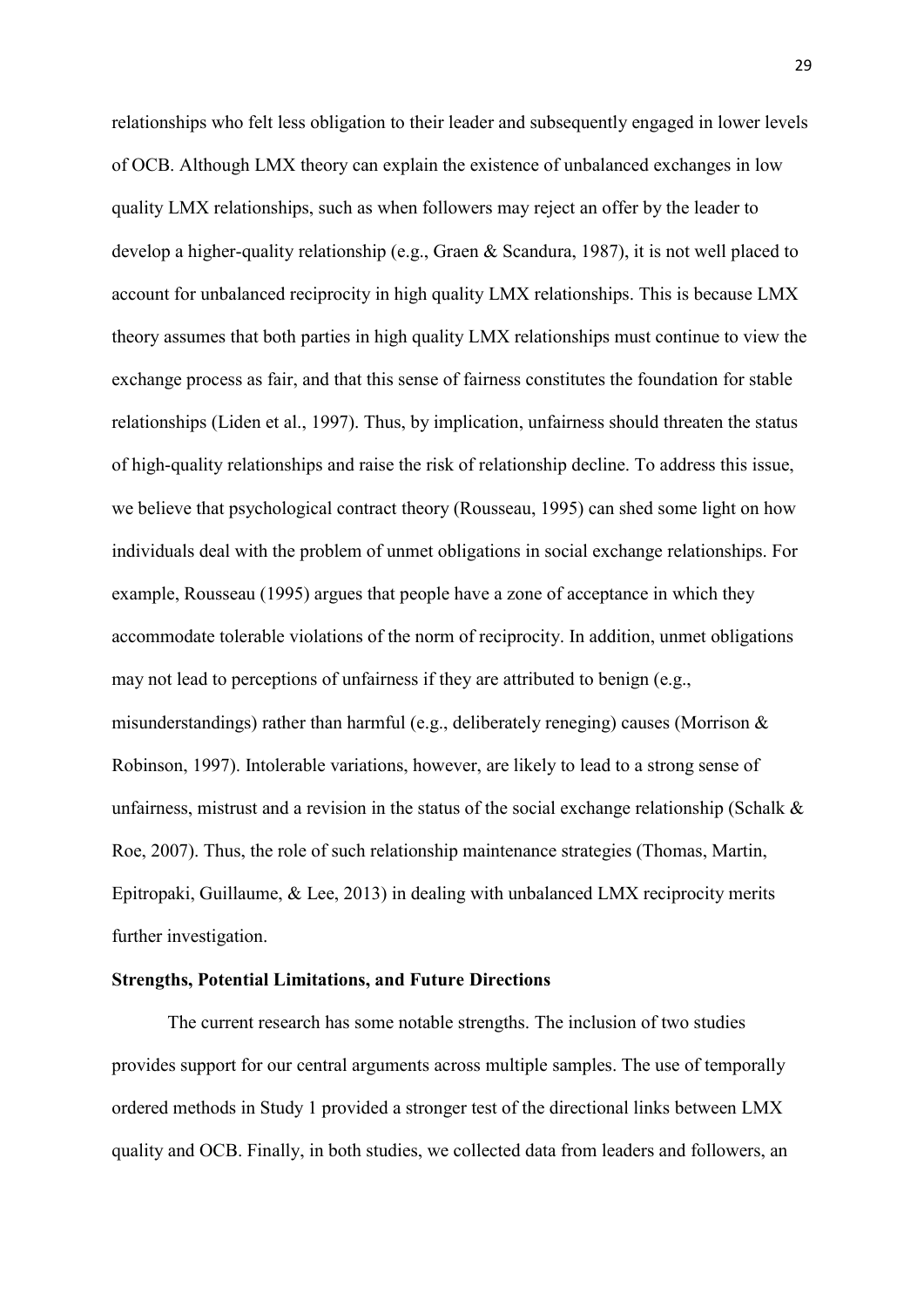aspect of the research design that reduces the potential for common method and source bias explanations for the reported results.

Despite these strengths, we should note the potential limitations associated with the current research. First, although we were able to provide a temporally ordered test of relationships (in Study 1), only experiments are able, in a strict sense, to demonstrate the causality of any given relationship. Furthermore, Study 1 also relied on dyadic data from leaders and followers working within student project teams. While these teams shared similarities to project teams in an organisational context, they also had significant differences from "real-world teams". A notable difference is that leaders were selected by their team members, raising some concerns over sample selection bias (Berk, 1983). Leaders within student teams also have limited control of resources and have little power in terms of being able to punish or reward their followers. As such, student leaders may not be considered legitimate leaders by their peers. However, leadership researchers using both student and field samples have found that results replicate over the samples (e.g., Lee, et al., in press; van Knippenberg & van Knippenberg, 2005). In line with this, our research showed that the effects in the student sample were comparable to those of the organisational sample: the indirect effect and the moderating mediation effects of LMX importance were replicated across samples.

A second potential limitation is the fact that we measured only psychological empowerment in Study 2. While the findings of Study 2 suggested that psychological empowerment was not a significant mediator when included alongside felt obligation, further tests of this mediated pathway are needed to add confidence to this finding. Future research should try to replicate our findings and could explore additional mediators which might also explain the link between LMX quality and OCB. A final limitation is that the CFA analysis in Study 2 suggested a less than optimal model fit. While Fornell and Larcker's (1981) test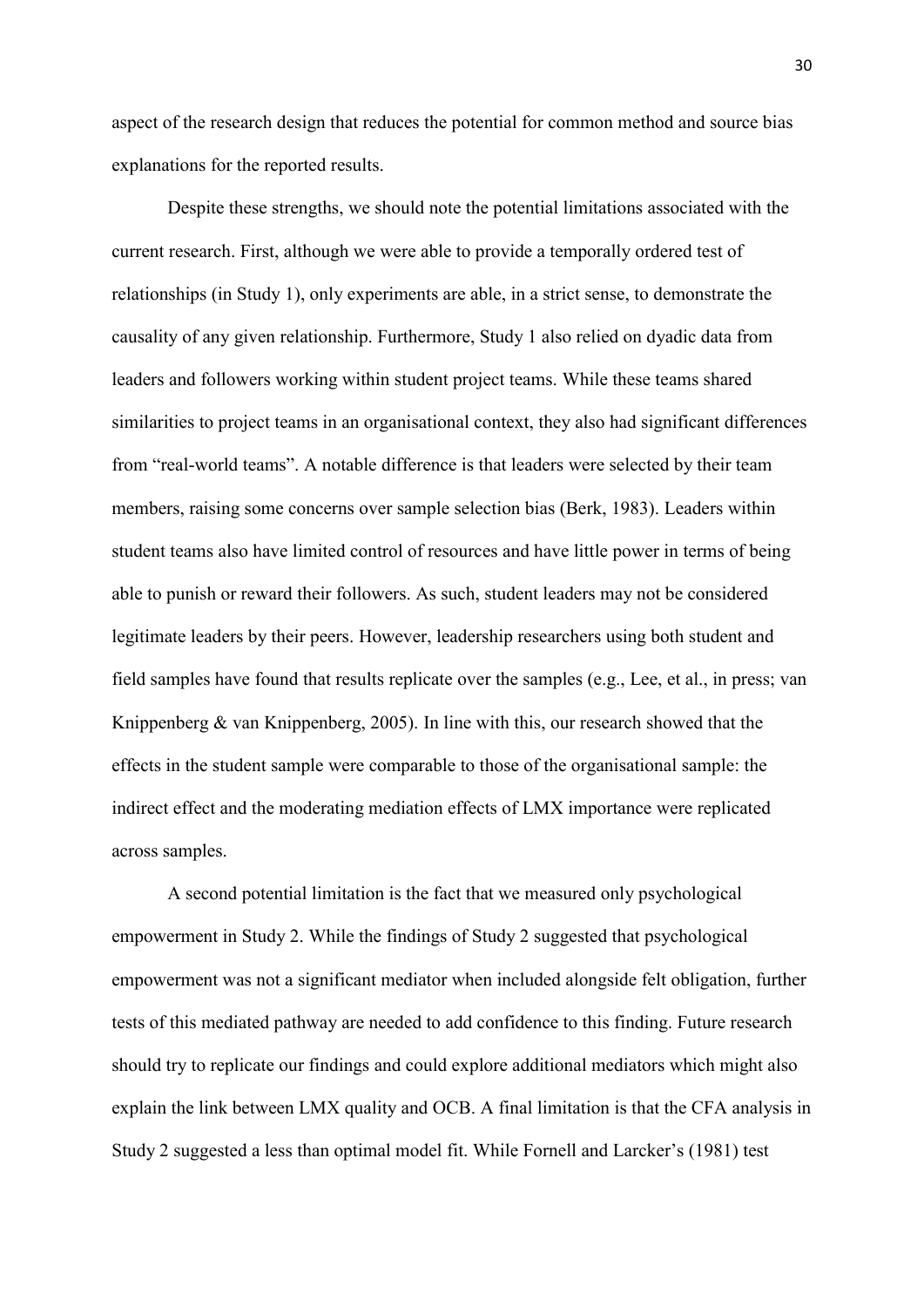provided support for the distinctiveness of LMX importance over LMX quality, it is still important to note the relatively poor model fit. This is likely explained by the fact the study was collected at the same time and mostly from the same source (except for OCB).

Future research could also benefit from integrating theoretical and methodological insights from the Person-Environment (P-E) fit literature. There are two major streams of research on P-E fit that may be of relevance here - complementary (needs-supplies) fit and supplementary fit (value congruence). Needs-supplies fit theory focuses on the degree and type of fit (misfit) between the amount of resources needed or preferred by an individual and resources supplied by the environment. Extending this logic to the LMX context, it could be of interest to assess the fit between LMX resources received vs. needed, in line with recent research on LMX quality and leadership styles (e.g., Lambert, Tepper, Carr, Holt, & Barelka, 2012; Marstand, Martin, & Epitropaki, 2017). Research on needs-supplies fit has used importance as a moderator of the strength of the relationship between needs-supplies fit and outcomes (e.g., Edwards, 1996; Kristof, 1996; Locke, 1976). Thus, it would be of interest for future research to assess whether LMX importance moderates the relationship between the degree of fit between LMX resources needed vs. received and related outcomes. Furthermore, it would be interesting to apply the atomistic, molecular and molar approaches to fit (Edwards, Cable, Williamson, Lambert, & Shipp, 2006) when studying the relationship between LMX resources needed and received.

The supplementary fit perspective focuses on the compatibility (or congruence) between people based upon what is valued or important to them. Future research on LMX could apply this theoretical approach and assess whether the level of congruence between follower's and leader's LMX importance predicts work outcomes. In doing so, it could extend and complement new research on LMX agreement (i.e., congruence between follower- and leader-rated LMX quality). For example, Matta, Scott, Koopman and Conlon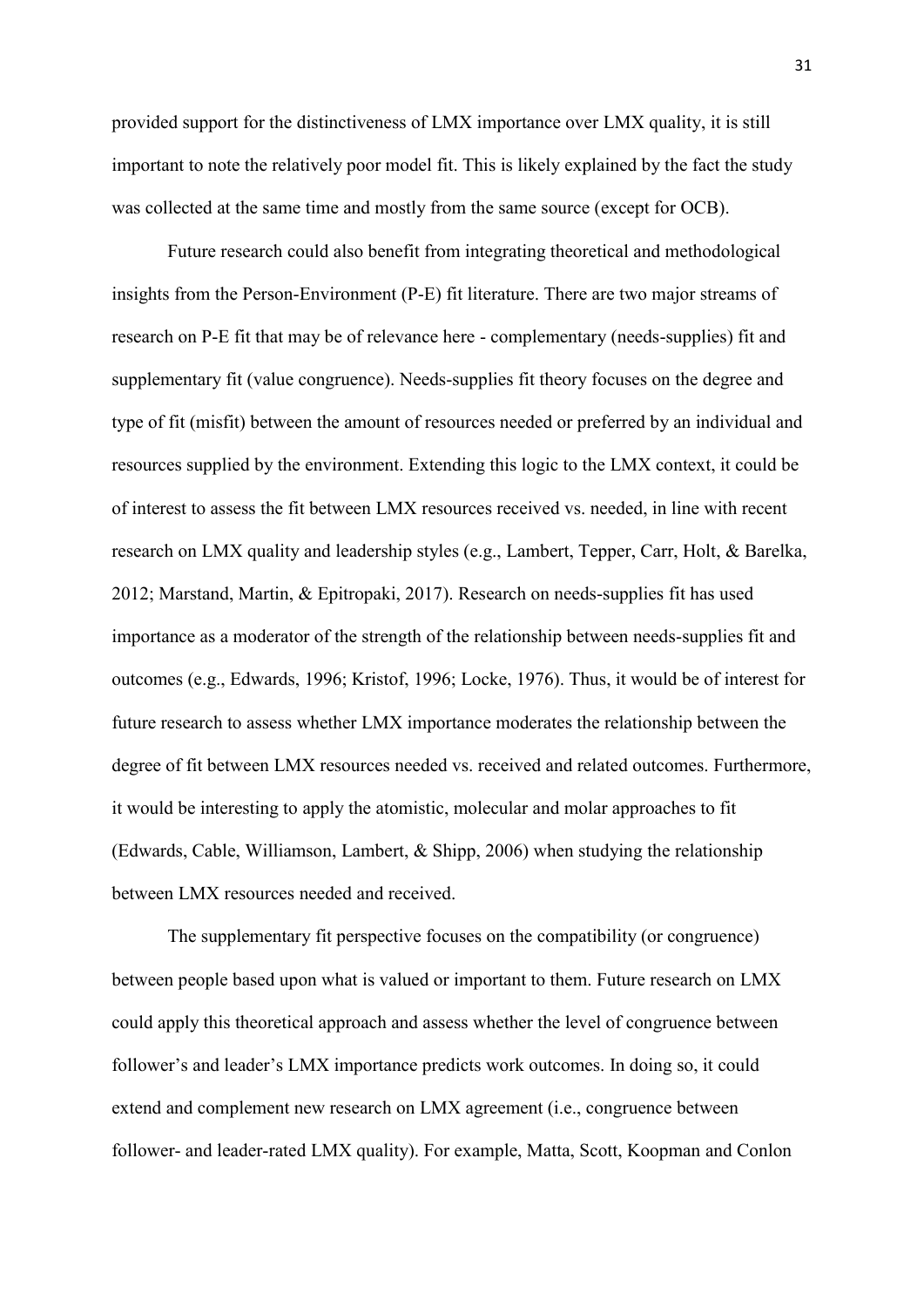(2015) found that there are negative consequences for work engagement and OCB when leaders and followers disagreed about the quality of their LMX relationship, and it would be interesting to see whether not seeing eye-to-eye in terms of the importance of the LMX relationship similarly has negative effects. In addition, the P-E fit approach could confer an advantage for future researchers because it permits the use of response surface methodology and polynomial regression analyses which have more explanatory potential than traditional moderated regression analysis (see Shanock, Baron, Gentry, Pattison & Heggestad, 2010).

#### **Conclusion**

In this paper, we have provided an empirical examination of LMX importance and the results show that it moderates the effects of LMX quality. This initial test of LMX importance provided support for a lesser understood proposition of social exchange theory by highlighting that obligations towards a dyadic partner vary depending upon the perceived value of the relationship. Thus, we argue that it is useful to move beyond focusing on just high- versus low-quality LMX relationships and begin to consider also whether the relationship is perceived as important.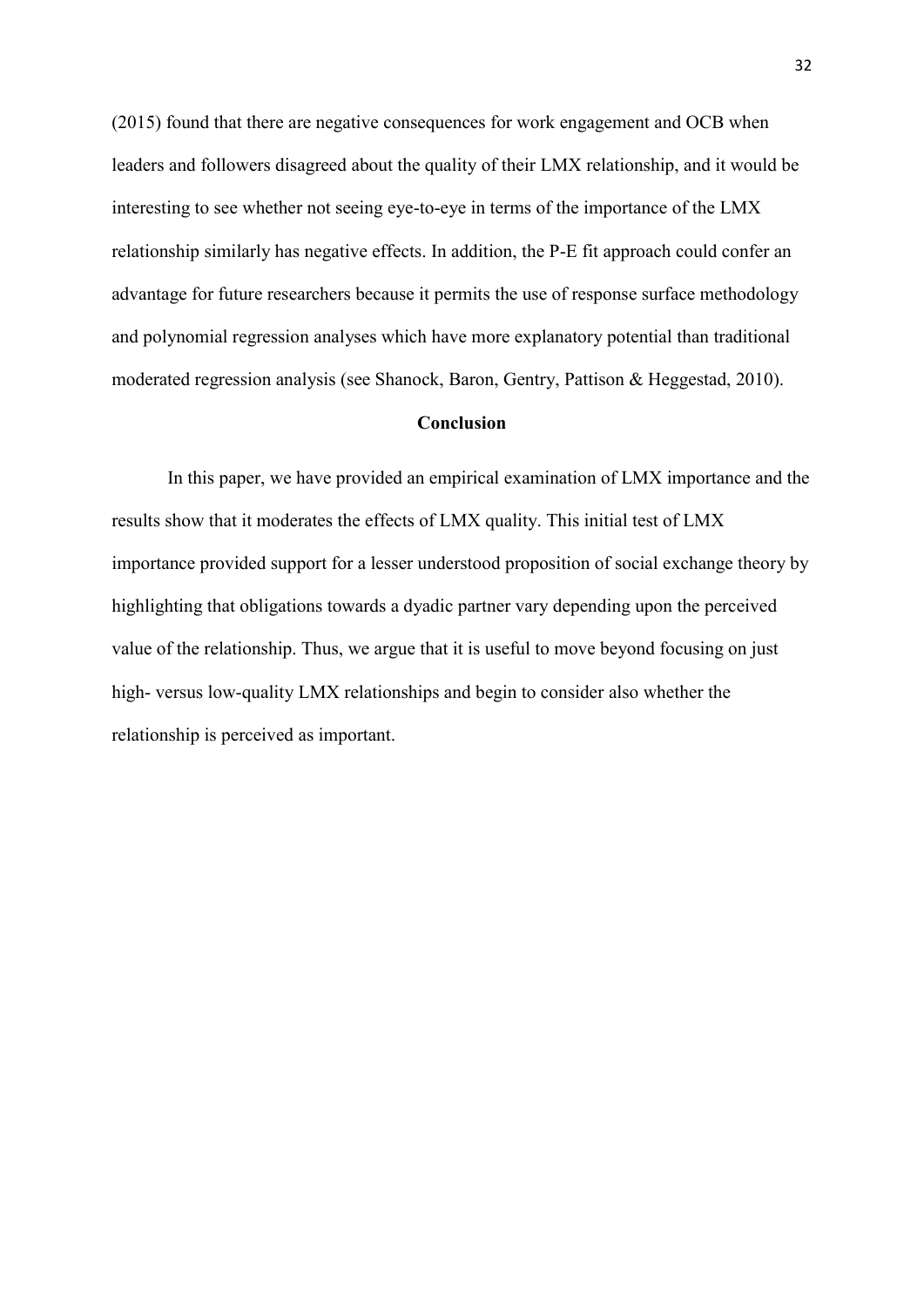#### **References**

- Anand, S., Vidyarthi, P., & Rolnicki, S. (In Press). Leader-member exchange and organizational citizenship behaviours: Contextual effects of leader power distance and group task interdependence. *The Leadership Quarterly*. https://doi.org/10.1016/j.leaqua.2017.11.002
- Aryee, S., & Chen, Z. X. (2006). Leader–member exchange in a Chinese context: Antecedents, the mediating role of psychological empowerment and outcomes. *Journal of Business Research*, *59*, 793-801. https://doi.org/10.1016/j.jbusres.2005.03.003
- Ashford, S. J., Blatt, R., & VandeWalle, D. (2003). Reflections on the looking glass: A review of research on feedback-seeking behaviour in organizations. *Journal of Management*, *29*, 773-799. https://doi.org/10.1016/S0149-2063(03)00079-5
- Ashford, S. J., & Tsui, A. S. (1991). Self-regulation for managerial effectiveness: The role of active feedback seeking. *Academy of Management Journal*, *34*(2), 251-280. https://doi.org/10.5465/256442
- Bauer, T. N., Erdogan, B., Liden, R. C., & Wayne, S. J. (2006). A longitudinal study of the moderating role of extraversion: Leader-member exchange, performance, and turnover during new executive development. *Journal of Applied Psychology*, *91*, 298–310. Doi.org/10.1037/0021-9010.91.2.298
- Bauer, D. J., Preacher, K. J., & Gil, K. M. (2006). Conceptualizing and testing random indirect effects and moderated mediation in multilevel models: new procedures and recommendations. *Psychological Methods*, *11*, 142-163 <http://psycnet.apa.org/doi/10.1037/1082-989X.11.2.142>
- Berk, R. A. (1983). An introduction to sample selection bias in sociological data. *American Sociological Review, 48*, 386-398. [http://dx.doi.org/10.2307/2095230](http://psycnet.apa.org/doi/10.2307/2095230)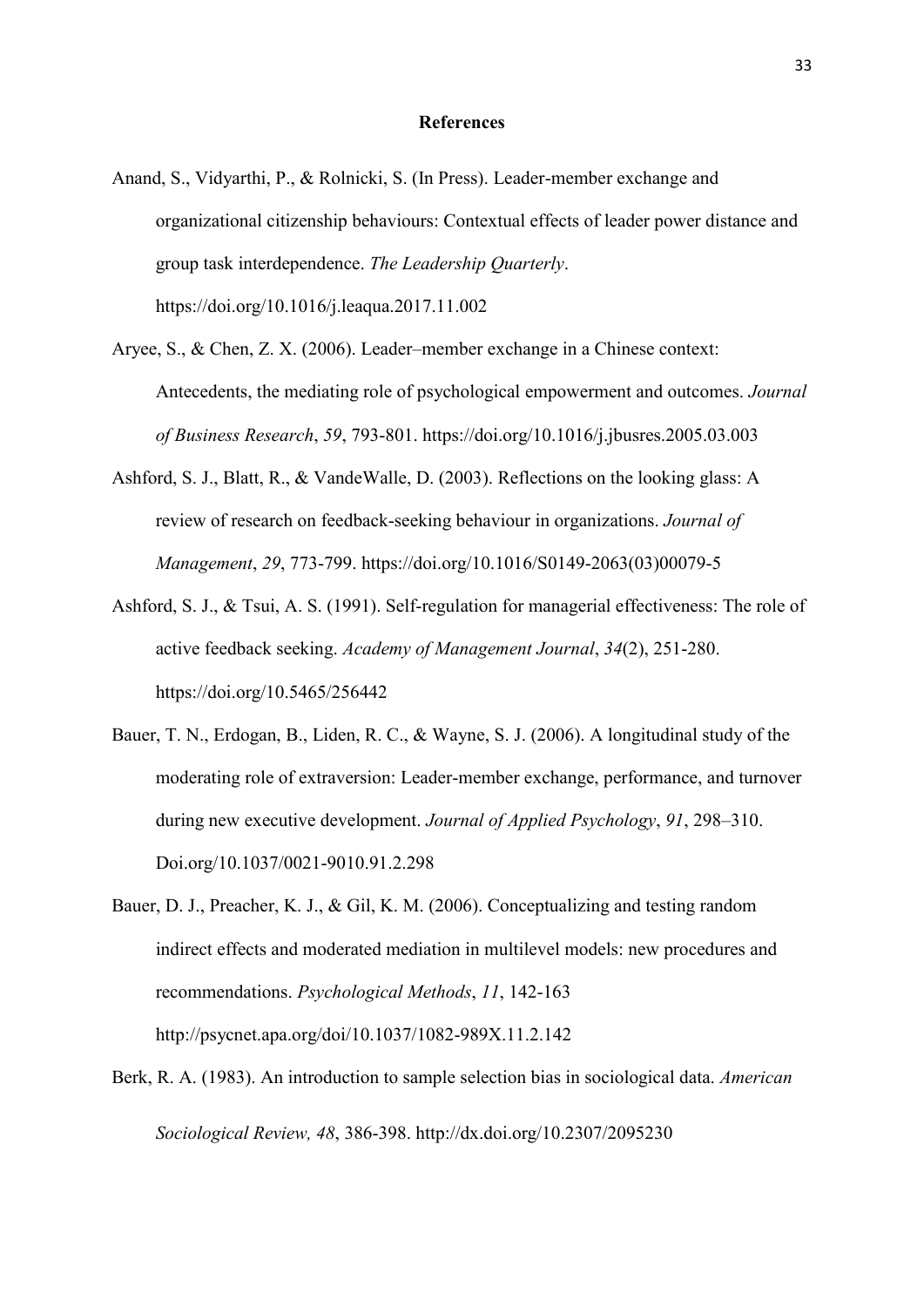Blau, P. M. (1964). *Exchange and power in social life*. New York: Wiley.

- Bliese, P. D. (1998). Group size, ICC values, and group-level correlations: A simulation. *Organizational Research Methods*, *1*, 355-373. https://doi.org/10.1177/109442819814001
- Cable, D. M., & Edwards, J. R. (2004). Complementary and supplementary fit: A theoretical and empirical integration. *Journal of Applied Psychology, 89*, 822-834. [http://dx.doi.org/10.1037/0021-9010.89.5.822](http://psycnet.apa.org/doi/10.1037/0021-9010.89.5.822)
- Cook, K. S., Emerson, R. M., Gillmore, M. R., & T. Yamagishi. (1983). The distribution of power in exchange networks: Theory and experimental results. *American Journal of Sociology, 89*, 275-305. doi.org/10.1093/sf/61.4.1248.
- Cropanzano, R., Anthony, E., Daniels, S., & Hall, A. (2017). Social exchange theory: A critical review with theoretical remedies. *Academy of Management Annals, 11*, 1-38. doi.org/ 10.5465/annals.2015.0099.
- Cropanzano, R., & Mitchell, M. S. (2005). Social exchange theory: An interdisciplinary review. *Journal of Management*, *31*, 874-900. doi.org/10.1177/0149206305279602
- Cropanzano, R., [Rupp, D. E.,](https://www.emeraldinsight.com/author/Rupp%2C+Deborah+E) [Mohler, C. J.,](https://www.emeraldinsight.com/author/Mohler%2C+Carolyn+J) & [Schminke,](https://www.emeraldinsight.com/author/Schminke%2C+Marshall) M. (2001), Three roads to organizational justice, in (ed.) *Research in Personnel and Human Resources Management (Vol. 20)* Emerald Group Publishing Limited, pp.1 – 113
- Edwards, J. R. (2002). Alternatives to difference scores: Polynomial regression analysis and response surface methodology. In F. Drasgow & N. W. Schmitt (Eds.), *Advances in Measurement and Data Analysis* (pp. 350-400). San Francisco: Jossey-Bass.
- Edwards, J. R. (1996). An examination of competing versions of the person–environment fit approach to stress. *Academy of Management Journal, 39*, 292-339. [http://dx.doi.org/10.2307/256782](http://psycnet.apa.org/doi/10.2307/256782)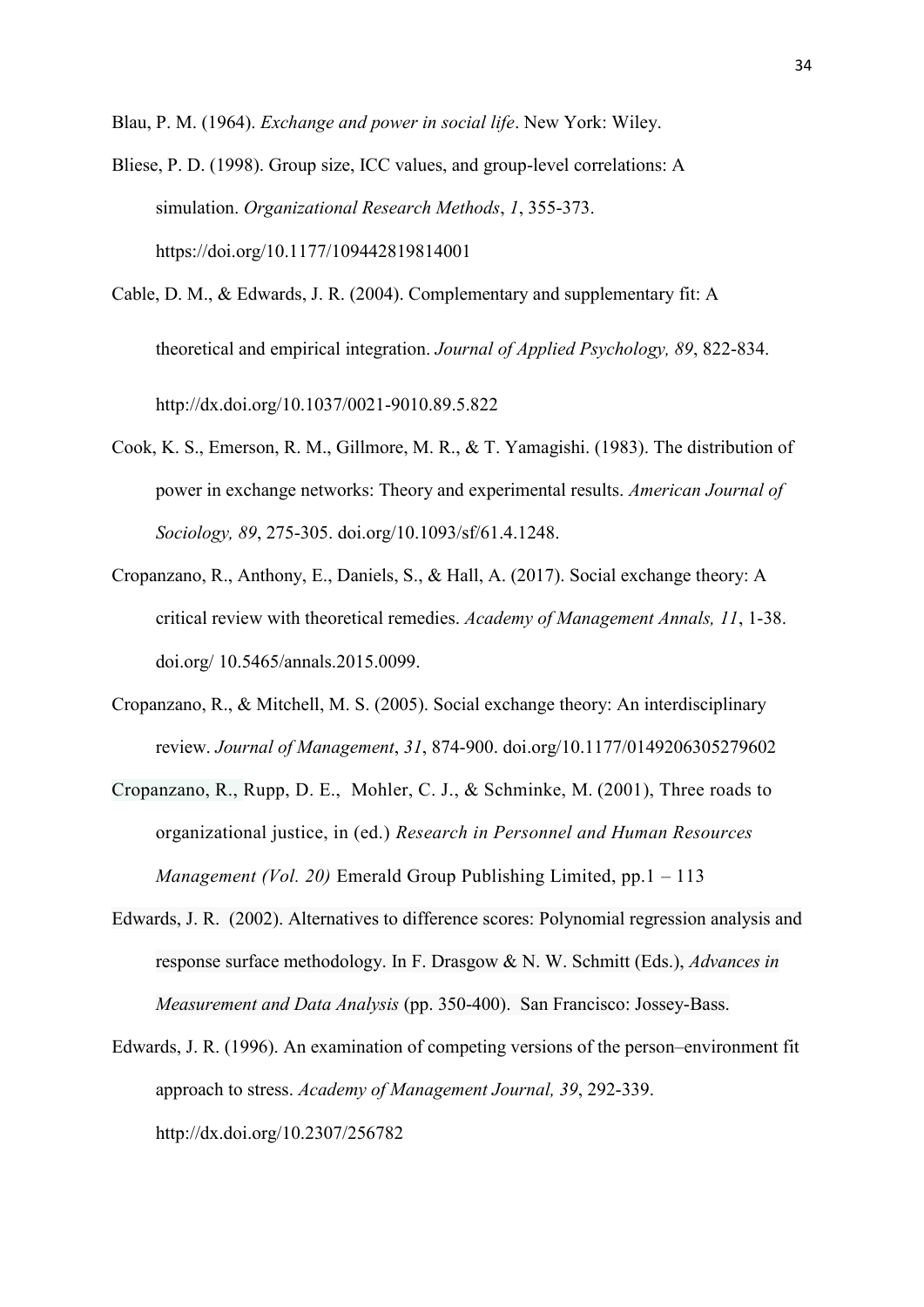- Edwards, J. R., Cable, D. M., Williamson, I. O., Lambert, L. S., & Shipp, A. J. (2006). The phenomenology of fit: linking the person and environment to the subjective experience of person-environment fit. *Journal of Applied Psychology*, 91, 802-827. DOI: 10.1037/0021-9010.91.4.802
- Eisenberger, R., Armeli, S., Rexwinkel, B., Lynch, P. D., & Rhoades, L. (2001). Reciprocation of perceived organizational support. *Journal of Applied Psychology*, *86*, 42-51.<http://psycnet.apa.org/doi/10.1037/0021-9010.86.1.42>
- Emerson, R. M. (1976). Social exchange theory. *Annual Review of Sociology*, *2*, 335-362. doi/abs/10.1146/annurev.so.02.080176.002003
- Erdogan, B., & Enders, J. (2007). Support from the top: supervisors' perceived organizational support as a moderator of leader-member exchange to satisfaction and performance relationships. *Journal of Applied Psychology*, *92*, 321-330. doi.org/10.1037/0021- 9010.92.2.321
- Fischer, T., Dietz, J., & Antonakis, J. (2017). Leadership process models: A review and synthesis. *Journal of Management, 43*, 1726-1753. doi:10.1177/0149206316682830
- Fornell, C., & Larcker, D. F. (1981). Evaluating structural equation models with unobservable variables and measurement error. *Journal of Marketing Research*, *18*, 39-50.
- Gouldner, A. (1960). The norm of reciprocity: A preliminary statement. *American Sociological Review, 25*, 161-167. doi.org/10.2307/2092623
- Graen, G.B. (1976). Role making processes within complex organizations. In: M.D. Dunnette (Ed.), *Handbook of Industrial and Organizational Psychology* (pp. 1201-1245). Chicago: Rand-McNally.
- Graen, G. B., & Uhl-Bien, M. (1995). Relationship-based approach to leadership: Development of Leader-Member Exchange (LMX) theory of leadership over 25 years: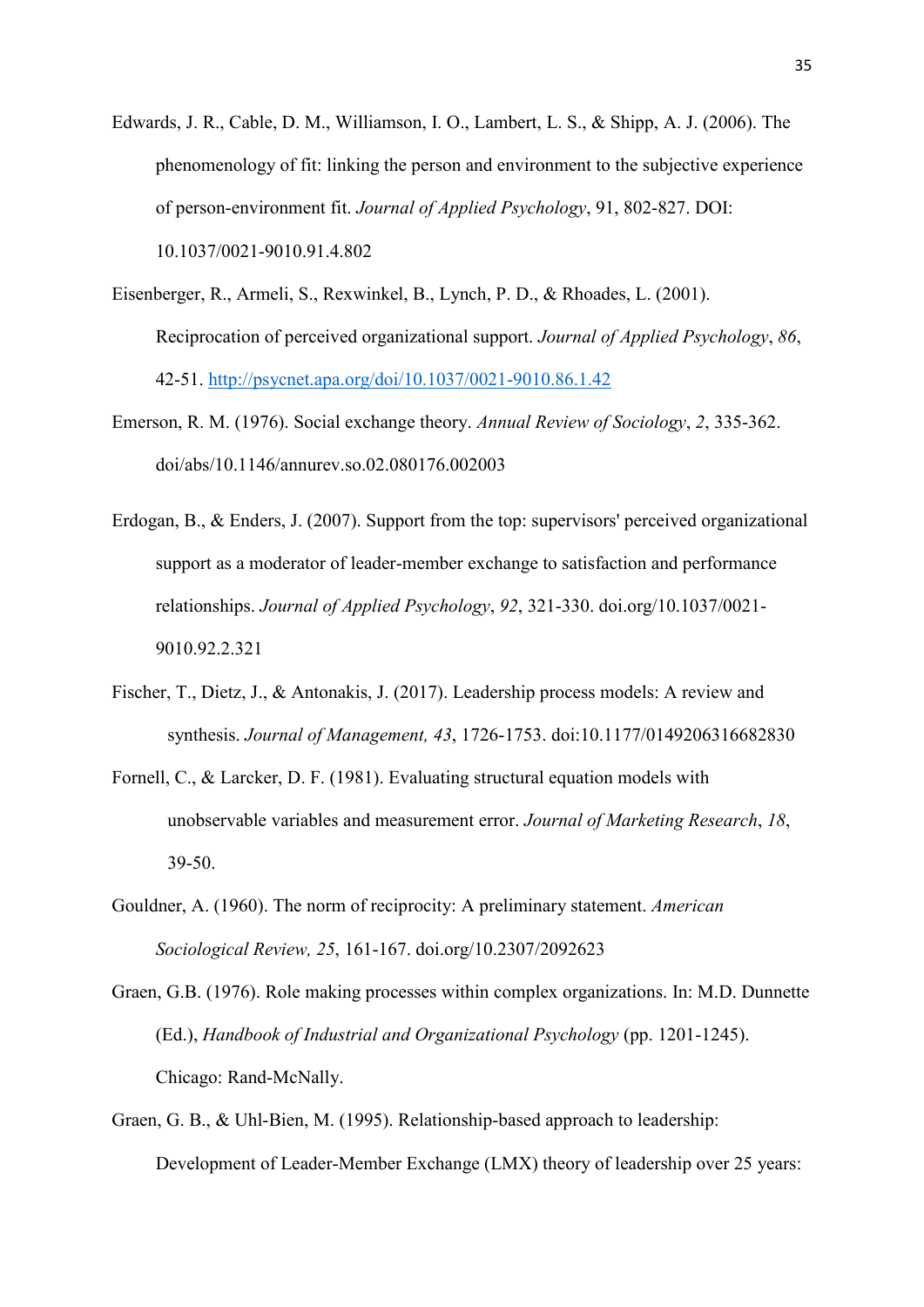Applying a multi-level multi-domain perspective. *The Leadership Quarterly*, *6*, 219- 247. doi.org/10.1016/1048-9843(95)90036-5

Graen, G. B., & Scandura, T. A. (1987). Toward a psychology of dyadic organizing. *Research in Organizational Behaviour, 9,* 175-208.

Harris, K. J., Wheeler, A. R., & Kacmar, K. M. (2009). Leader–member exchange and empowerment: Direct and interactive effects on job satisfaction, turnover intentions, and performance. *The Leadership Quarterly*, *20*, 371-382. https://doi.org/10.1016/j.leaqua.2009.03.006

Hayes, A. F. (2013). PROCESS SPSS Macro [Computer software and manual].

- Hill, N. S., Kang, J. H., & Seo, M. G. (2014). The interactive effect of leader–member exchange and electronic communication on employee psychological empowerment and work outcomes. *The Leadership Quarterly*, *25*, 772-783. https://doi.org/10.1016/j.leaqua.2014.04.006
- Holland, R. W., Verplanken, B., & Van Knippenberg, A. (2002). On the nature of attitude– behaviour relations: The strong guide, the weak follow. *European Journal of Social Psychology*, *32*, 869-876.<https://doi.org/10.1002/ejsp.135>
- Homans, G. C. (1958). Social behaviour as exchange. *American Journal of Sociology, 63,*  597-606.
- Hu, L. T., & Bentler, P. M. (1999). Cutoff criteria for fit indexes in covariance structure analysis: Conventional criteria versus new alternatives. *Structural Equation Modeling: A Multidisciplinary Journal, 6*, 1–55. https://doi.org/10.1080/10705519909540118
- Hughes, D. J., Lee, A., Tian, A. W., Newman, A., & Legood, A. (2018). Leadership, creativity, and innovation: A critical review and practical recommendations. *The Leadership Quarterly, 29*, 549-569. https://doi.org/10.1016/j.leaqua.2018.03.001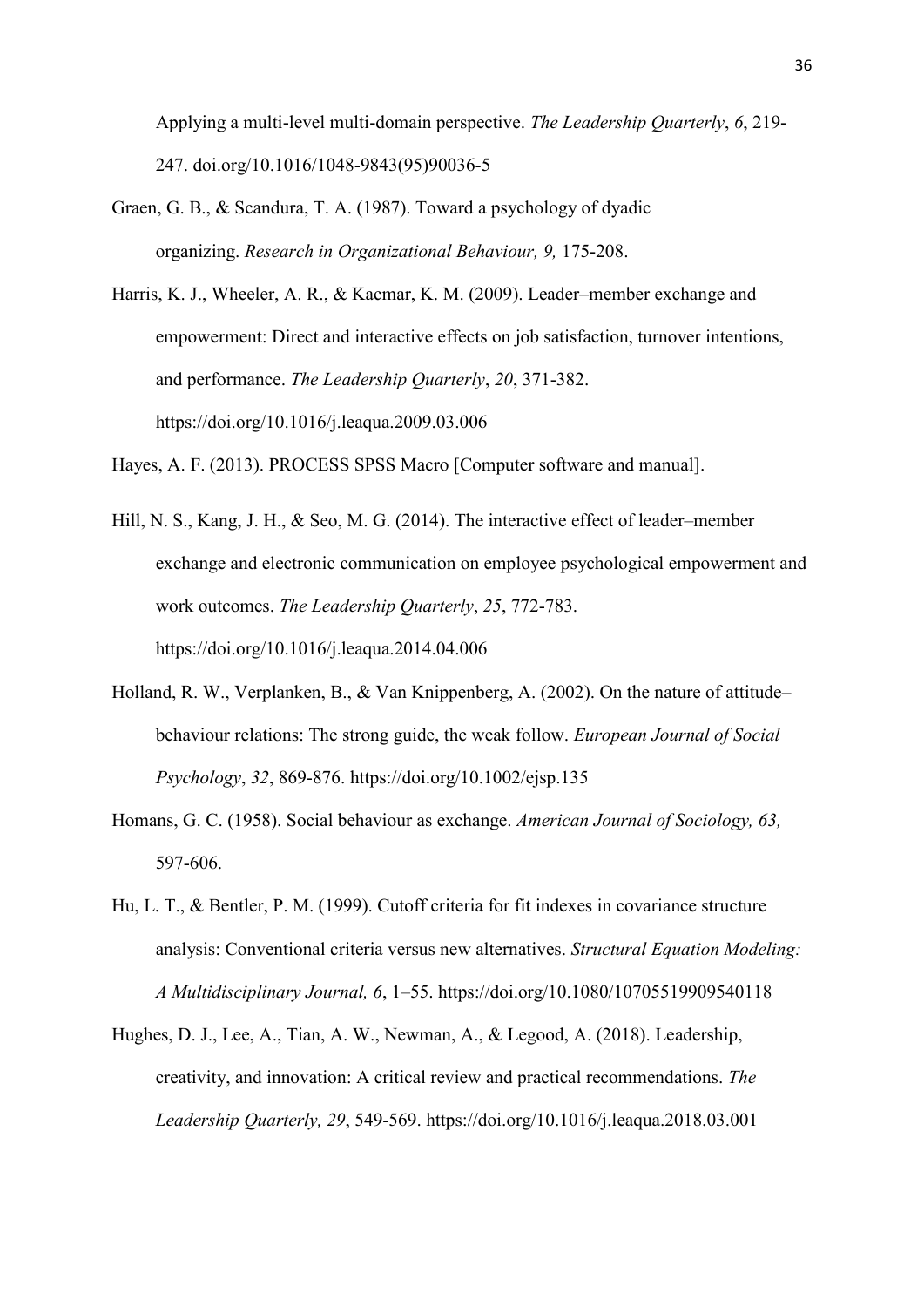- Ilies, R., Nahrgang, J. D., & Morgeson, F. P. (2007). Leader-Member Exchange and citizenship behaviours: A meta-analysis. *Journal of Applied Psychology*, *92*, 269-277. doi.org/10.1037/0021-9010.92.1.269.
- Kim, B., & George, R. T. (2005). The relationship between leader-member exchange (LMX) and psychological empowerment: A quick casual restaurant employee correlation study. *Journal of Hospitality & Tourism Research*, *29*, 468-483. https://doi.org/10.1177/1096348005276498
- Kim, T. Y., Liu, Z., & Diefendorff, J. M. (2015). Leader–member exchange and job performance: The effects of taking charge and organizational tenure. *Journal of Organizational Behaviour*, *36*, 216-231. DOI: 10.1002/job.1971
- Knobloch, L. K., & Solomon, D. H. (1999). Measuring the sources and content of relational uncertainty. *Communication Studies*, *50*, 261-278. doi.org/10.1080/10510979909388499
- Kristof, A. L. (1996). Person-organization fit: An integrative review of its conceptualizations, measurement, and implications. *Personnel Psychology, 49*, 1-49.

[http://dx.doi.org/10.1111/j.1744-6570.1996.tb01790.x](http://psycnet.apa.org/doi/10.1111/j.1744-6570.1996.tb01790.x)

- Lambert, L. S., Tepper, B. J., Carr, J. C., Holt, D. T., & Barelka, A. J. (2012). Forgotten but not gone: An examination of fit between leader consideration and initiating structure needed and received. *Journal of Applied Psychology, 97*, 913-930. [http://dx.doi.org/10.1037/a0028970](http://psycnet.apa.org/doi/10.1037/a0028970)
- Lee, A., Martin, R., Thomas, G., Guillaume, Y., & Maio, G. R. (2015). Conceptualizing leadership perceptions as attitudes: Using attitude theory to further understand the leadership process. *The Leadership Quarterly*, 26, 910-934. doi:10.1016/j.leaqua.2015.10.003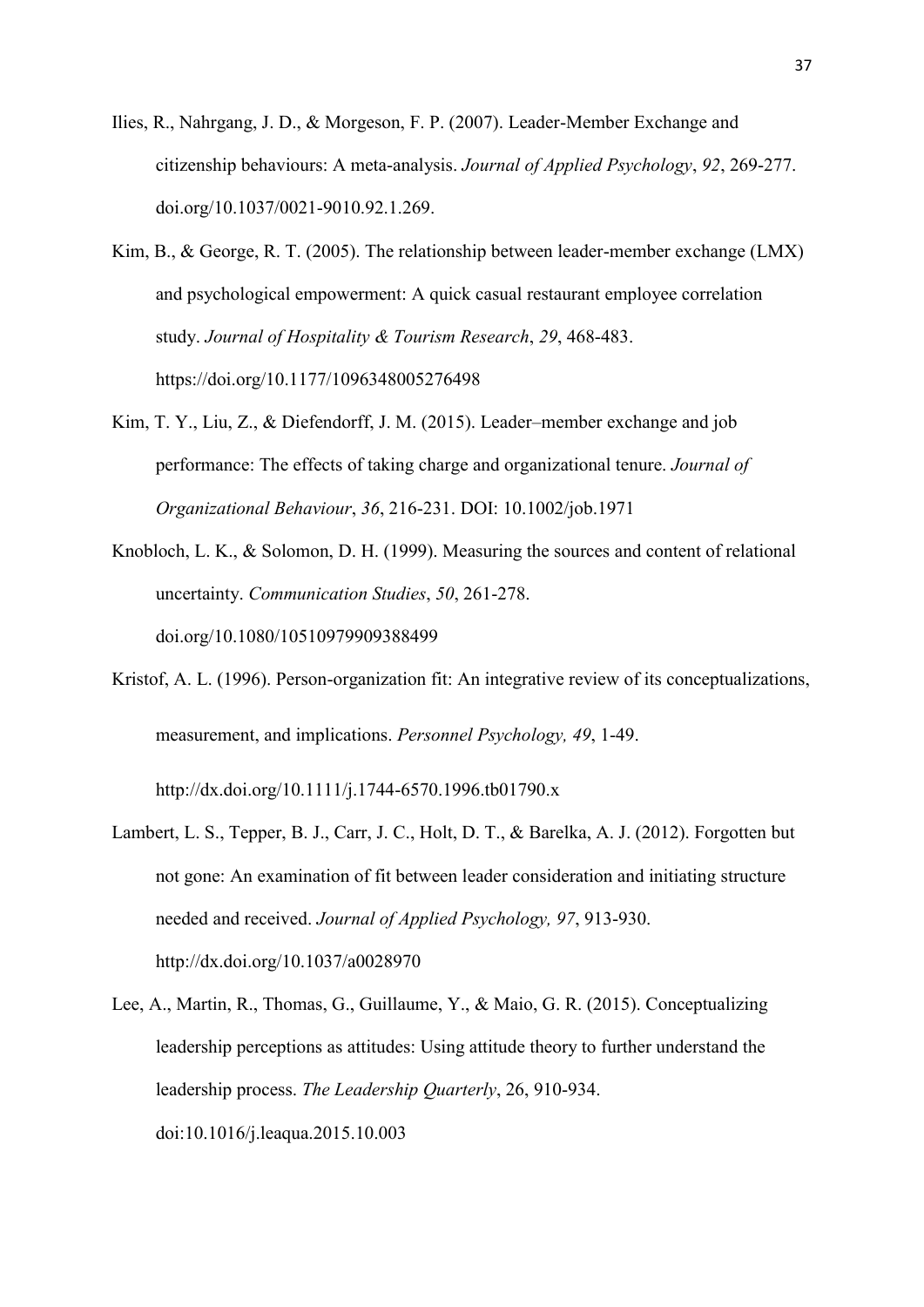- Lee, A., Thomas, G., Martin, R., & Guillaume, Y. (In Press). Leader-Member Exchange (LMX) Ambivalence and Task Performance: The Cross-Domain Buffering Role of Social Support. *Journal of Management.* https://doi.org/10.1177/0149206317741190
- Lee, A., Willis, S., & Tian, A. W. (2018). Empowering leadership: A meta‐ analytic examination of incremental contribution, mediation, and moderation. *Journal of Organizational Behavior*, *39*, 306-325. https://doi.org/10.1002/job.2220
- Lemmon, G., & Wayne, S. J. (2015). Underlying motives of organizational citizenship behaviour: comparing egoistic and altruistic motivations. *Journal of Leadership & Organizational Studies*, *22*, 129-148. https://doi.org/10.1177/1548051814535638
- Liden, R. C., & Graen, G. (1980). Generalizability of the vertical dyad linkage model of leadership. *Academy of Management Journal*, *23*, 451- 465. https://doi.org/10.5465/255511
- Liden, R. C., Sparrowe, R. T., & Wayne, S. J. (1997). Leader-member exchange theory: The past and potential for the future. *Research in Personnel and Human Resources Management*, *15*, 47-120.
- Liden, R. C., Wayne, S. J., & Sparrowe, R. T. (2000). An examination of the mediating role of psychological empowerment on the relations between the job, interpersonal relationships, and work outcomes. *Journal of Applied Psychology*, *85*, 407-416. http://psycnet.apa.org/doi/10.1037/0021-9010.85.3.407
- Lin, X., & Leung, K. 2010. Differing effects of coping strategies on mental health during prolonged unemployment: A longitudinal analysis. *Human Relations*, 63, 637-665. <https://doi.org/10.1177/0018726709342930>
- Locke, E.A. (1976) The nature and causes of job satisfaction. *Handbook of Industrial and Organizational Psychology, 1*, 1297-1343.

Marstand, A. F., Martin, R., & Epitropaki, O. (2017). Complementary person-supervisor fit: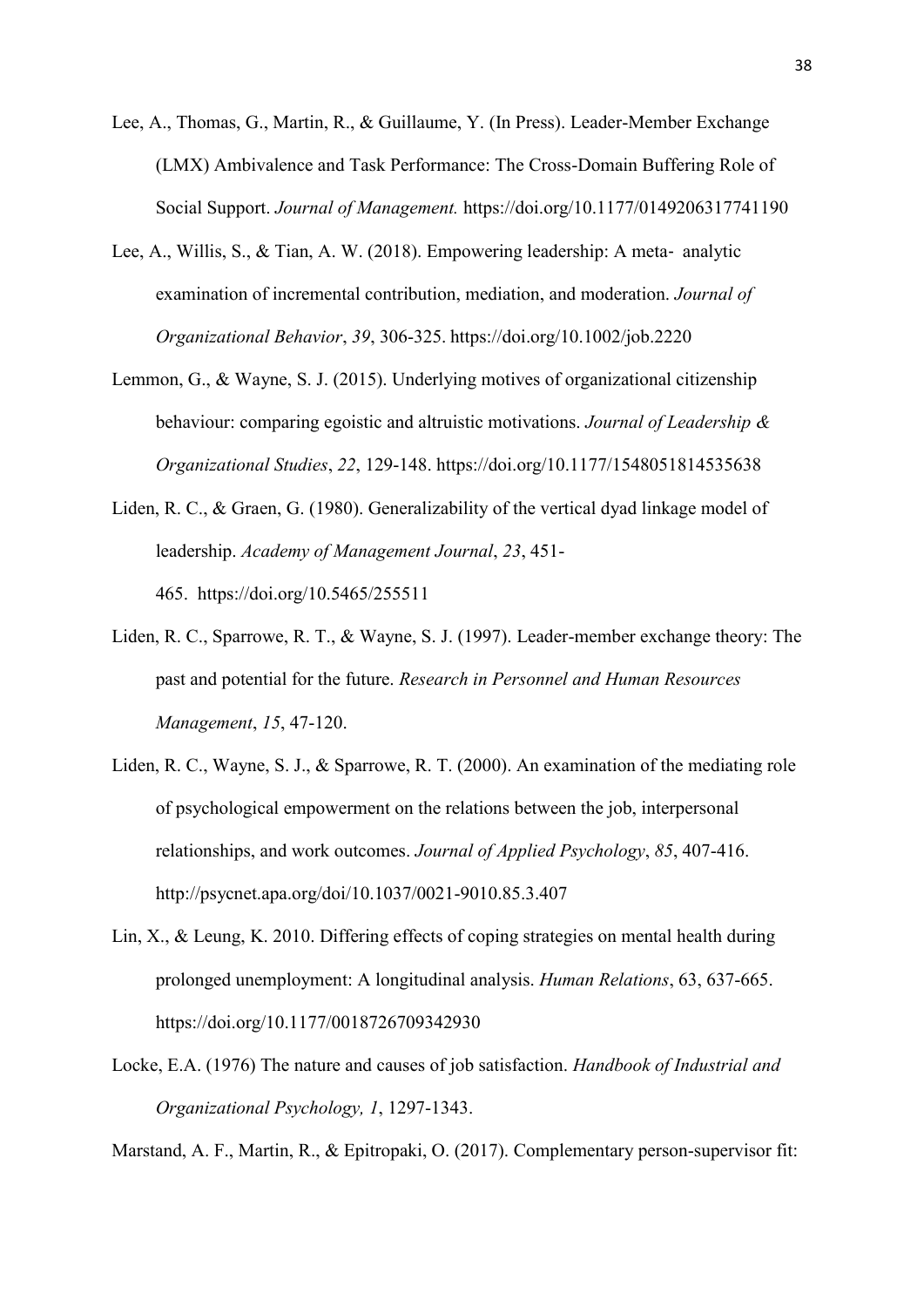An investigation of supplies-values (S-V) Fit, leader-member exchange (LMX) and work outcomes. *The Leadership Quarterly*, *28*, 418-437.

- Martin, R., Epitropaki, O., Thomas, G., & Topakas, A. (2010). A critical review of leader– member relationship (LMX) research: Future prospects and directions. *International Review of Industrial and Organizational Psychology, 25*, 61–91. doi.org/10.1002/9780470661628.ch2
- Martin, R., Guillaume, Y., Thomas, G., Lee, A., & Epitropaki, O. (2016). Leader–member exchange (LMX) and performance: A meta-analytic review. *Personnel Psychology, 69*, 67-121. DOI: 10.1111/peps.12100
- Matta, F. K., Scott, B. A., Koopman, J., & Conlon, D. E. (2015). Does seeing "eye to eye" affect work engagement and organizational citizenship behaviour? A role theory perspective on LMX agreement. *Academy of Management Journal, 58*, 1686-1708. [http://dx.doi.org/10.5465/amj.2014.0106](http://psycnet.apa.org/doi/10.5465/amj.2014.0106)
- Maslyn, J., & Uhl-Bien, M. (2001). Leader–Member Exchange and its dimensions: Effects of self-effort and other's effort on relationship quality. *Journal of Applied Psychology*, *86*, 697-708. doi.org/10.1037//0021-9010.86.4.697
- Masterson, S. S., Lewis, K., Goldman, B. M., & Taylor, M. S. (2000). Integrating justice and social exchange: The differing effects of fair procedures and treatment on work relationships. *Academy of Management Journal, 43*, 738-748.

[http://dx.doi.org/10.2307/1556364](http://psycnet.apa.org/doi/10.2307/1556364)

Mathieu, J. E., & Rapp, T. L. (2009). Laying the foundation for successful team performance trajectories: The roles of team charters and performance strategies. *Journal of Applied Psychology*, 94, 90-103. DOI: 10.1037/a0013257

Meeker (1971). Decisions and Exchange. *American Sociological Review, 36*, 485-495.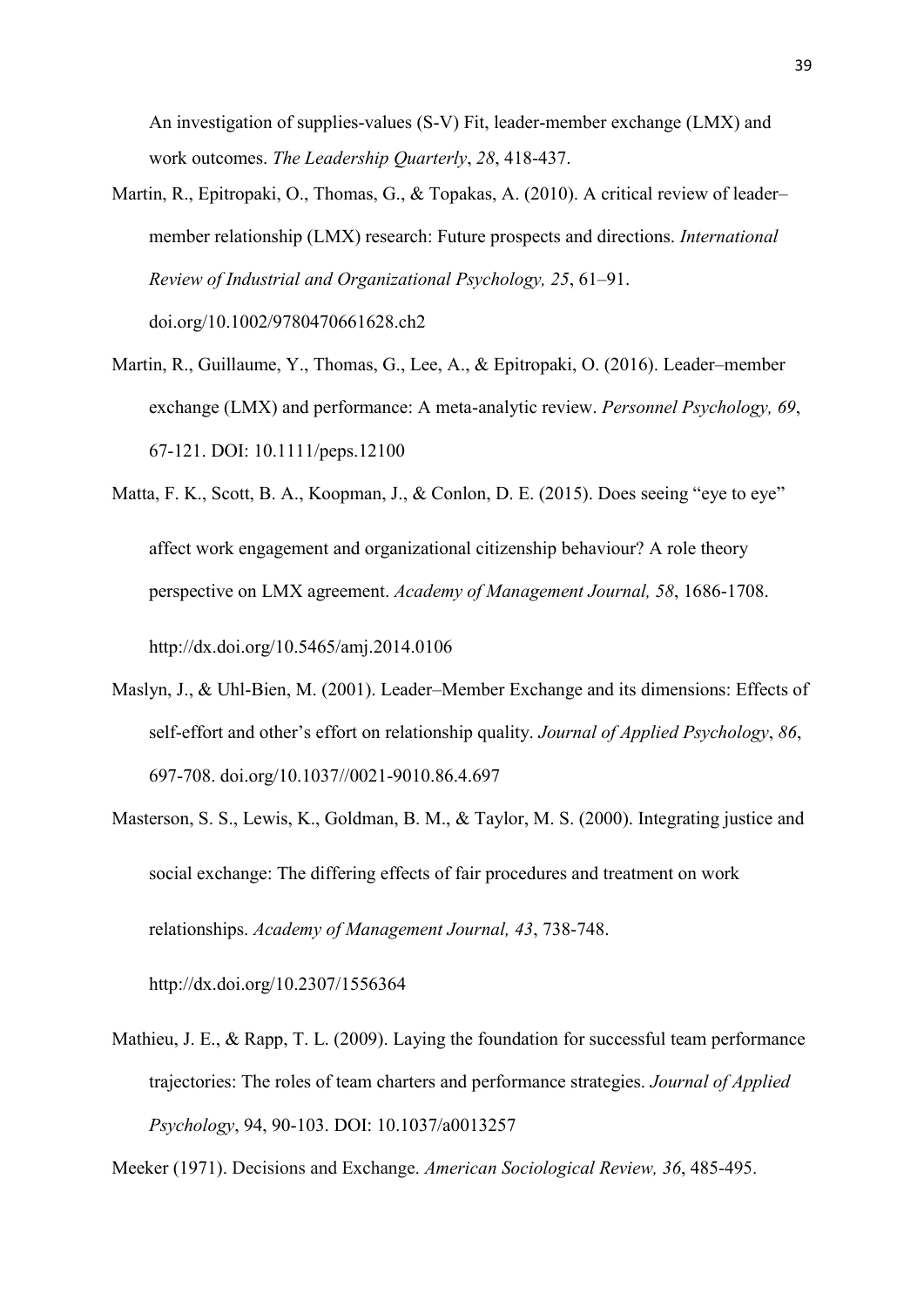- Meyer, J. P., Stanley, D. J., Herscovitch, L., & Topolnytsky, L. (2002). Affective, continuance, and normative commitment to the organization: A meta-analysis of antecedents, correlates, and consequences. *Journal of Vocational Behaviour, 61*, 20-52. <http://dx.doi.org/10.1006/jvbe.2001.1842>
- Miller, J. M., & Peterson, D. A. (2004). Theoretical and empirical implications of attitude strength. *Journal of Politics*, *66*, 847-867. doi.org/10.1111/j.1468-2508.2004.00279.x
- Mitchell, M. S., Cropanzano, R. S., & Quisenberry, D. M. (2012). Social exchange theory, exchange resources, and interpersonal relationships: A modest resolution of theoretical difficulties. In K. Törnblom & A. Kazemi (Eds.), *Critical issues in social justice. Handbook of social resource theory: Theoretical extensions, empirical insights, and social applications* (pp. 99-118). New York, NY, US: Springer Science + Business Media. [http://dx.doi.org/10.1007/978-1-4614-4175-5\\_6](http://psycnet.apa.org/doi/10.1007/978-1-4614-4175-5_6)
- Molm, L. D., Peterson, G. A., & Takahashi, N. (2001). The value of exchange. *Social Forces, 80*, 159-184. doi.org/10.1353/sof.2001.0081
- Morrison, E. W., & Robinson, S. L. (1997). When employees feel betrayed: A model of how psychological contract violation develop. *Academy of Management Review, 22*, 226-256. doi/10.2307/259230
- Nahrgang, J. D., Morgeson, F. P., & Ilies, R. (2009). The development of leader–member exchanges: Exploring how personality and performance influence leader and member relationships over time. *Organizational Behaviour and Human Decision Processes*, *108*, 256-266. https://doi.org/10.1016/j.obhdp.2008.09.002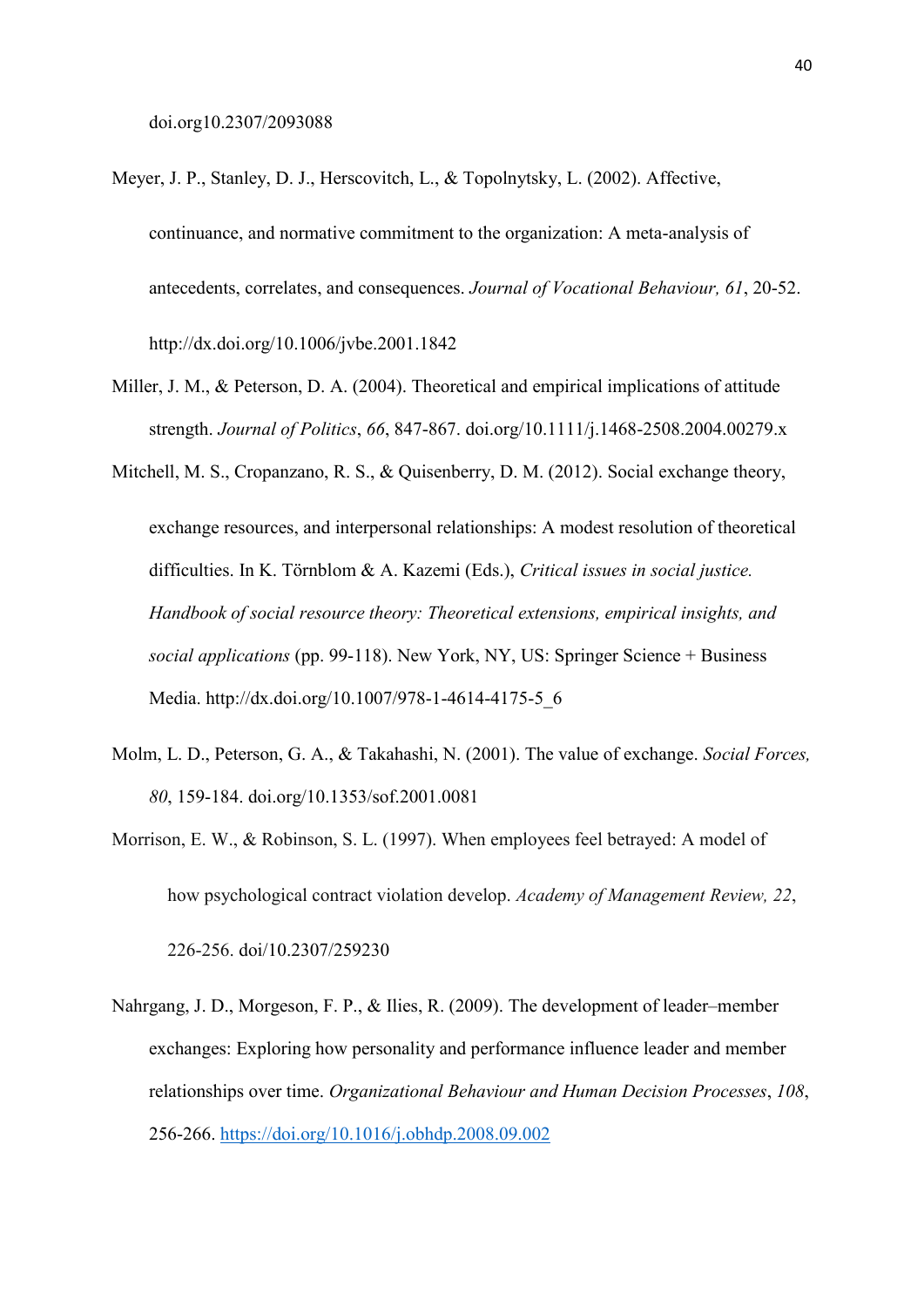- Nübold, A., Muck, P. M., & Maier, G. W. (2013). A new substitute for leadership? Followers' state core self-evaluations. *Leadership Quarterly*, *24*, 29-44. doi: [10.1016/j.leaqua.2012.07.002](https://doi.org/10.1016/j.leaqua.2012.07.002)
- Organ, D. W. (1997). Organizational citizenship behaviour: It's construct clean-up time. *Human Performance*, *10*, 85-97. doi:10.1207/ s15327043hup1002\_2
- Organ, D. W. 1990. The motivational basis of organizational citizenship behaviour. In B. M. Staw & L. L. Cummings (Eds.), *Research in organizational behaviour* (Vol. 12), 43–72. Greenwich, CT: JAI Press.
- Ouyang Y. (2011). An exploration of LMX and personal guanxi on job performance: The mediating effects of CSR. *Journal of Global Business Issues*, *5*, 1–10.
- Palanski, M. E., & Yammarino, F. J. (2011). Impact of behavioural integrity on follower job performance: A three-study examination. *The Leadership Quarterly*, *22*, 765-786. https://doi.org/10.1016/j.leaqua.2011.05.014
- Rousseau, D. M. (1995). *Psychological contracts in organizations: Understanding written and unwritten agreements*. Thousand Oaks, CA, US: Sage Publications, Inc.
- Schalk, R., & Roe, R. E. (2007). Towards a Dynamic Model of the Psychological Contract. *Journal for the Theory of Social Behaviour, 37*, 167-182. <https://doi.org/10.1111/j.1468-5914.2007.00330.x>
- Schriesheim, C. A., Castro, S. L., & Yammarino, F. J. (2000). Investigating contingencies: an examination of the impact of span of supervision and upward controllingness on leadermember exchange using traditional and multivariate within-and between-entities analysis. *Journal of Applied Psychology*, *85*, 659-677. doi.org/10.1037//0021- 9010.85.5.659.
- Seibert, S. E., Wang, G., & Courtright, S. H. (2011). Antecedents and consequences of psychological and team empowerment in organizations: a meta-analytic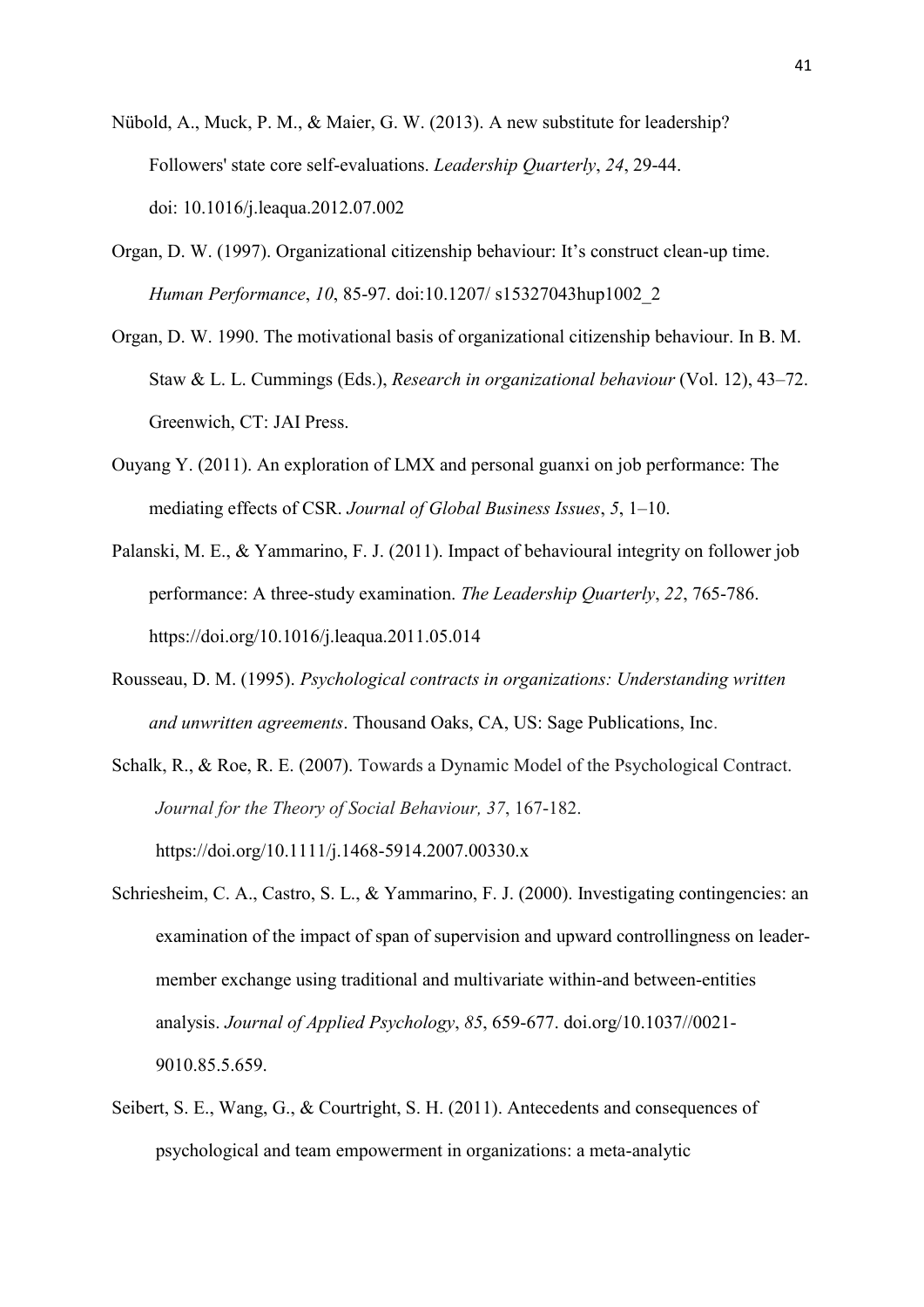review. *Journal of Applied Psychology*, *96*, 981-1003. http://psycnet.apa.org/doi/10.1037/a0022676

Settoon, R. P., Bennett, N., & Liden, R. C. (1996). Social exchange in organizations: Perceived organizational support, leader-member exchange, and employee reciprocity. *Journal of Applied Psychology*, *81*, 219-227. doi.org/10.2139/ssrn.2406773

Shanock, L. R., Baran, B. E., Gentry, W. A., Pattison, S. C., & Heggestad, E. D. (2010).

Polynomial regression with response surface analysis: A powerful approach for examining moderation and overcoming limitations of difference scores. *Journal of Business and Psychology, 25*, 543-554. [http://dx.doi.org/10.1007/s10869-010-9183-4](http://psycnet.apa.org/doi/10.1007/s10869-010-9183-4)

- Sparrowe, R. T., & Liden, R. C. (1997). Process and structure in Leader-member-exchange. *Academy of Management Review*, *22*, 522-552. doi.org/10.5465/amr.1997.9707154068
- Spreitzer, G. M. (1995). Psychological empowerment in the workplace: Construct definition, measurement, and validation. *Academy of Management Journal*, *38*, 1442–1465. https://doi.org/10.5465/256865
- Spreitzer, G. M. (2008). Taking stock: A review of more than twenty years of research on empowerment at work. In J. Barling & C. L. Cooper (Eds.), *Handbook of organizational behaviour* (pp. 54 –72). Thousand Oaks, CA: Sage.
- Tejeda, M. J. (2006). Nondiscrimination policies and sexual identity disclosure: Do they make a difference in employee outcomes? *Employee Responsibilities and Rights Journal*, *18*, 45-59. DOI:10.1007/s10672-005-9004-5
- Thomas, G., Martin, R., Epitropaki, O., Guillaume, Y., & Lee, A. (2013). Social cognition in leader–follower relationship: applying insights from relationship science to understanding relationship-based approaches to leadership. *Journal of Organizational Behaviour, 34*, S63-S81. DOI: [10.1002/job.1889](https://doi.org/10.1002/job.1889)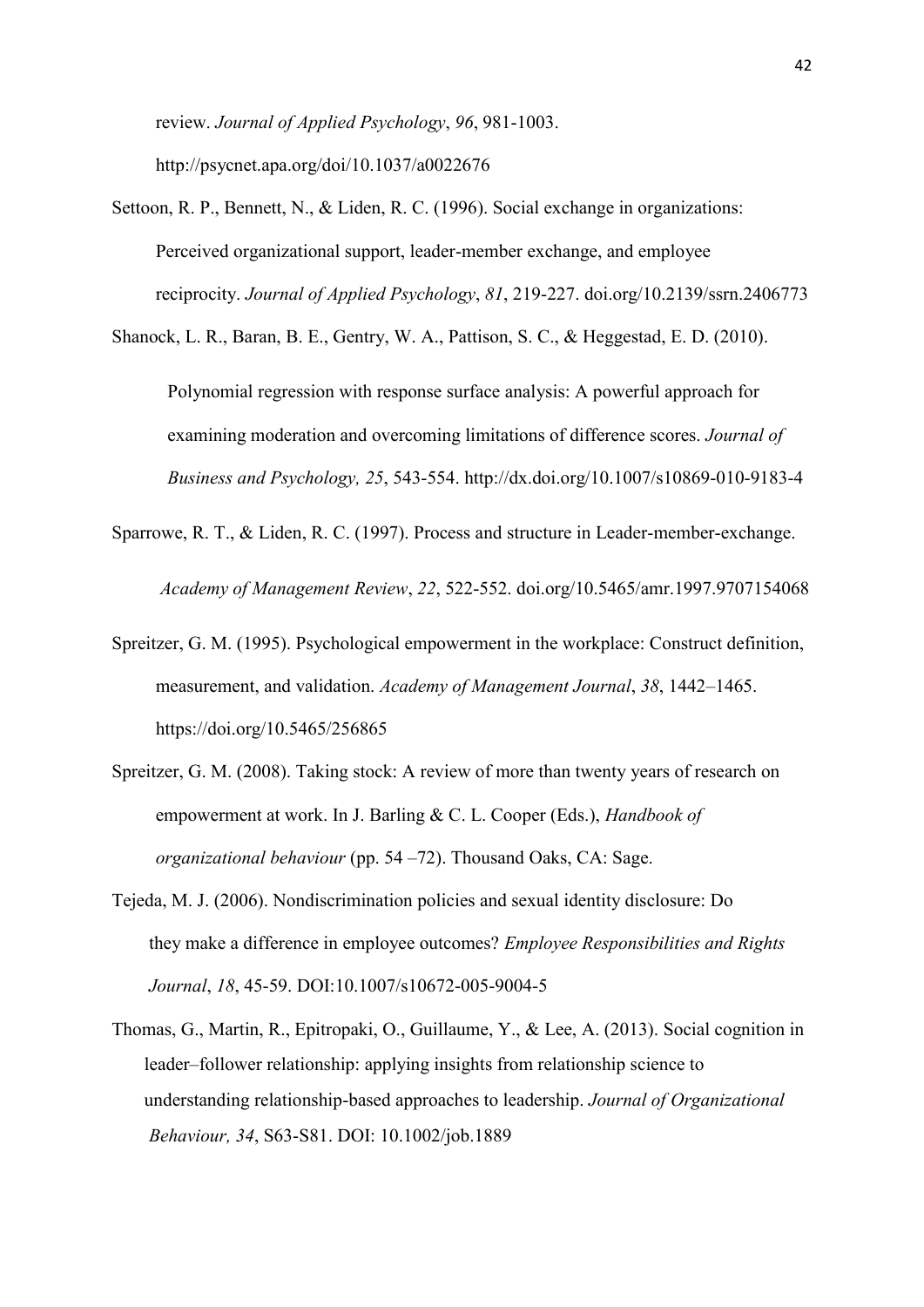- Thomas, K. W., & Velthouse, B. A. (1990). Cognitive elements of empowerment: An "interpretive" model of intrinsic task motivation. *Academy of Management Review*, *15*, 666-681. https://doi.org/10.5465/amr.1990.4310926
- Tormala, Z. L., & Petty, R. E. (2002). What doesn't kill me makes me stronger: The effects of resisting persuasion on attitude certainty. *Journal of Personality and Social Psychology*, *83*, 1298-1313. doi.org/10.1037/0022-3514.83.6.1298
- Visser, P. S., Krosnick, J. A., & Simmons, J. P. (2003). Distinguishing the cognitive and behavioural consequences of attitude importance and certainty: A new approach to testing the common-factor hypothesis. *Journal of Experimental Social Psychology*, *39*, 118-141. doi.org/10.1016/s0022-1031(02)00522-x
- Walumbwa, F. O., Cropanzano, R., & Goldman, B. M. (2011). How leader-member exchange influences effective work behaviours: Social exchange and internal-external efficacy perspectives. Personnel Psychology, 64, 739 –770. https://doi.org/10.1111/j.1744-6570.2011.01224.x
- Wang, D., Gan, C., & Wu, C. (2016). LMX and employee voice: A moderated mediation model of psychological empowerment and role clarity. *Personnel Review*, *45*, 605-615. <https://doi.org/10.1108/PR-11-2014-0255>
- Wayne, S. J., Shore, L. M., & Liden, R. C. (1997). Perceived organizational support and leader-member exchange: A social exchange perspective. *Academy of Management Journal*, *40*, 82-111. https://doi.org/10.5465/257021
- Williams, L. J., & Anderson, S. E. (1991). Job satisfaction and organizational commitment as predictors of organizational citizenship and in-role behaviours. *Journal of Management*, *17*, 601-617. https://doi.org/10.1177/014920639101700305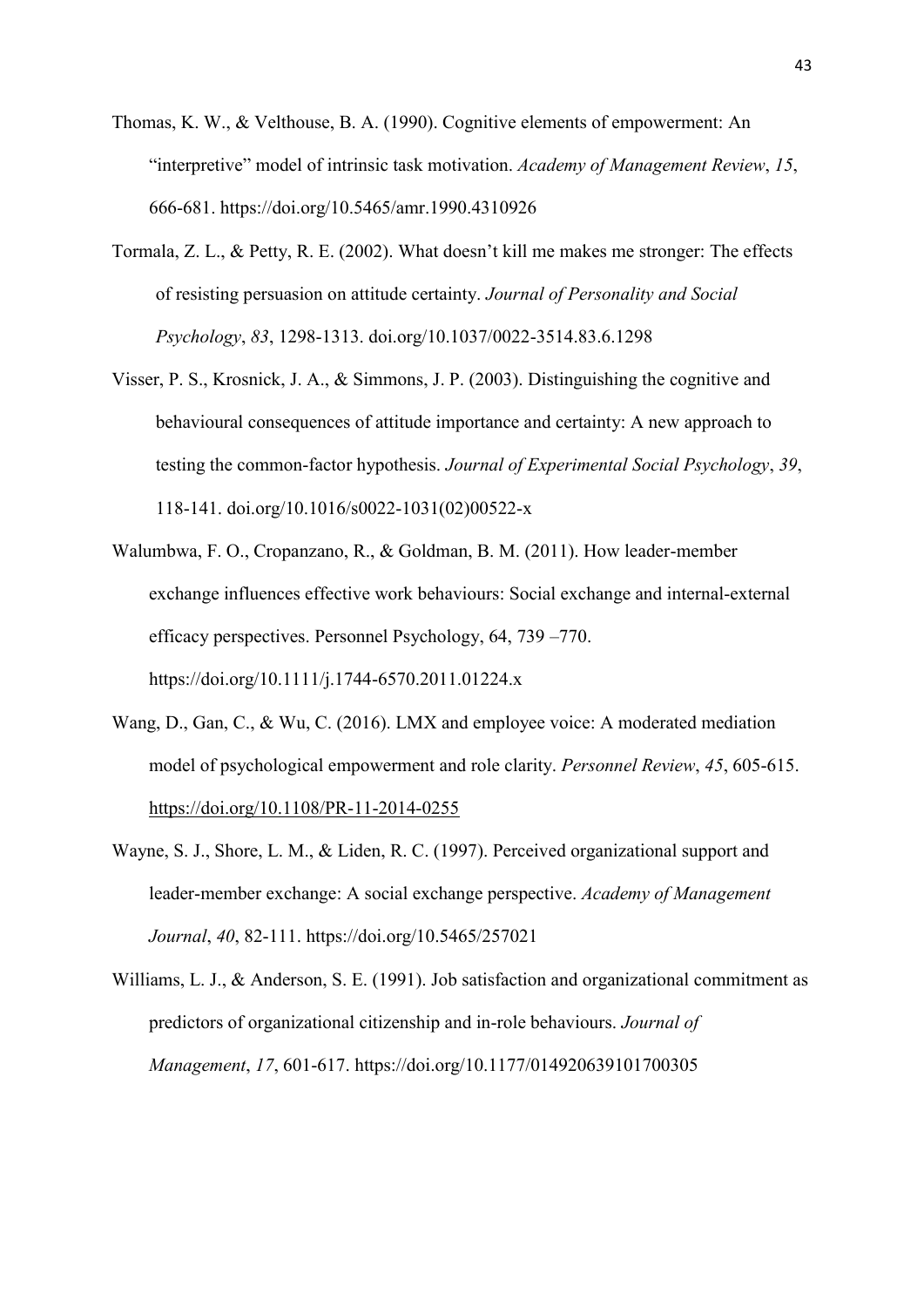Yeow, J., & Martin, R. (2013). The role of self-regulation in developing leaders: A longitudinal field experiment. *The Leadership Quarterly*, *24*, 625-637. https://doi.org/10.1016/j.leaqua.2013.04.004

- Ziegler, R., Schlett, C., Casel, K., & Diehl, M. (2012). The role of job satisfaction, job ambivalence, and emotions at work in predicting organizational citizenship behaviour. *Journal of Personnel Psychology*, *11*, 176-190. doi.org/10.1027/1866- 5888/a000071
- Zhou, L., Wang, M., Chen, G., & Shi, J. (2012). Supervisors' upward exchange relationships and subordinate outcomes: Testing the multilevel mediation role of empowerment. *Journal of Applied Psychology*, *97*, 668-680. DOI: 10.1037/a0026305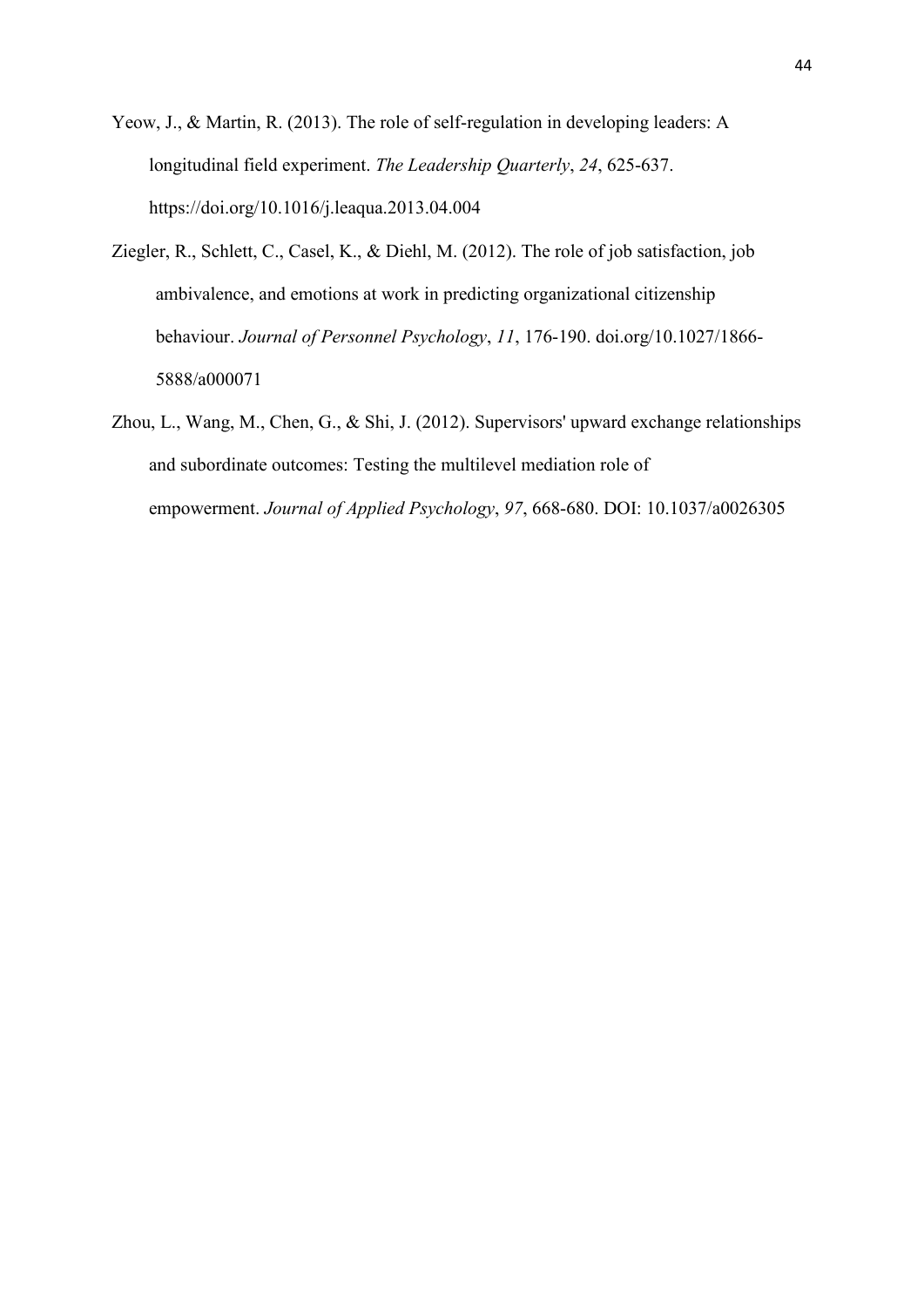|                                 | Mean  | <b>SD</b> |          | $\overline{2}$ | 3        | $\overline{4}$ | 5      |
|---------------------------------|-------|-----------|----------|----------------|----------|----------------|--------|
| 1. Leader-Member Exchange (LMX) | 3.88  | .57       | (.83)    |                |          |                |        |
| 2. LMX Importance               | 3.99  | .57       | $.45***$ | (.83)          |          |                |        |
| 3. Felt Obligation to Leader    | 3.84  | .67       | $.28***$ | $.42***$       | (.88)    |                |        |
| 4. Organizational Citizenship   | 3.93  | .64       | $.17***$ | $.19***$       | $.16***$ | (.90)          |        |
| Behaviour                       |       |           |          |                |          |                |        |
| 5. Gender $a$                   | 0.49  | .50       | $-.08$   | $-.06$         | $-.09$   | .04            |        |
| 6. Age                          | 21.35 | 1.72      | .04      | $-.03$         | $-.04$   | .03            | $-.05$ |

Table 1. Descriptive Statistics and Correlations for Study 1 Variables

Note: \*\*. Correlation is significant at the 0.01 level

 $N = 292$  Values in Parentheses indicate Alpha Reliabilities

 $SD = Standard Deviation a 1 = Female 0 = Male$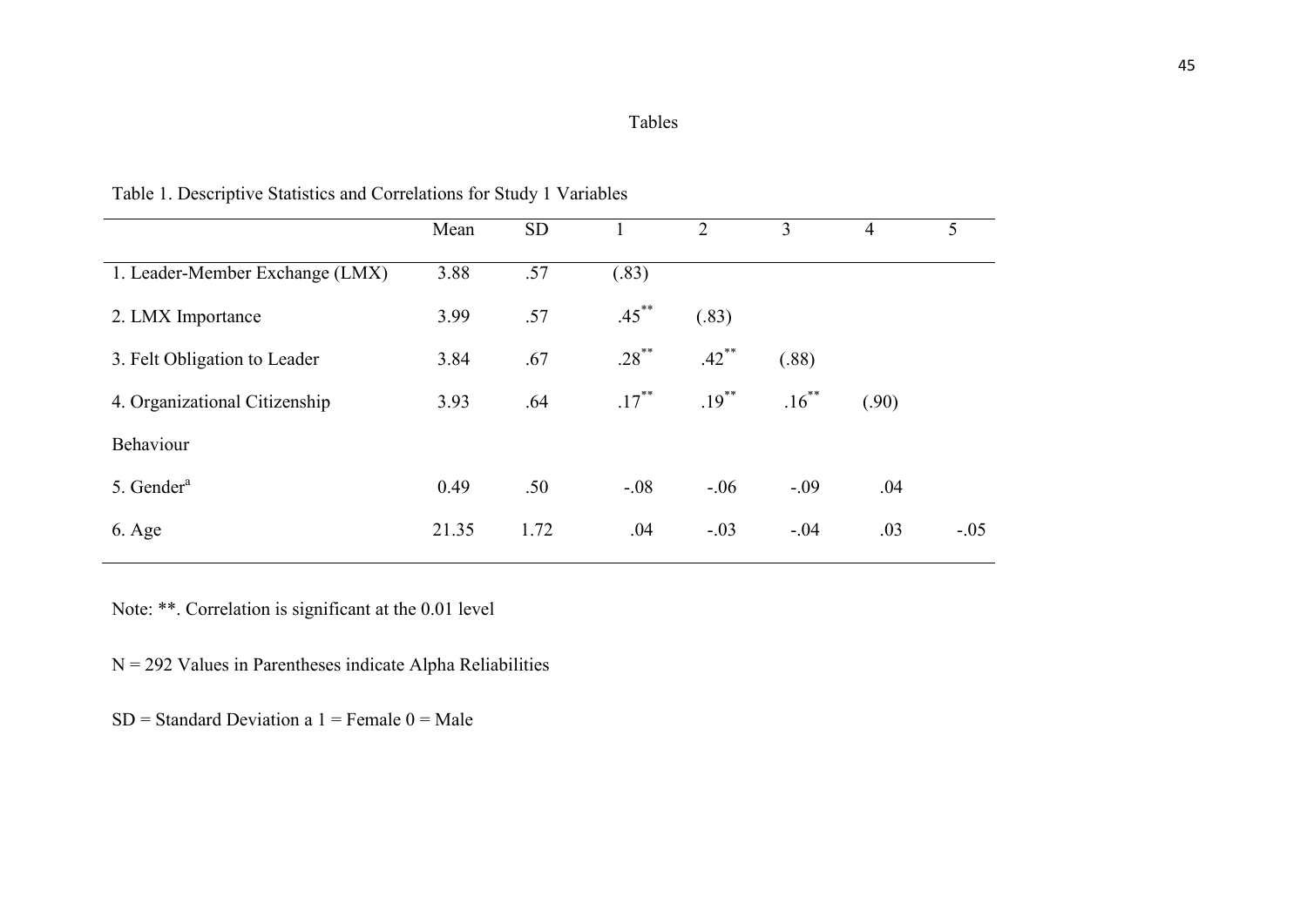| Model                           | $X^2$   | Df  | <b>CFI</b> |     | RMSEA Chi-Squared Test <sup>a</sup> |
|---------------------------------|---------|-----|------------|-----|-------------------------------------|
| Four-factor model               | 679.08  | 344 | .91        | .06 |                                     |
| Three-factor model <sup>1</sup> | 1029.99 | 347 | .81        | .08 | 350.91**                            |
| Three-factor model <sup>2</sup> | 1137.32 | 347 | .78        | .09 | 458.24**                            |
| Three-factor model <sup>3</sup> | 1349.13 | 347 | .72        | .10 | 670.05**                            |
| Three-factor model <sup>4</sup> | 1038.64 | 347 | .81        | .08 | 359.56**                            |
| Three-factor model <sup>5</sup> | 1604.90 | 347 | .65        | .11 | 925.82**                            |
| Three-factor model <sup>6</sup> | 1620.43 | 347 | .64        | .11 | 941.35**                            |
| One-factor model                | 2310.58 | 350 | .45        | .14 | 1631.50**                           |

Table 2. Confirmatory Factor Analysis Results for Study 1

Notes. CFI, comparative fit index; Df, degrees of freedom; RMSEA, root mean square error of approximation. a – Chi-squared difference test comparing chi-square test of model fit to baseline model (four-factor model).

Three-factor model<sup>1</sup> combines LMX quality and LMX importance.

Three-factor model<sup>2</sup> combines LMX Quality and Felt Obligation.

Three-factor model<sup>3</sup> combines LMX Quality and OCB.

Three-factor model<sup>4</sup> combines LMX Importance and Felt Obligation

Three-factor model<sup>5</sup> combines LMX Importance and OCB.

Three-factor model<sup>6</sup> combines Felt obligation and OCB.

\*\*  $p < .01$ .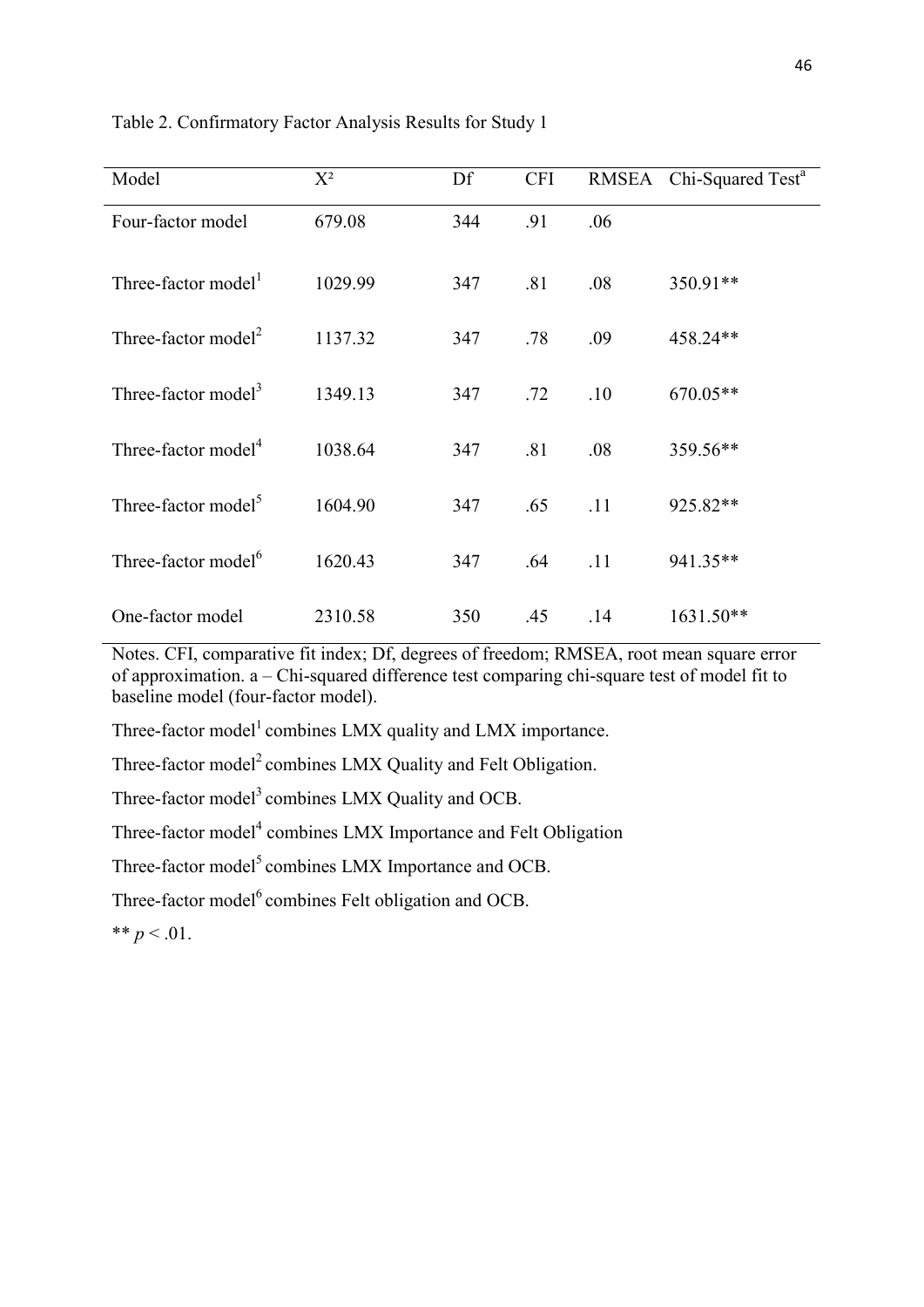|                                | Felt Obligation (M) $X \rightarrow M$ |     |                  | $OCB(Y) M \rightarrow Y$ |        |                  |  |
|--------------------------------|---------------------------------------|-----|------------------|--------------------------|--------|------------------|--|
|                                | Coefficient                           | SE  | $\boldsymbol{t}$ | Coefficient              | $S\!E$ | $\boldsymbol{t}$ |  |
| Step $1$ – controls only       |                                       |     |                  |                          |        |                  |  |
| Age                            | $-.02$                                | .02 | $-.78$           | .01                      | .02    | .79              |  |
| Gender <sup>a</sup>            | .08                                   | .08 | 1.07             | $-.06$                   | .09    | $-.74$           |  |
| $\rm AIC$                      | 1287.51                               |     |                  |                          |        |                  |  |
| Step $2$ – mediation           |                                       |     |                  |                          |        |                  |  |
| Age                            | $-.01$                                | .02 | $-.66$           | .01                      | .02    | .49              |  |
| Gender <sup>a</sup>            | .06                                   | .08 | $-1.06$          | $-.09$                   | .08    | $-1.06$          |  |
| X                              |                                       |     |                  |                          |        |                  |  |
| <b>LMX</b> Quality             | .14                                   | .07 | 1.98*            | .15                      | .09    | 1.73             |  |
| <b>LMX</b> Importance          | .43                                   | .07 | $6.26**$         | .12                      | .09    | 1.40             |  |
| $\cal M$                       |                                       |     |                  |                          |        |                  |  |
| Felt Obligation                |                                       |     |                  | .18                      | .07    | $2.71**$         |  |
| $\rm AIC$                      | 1223.84                               |     |                  |                          |        |                  |  |
| Step $3$ – moderated mediation |                                       |     |                  |                          |        |                  |  |
| Age                            | $-.01$                                | .02 | $-.54$           | .01                      | .02    | .49              |  |
| Gender <sup>a</sup>            | .06                                   | .07 | .89              | $-.09$                   | .08    | $-1.07$          |  |
| X                              |                                       |     |                  |                          |        |                  |  |
| <b>LMX</b> Quality             | .15                                   | .07 | $2.12*$          | .15                      | .09    | 1.73             |  |
| Z                              |                                       |     |                  |                          |        |                  |  |
| <b>LMX</b> Importance          | .45                                   | .07 | $6.46**$         | .13                      | .09    | 1.42             |  |
| $X \times Z$                   |                                       |     |                  |                          |        |                  |  |
| LMX*LMX Importance             | .16                                   | .08 | 1.98*            |                          |        |                  |  |
| $\cal M$                       |                                       |     |                  |                          |        |                  |  |
| Felt Obligation                |                                       |     |                  | .18                      | .07    | $2.62**$         |  |
| $\rm AIC$                      | 1222.95                               |     |                  |                          |        |                  |  |

Table 3. Multilevel Analysis: Joint Effect of LMX (X) and LMX Importance (Z) on Felt Obligation (M), and Effect of Felt Obligation on OCB (Y)

*Note*: Individual  $n = 292$ ; Team  $N = 95$ , Estimation Method = REML

<sup>a</sup> 1 = Female 0 = Male,  $*$  p < .05,  $*$  p < .01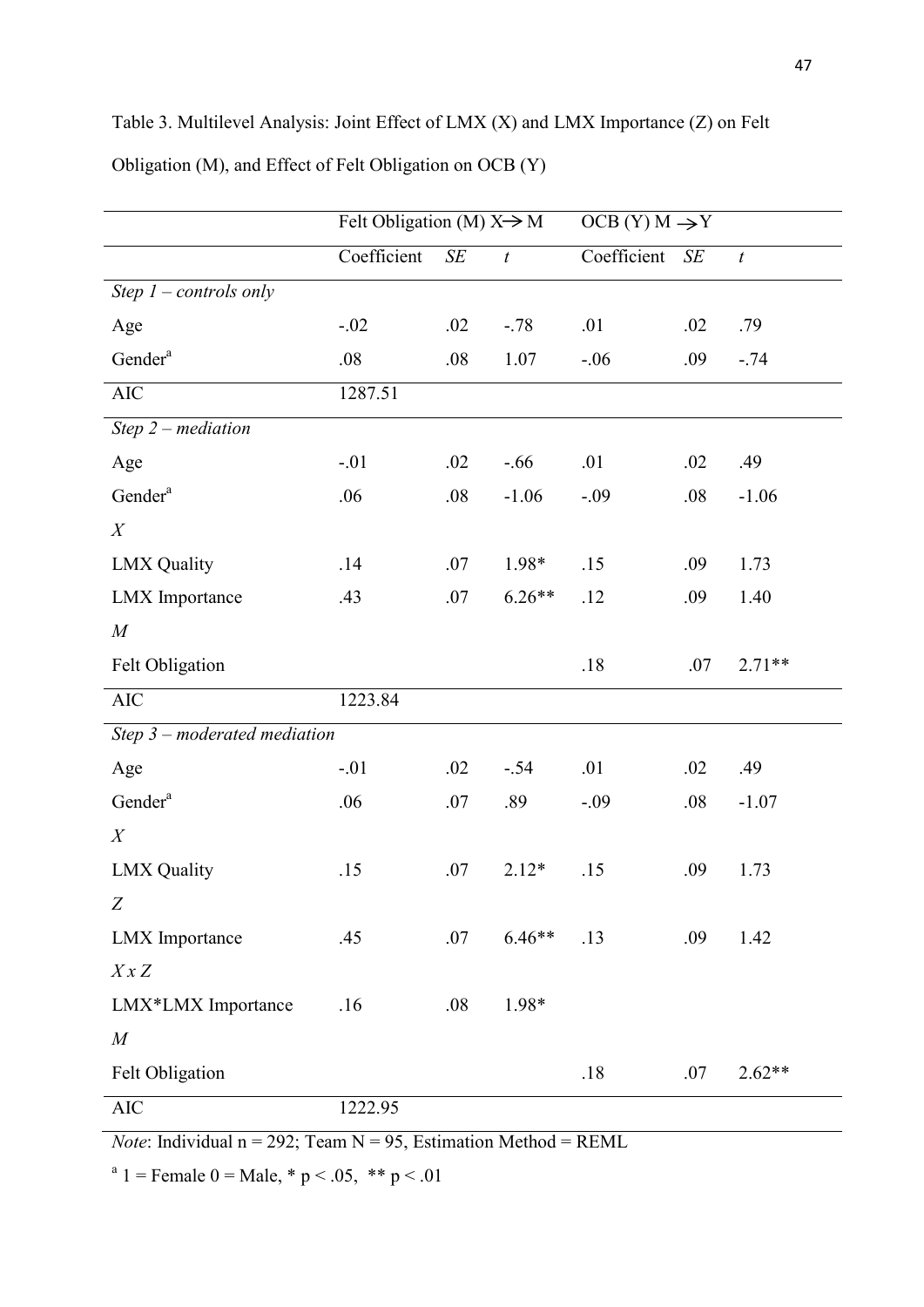|                                         | Mean  | <b>SD</b> |                           | $1 \qquad 2$                                                          | $\overline{\mathbf{3}}$ | $\overline{4}$      | 5        | 6      | $\overline{7}$ |
|-----------------------------------------|-------|-----------|---------------------------|-----------------------------------------------------------------------|-------------------------|---------------------|----------|--------|----------------|
| 1. LMX                                  | 3.94  |           | $0.52$ (.77)              |                                                                       |                         |                     |          |        |                |
| 2. LMX Importance                       | 4.00  |           | $0.53$ $.32^{**}$ $(.85)$ |                                                                       |                         |                     |          |        |                |
| 3. Felt Obligation                      | 3.81  |           |                           | $0.66$ $.32^{**}$ $.38^{**}$                                          | (.86)                   |                     |          |        |                |
| 4. Psychological Empowerment            | 4.04  |           |                           | $0.48$ $0.41$ <sup>**</sup> $0.39$ <sup>**</sup> $0.40$ <sup>**</sup> |                         | (.83)               |          |        |                |
| 5. Organizational Citizenship Behaviour | 3.60  | 0.77      |                           | $.26^{**}$ $.32^{**}$ $.33^{**}$ $.25^{**}$                           |                         |                     | (.88)    |        |                |
| 6. Gender                               | 0.35  | 0.48      | .01                       | .04                                                                   | $-.07$                  | .02                 | $-.06$   |        |                |
| 7. Age                                  | 28.13 | 6.78      | .05                       | .04                                                                   | .00.                    | .14                 | .09      | $-.06$ |                |
| 8. Dyadic Tenure                        | 13.21 | 13.20     | .13                       | .13                                                                   | $.20^{**}$              | $.28$ <sup>**</sup> | $.22$ ** | .00.   | $14^*$         |

## Table 4. Descriptive Statistics and Correlations for Study 2 Variables

Note: \* Correlation is significant at the .05 level \*\*. Correlation is significant at the 0.01 level

 $N = 196$  Values in Parentheses indicate Alpha Reliabilities

 $SD = Standard Deviation a 1 = Female 0 = Male$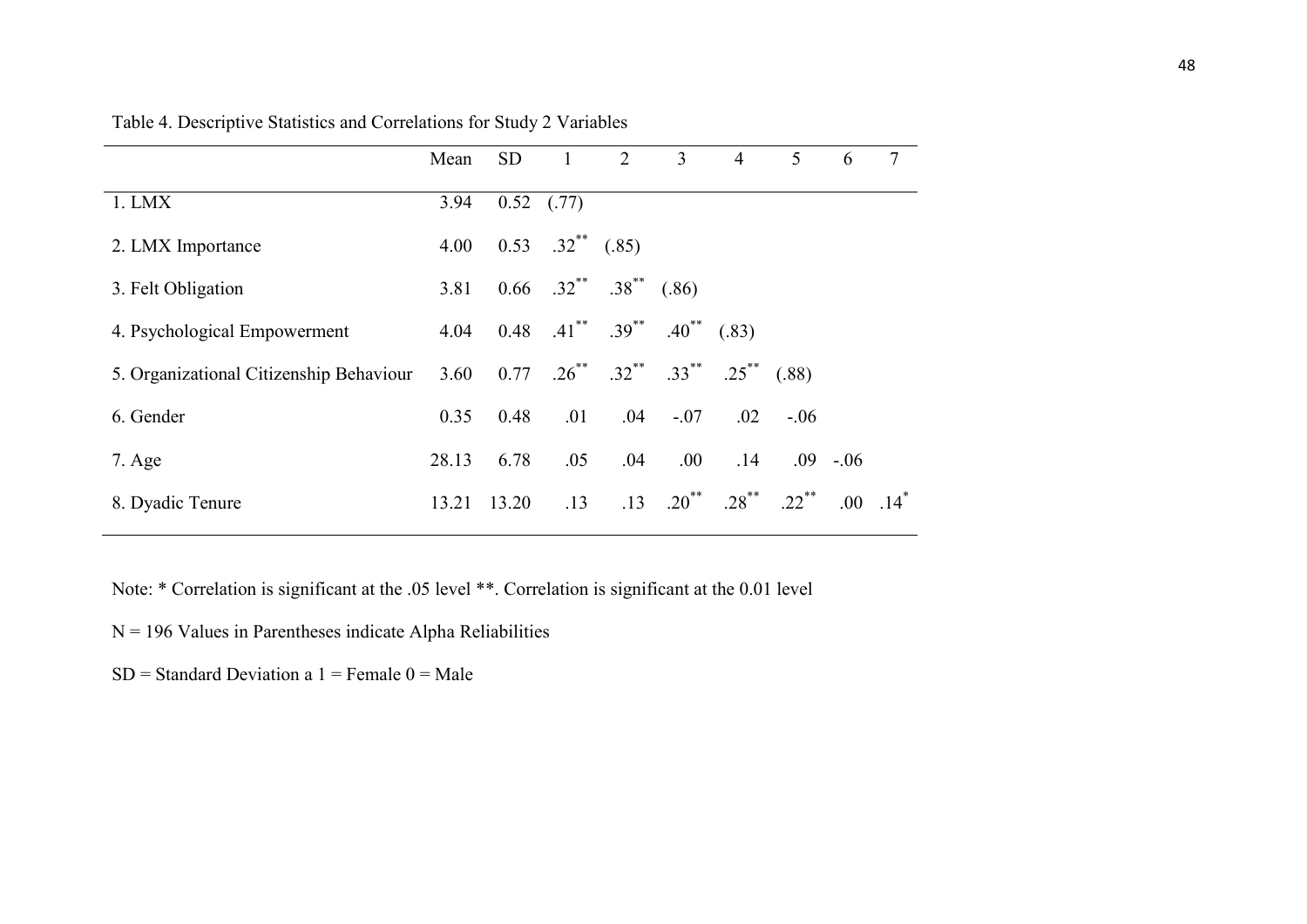| Model                           | $X^2$   | Df  | <b>CFI</b> | <b>RMSEA</b> | Chi-Squared Test <sup>a</sup> |
|---------------------------------|---------|-----|------------|--------------|-------------------------------|
| Five-factor model               | 1062.69 | 692 | .87        | .05          |                               |
| Four-factor model <sup>1</sup>  | 1300.55 | 696 | .79        | .07          | $237.86(4)$ **                |
| Four-factor model <sup>2</sup>  | 1297.81 | 696 | .79        | .07          | $235.12(4)$ **                |
| Four-factor model <sup>3</sup>  | 1230.87 | 696 | .81        | .06          | $168.18(4)$ **                |
| Four-factor model <sup>4</sup>  | 1334.45 | 696 | .78        | .07          | $271.76(4)$ **                |
| Four-factor model <sup>5</sup>  | 1408.94 | 696 | .75        | .07          | 346.25 $(4)$ **               |
| Four-factor model <sup>6</sup>  | 1347.14 | 696 | .77        | .07          | 284.45 (4)**                  |
| Four-factor model <sup>7</sup>  | 1467.12 | 696 | .73        | .08          | 404.43 (4)**                  |
| Four-factor model <sup>8</sup>  | 1360.22 | 696 | .77        | .07          | 297.53 (4)**                  |
| Four-factor model <sup>9</sup>  | 1491.88 | 696 | .72        | .08          | 429.19 (4)**                  |
| Four-factor model <sup>10</sup> | 1499.30 | 696 | .72        | .08          | 436.61 $(4)$ **               |
| One-factor model                | 2251.44 | 702 | .50        | .11          | $1188.75(10)**$               |

Table 5. Confirmatory Factor Analysis Results for Study 2

Notes. CFI, comparative fit index; Df, degrees of freedom; RMSEA, root mean square error of approximation. a – Chi-squared difference test comparing chi-square test of model fit to baseline model (four-factor model). \*\* *p* < .01.

Four-factor model<sup>1</sup> combines LMX quality and LMX importance.

Four-factor model<sup>2</sup> combines LMX Quality and Felt Obligation.

Four-factor model<sup>3</sup> combines LMX Quality and Psychological Empowerment.

Four-factor model<sup>4</sup> combines LMX Quality and OCB.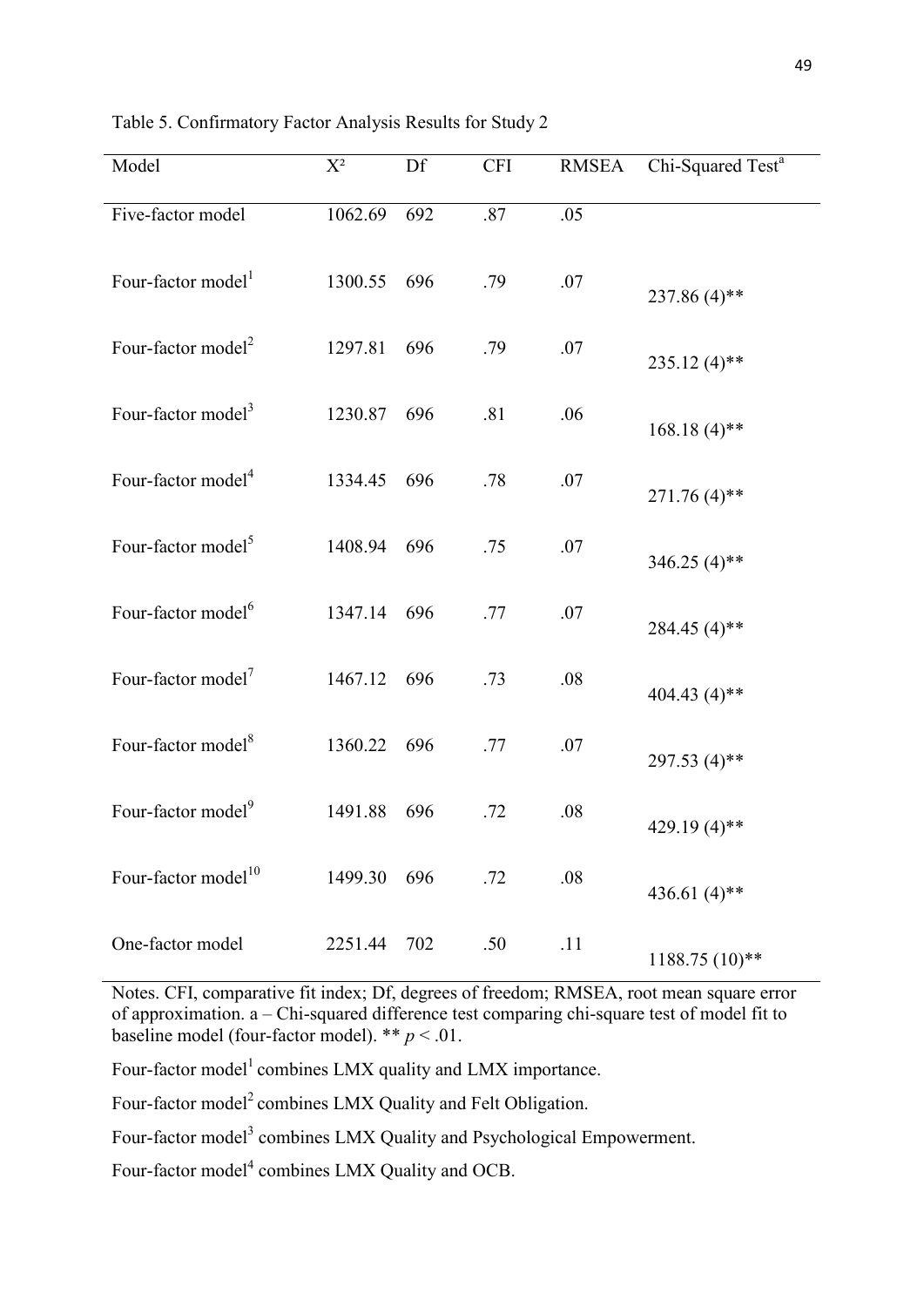Four-factor model<sup>5</sup> combines LMX Importance and Felt Obligation.

Four-factor model<sup>6</sup> combines LMX Importance and Psychological Empowerment.

Four-factor model<sup>7</sup> combines LMX Importance and OCB.

Four-factor model<sup>8</sup> combines Felt Obligation and Psychological Empowerment.

Four-factor model<sup>9</sup> combines Felt Obligation and OCB.

Four-factor model<sup>10</sup> combines Psychological Empowerment and OCB.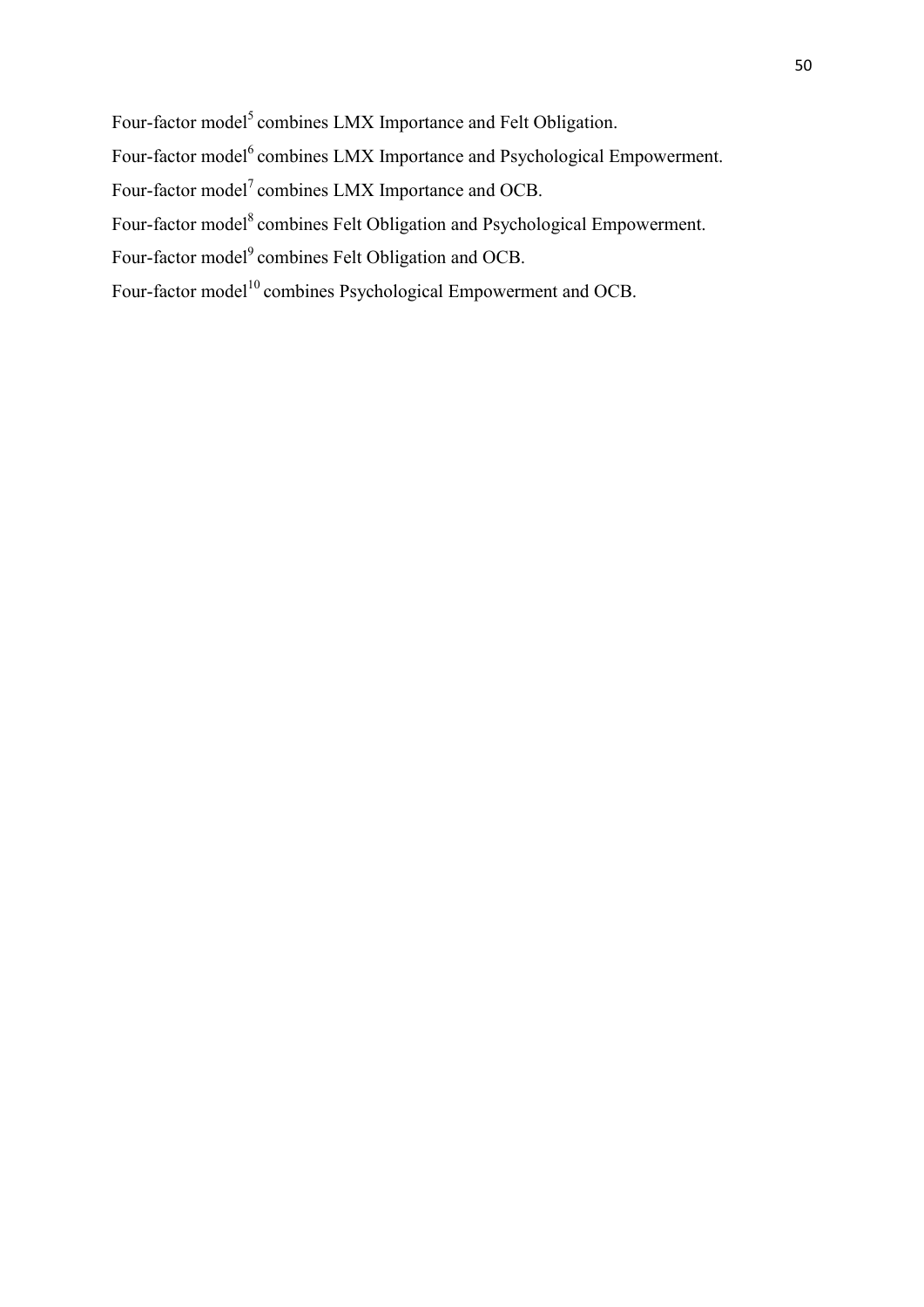## Table 6. Moderated Mediation Results for Study 2

|                                   | <b>Felt Obligation</b> |                  |          | Psychological Empowerment | OCB         |                  |
|-----------------------------------|------------------------|------------------|----------|---------------------------|-------------|------------------|
|                                   | B(SE)                  | $\boldsymbol{t}$ | B(SE)    | $\boldsymbol{t}$          | B(SE)       | $\boldsymbol{t}$ |
| Step $1$ – Control Variables Only |                        |                  |          |                           |             |                  |
| Gender <sup>a</sup>               | $-.12(.10)$            | $-1.24$          | .01(.07) | .20                       | $-.08(.11)$ | $-.73$           |
| Age                               | $-.00(.01)$            | $-49$            | .01(.00) | 1.44                      | .01(01)     | .82              |
| Dyadic Tenure                     | .01(.00)               | $2.74**$         | .01(.00) | $3.69**$                  | .01(.00)    | $3.04**$         |
| $R^2$                             | .05                    |                  | .08      |                           | .06         |                  |
| Step 2 -mediation                 |                        |                  |          |                           |             |                  |
| Gender <sup>a</sup>               | $-.13(.09)$            | $-1.47$          | .01(.07) | .12                       | $-.06(.11)$ | $-.61$           |
| Age                               | $-.00(.01)$            | $-.78$           | .01(.00) | 1.33                      | .01(01)     | .82              |
| Dyadic Tenure                     | .01(.00)               | $2.15*$          | .01(.00) | $3.16**$                  | .01(.00)    | $2.08*$          |
| <b>LMX</b> Importance             | .36(.08)               | $4.34**$         | .24(.06) | $4.16**$                  | .28(.11)    | $2.62**$         |
| <b>LMX</b>                        | .26(.09)               | $3.04**$         | .27(.06) | $4.42**$                  | .17(.11)    | 1.59             |
| Felt Obligation                   |                        |                  |          |                           | .22(.09)    | $2.49*$          |
| Psychological Empowerment         |                        |                  |          |                           | .01(.13)    | .09              |
| $R^2$                             | .21                    |                  | .28      |                           | .20         |                  |
| Step $3$ – moderated mediation    |                        |                  |          |                           |             |                  |
| Gender <sup>a</sup>               | $-.12(.09)$            | $-1.38$          | .02(.06) | .25                       | $-.06$      | $-.60$           |
| Age                               | $-.00(.01)$            | $-.77$           | .01(.00) | 1.38                      | .01         | .82              |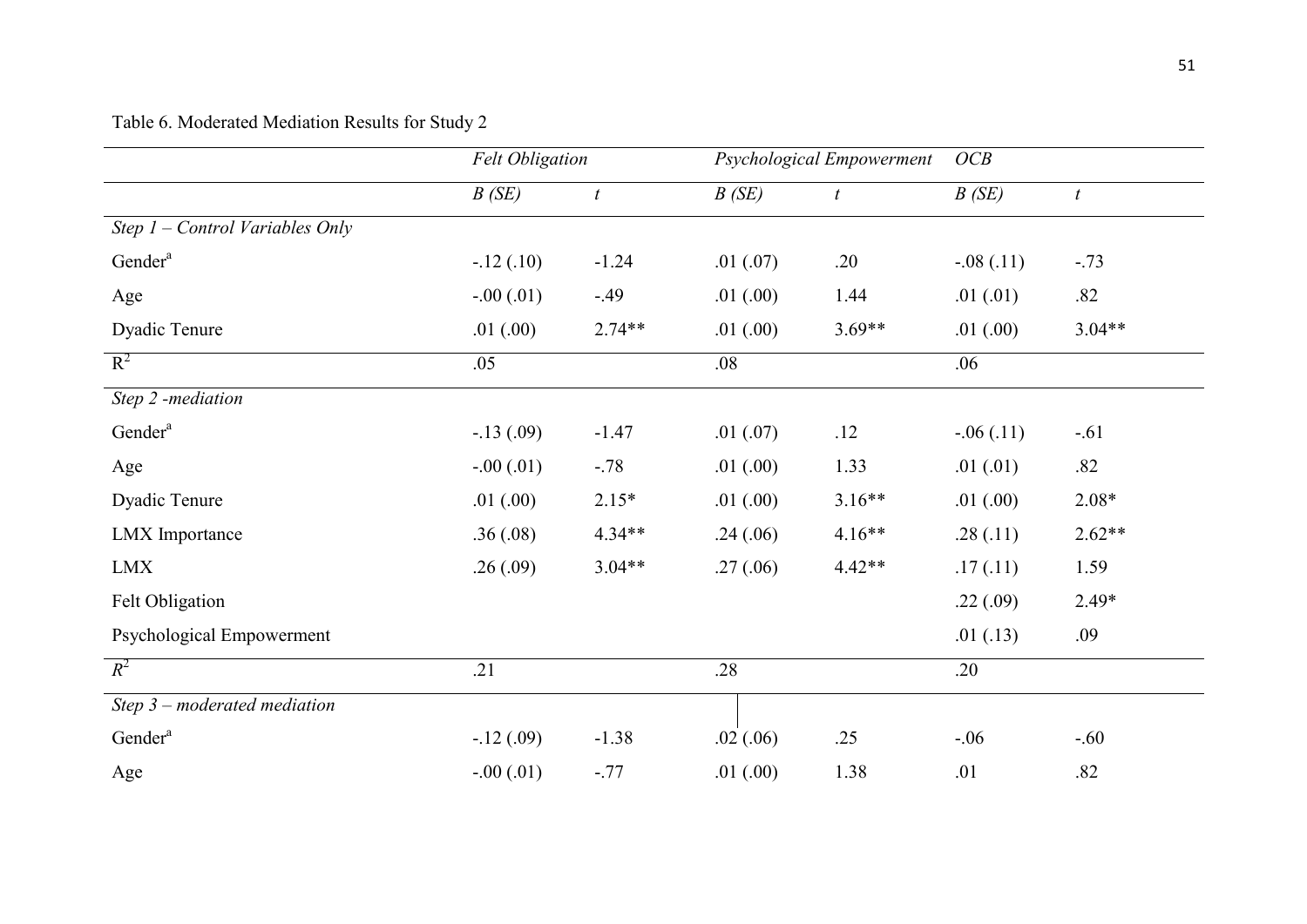| Dyadic Tenure             | .01(.00) | $2.35*$  | .01(.00) | $3.45**$ | .01 | $2.08*$  |
|---------------------------|----------|----------|----------|----------|-----|----------|
| LMX                       | .24(.09) | $2.78**$ | .25(.06) | $4.13**$ | .17 | 1.58     |
| LMX Importance            | .35(.08) | $4.18**$ | .23(.06) | 3.99**   | .28 | $2.61**$ |
| LMX*LMX Importance        | .34(.14) | $2.32*$  | .30(.10) | $2.99**$ | .04 | .21      |
| Felt Obligation           |          |          |          |          | .22 | $2.44*$  |
| Psychological Empowerment |          |          |          |          | .01 | .05      |
| $R^2$                     | .23      |          | .32      |          | .20 |          |

Note:  $a_1$  = Female,  $0$  = Male

\*p<.05 \*\* p < .01.

 $N = 196$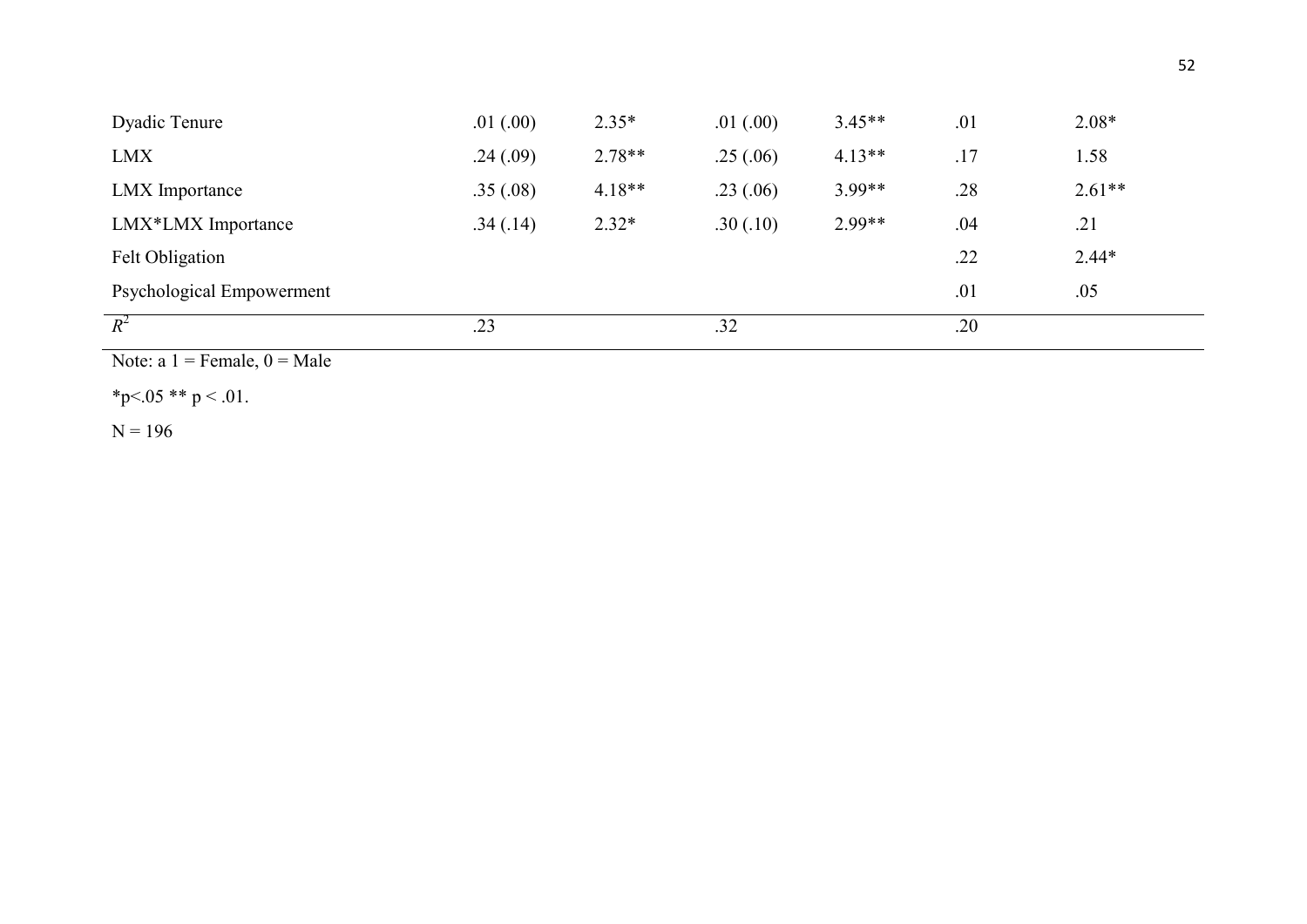## Figures





Relationships examined in Study 1 and Study 2 are represented with solid lines.

Relationships examined in Study 2 only are represented with dashed lines.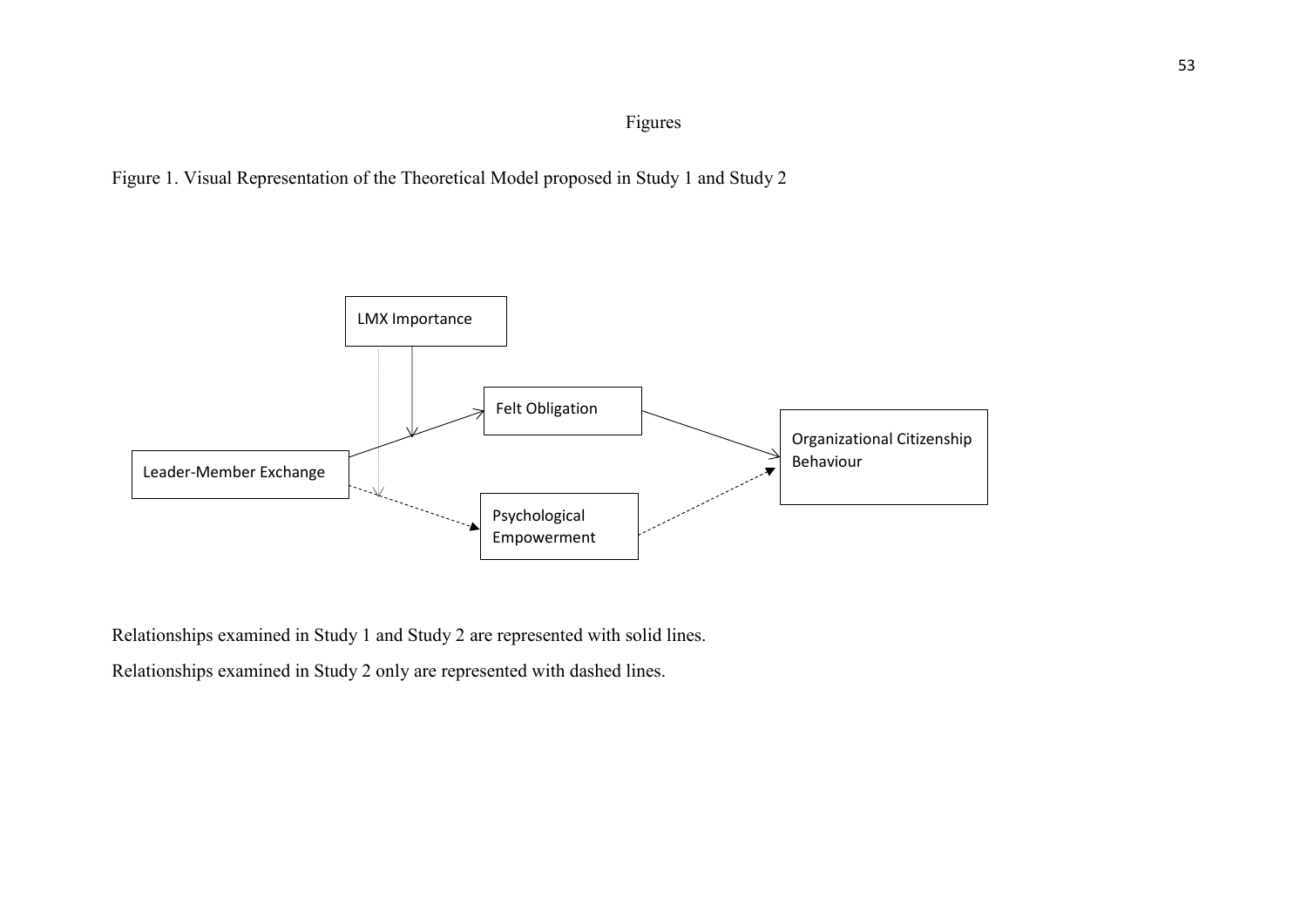Figure 2. Moderating Effect of LMX Importance on the Relationship between Leader-Member Exchange (LMX) and Felt Obligation for High (+1 SD) and Low (−1 SD) LMX Importance for Study 1

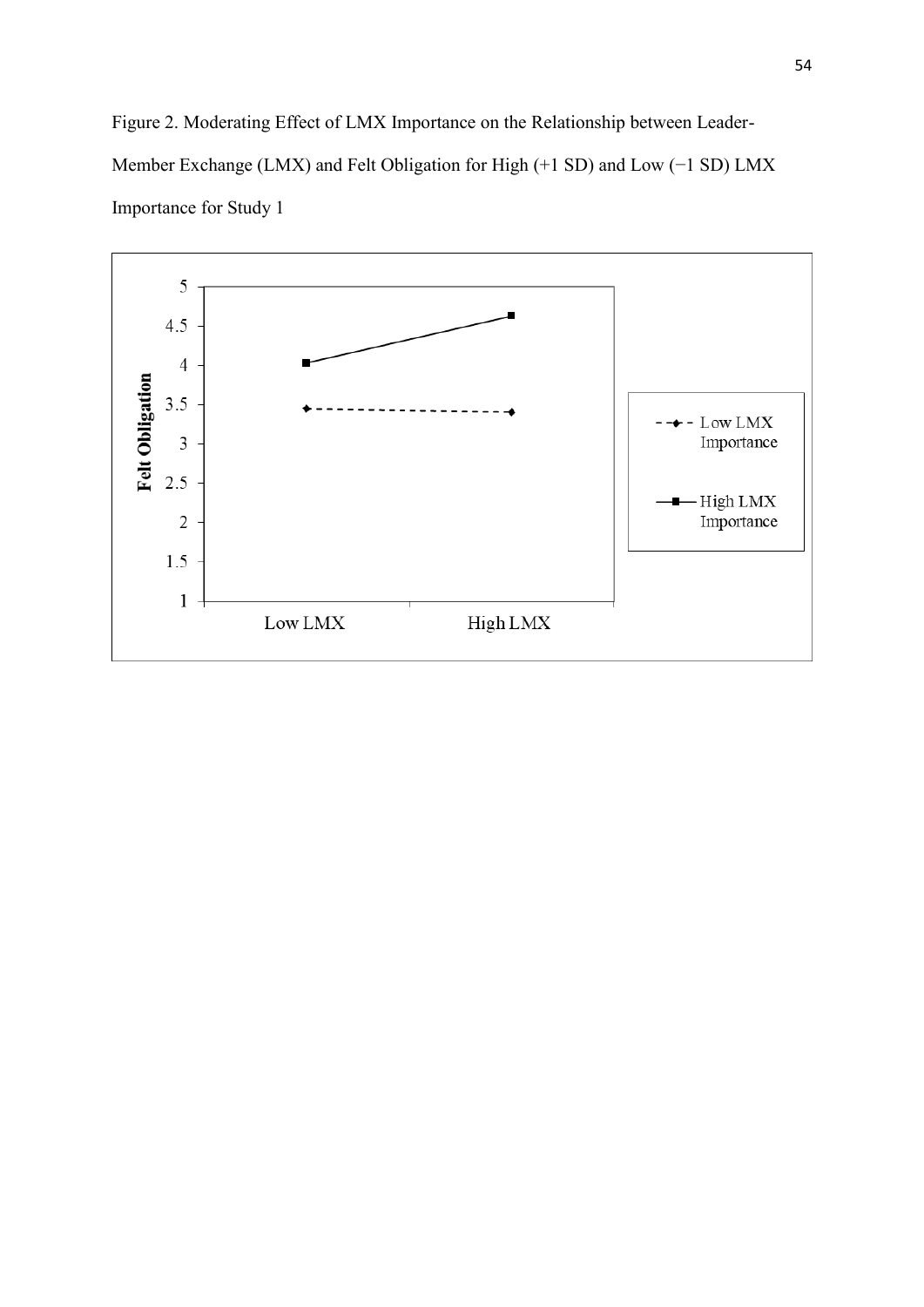Figure 3. Moderating Effect of LMX Importance on the Relationship between Leader-Member Exchange (LMX) and Felt Obligation for High (+1 SD) and Low (−1 SD) LMX Importance for Study 2